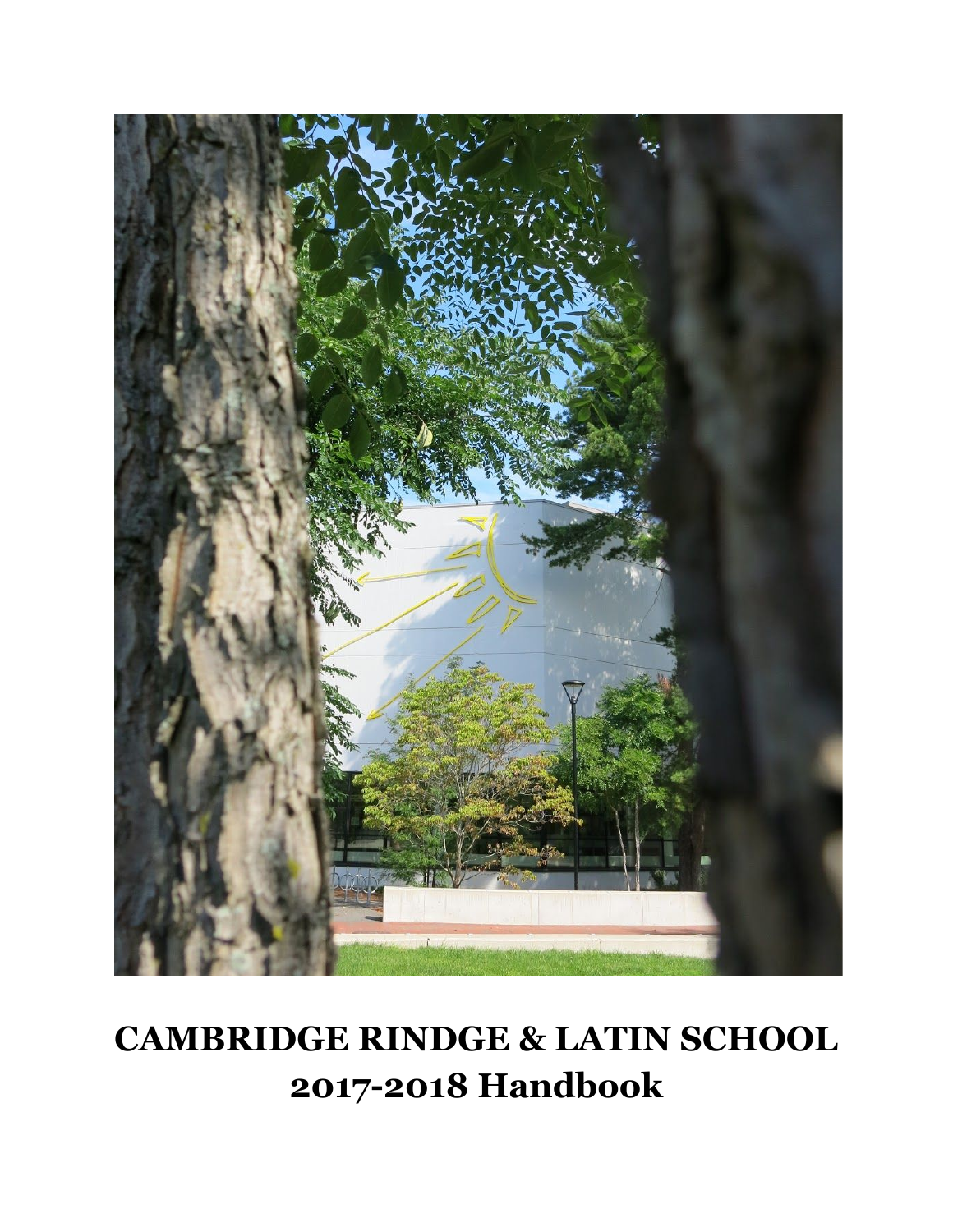## **MISSION**

The Cambridge Rindge and Latin School is an inclusive learning community that challenges and supports all students. Through academic, social and civic engagement, our students are preparing to contribute to a just society.

CRLS has three core values that underlie our beliefs about learning: Opportunity, Diversity, and Respect.

## **INTRODUCTION**

In this handbook are the school-based rules that all CRLS students are expected to follow. If a student breaks any of these Codes of Conduct, he or she will be disciplined. In addition to following these Codes of Conduct, CRLS follows the codes of conduct set forth in the Cambridge Public Schools Rights and Responsibilities Handbook. The Rights and Responsibilities Handbook lists the rules that all Cambridge Public School students are expected to follow. Both the CRLS Codes of Conduct and the Rights and Responsibilities Handbook apply to behavior of students while they are in school, at a school-sponsored activity, and on their way to and from school. You may obtain a copy of the Rights and Responsibilities Handbook from the CRLS Principal or the Office of the Deputy Superintendent. A copy of the Rights and Responsibilities Handbook is also published on the school district's website at www.cpsd.us.

## **KEEP INFORMED**

Every student at CRLS and parent/guardian has access to **Aspen** which contains, academic and attendance information. Students and parent/guardians should look at their accounts regularly to be up to date as announcements and the CRLS daily bulletin, Did You Know (DYK), contains information about school events, student government meetings, club meetings, and sports events. It also includes school policy information, academic and scholarship opportunities, job internships, employment listings and much more. Students are urged to read the DYK every day. It can be picked up in the Main Office and Learning Community Offices and is available each day on our website: http://www.cpsd.us/crls/dyk.

Students should also check the bulletin boards outside their Learning Community Office for information about school events.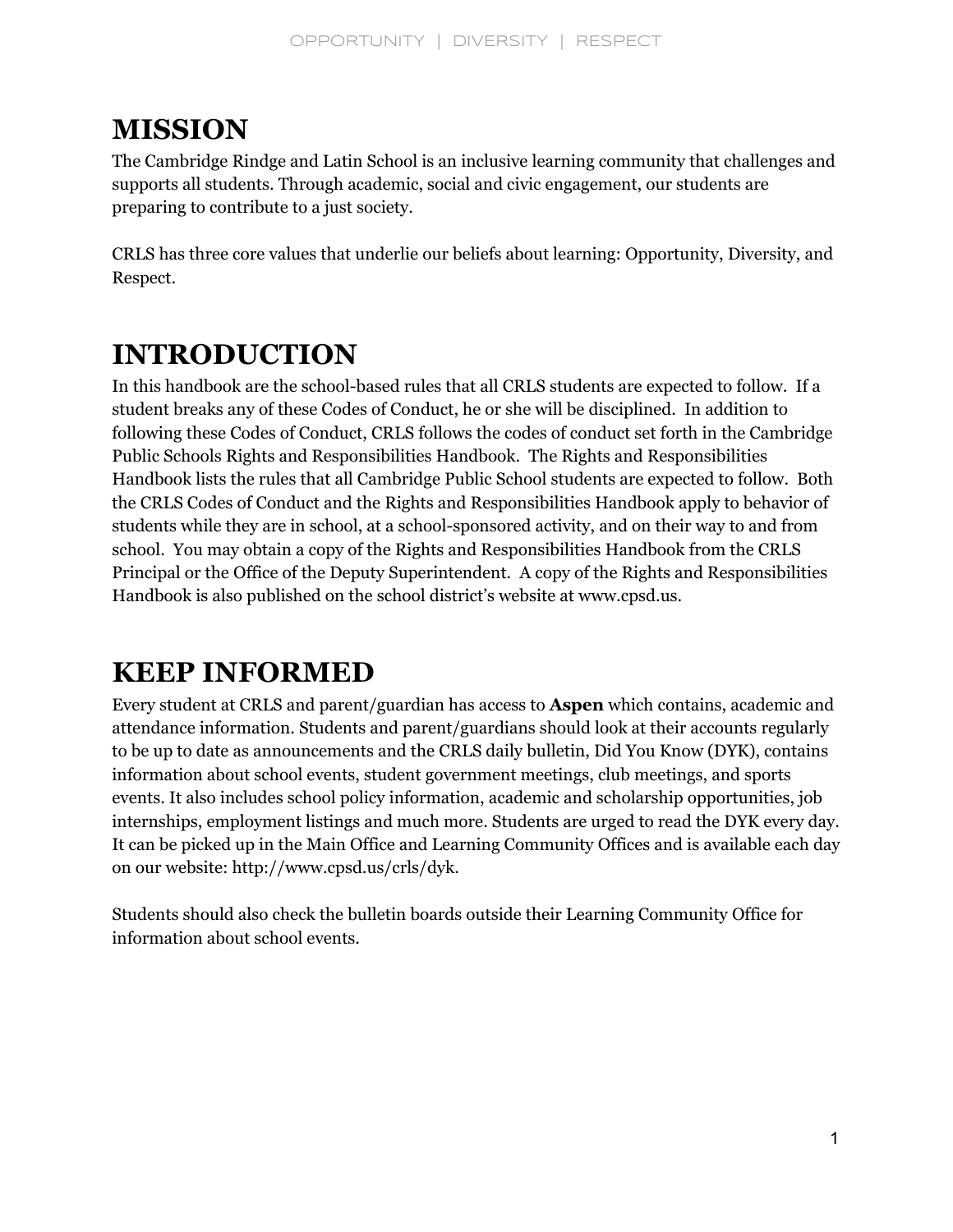## **LETTER FROM OUR PRINCIPAL**

Dear CRLS Students and Families,

Welcome to Cambridge Rindge and Latin School and the 2017-2018 school year! Our faculty, staff and administration is committed to your achievement and we are excited to work with you. CRLS values *Opportunity, Diversity and Respect* and as the school year commences, I challenge each student to embody the core values embedded in our motto by excelling in academic and extracurricular pursuits while being a civically engaged and responsible student. Accordingly, I encourage both students and families to read the SY 2017-2018 Handbook in order to take advantage of all that the school offers and be knowledgeable of policies.

The SY 2017-2018 Handbook has been developed to support students' academic, social and extracurricular success. Should you need help or assistance, a review of the Handbook will guide you to those within the CRLS community that can best support your efforts and address questions. Within the document you will find comprehensive information regarding student services, co-curricular opportunities, academic procedures and disciplinary policies. Additionally, the Handbook contains contact information for all CRLS Learning Communities and the school's administration. Whether you are a new to the school or a senior, utilize this Handbook as a resource to further enhance your progress in 2017-2018. I look forward to working with you and I wish you the best of luck this school year.

Sincerely,

Damon Smith Principal Cambridge Rindge and Latin School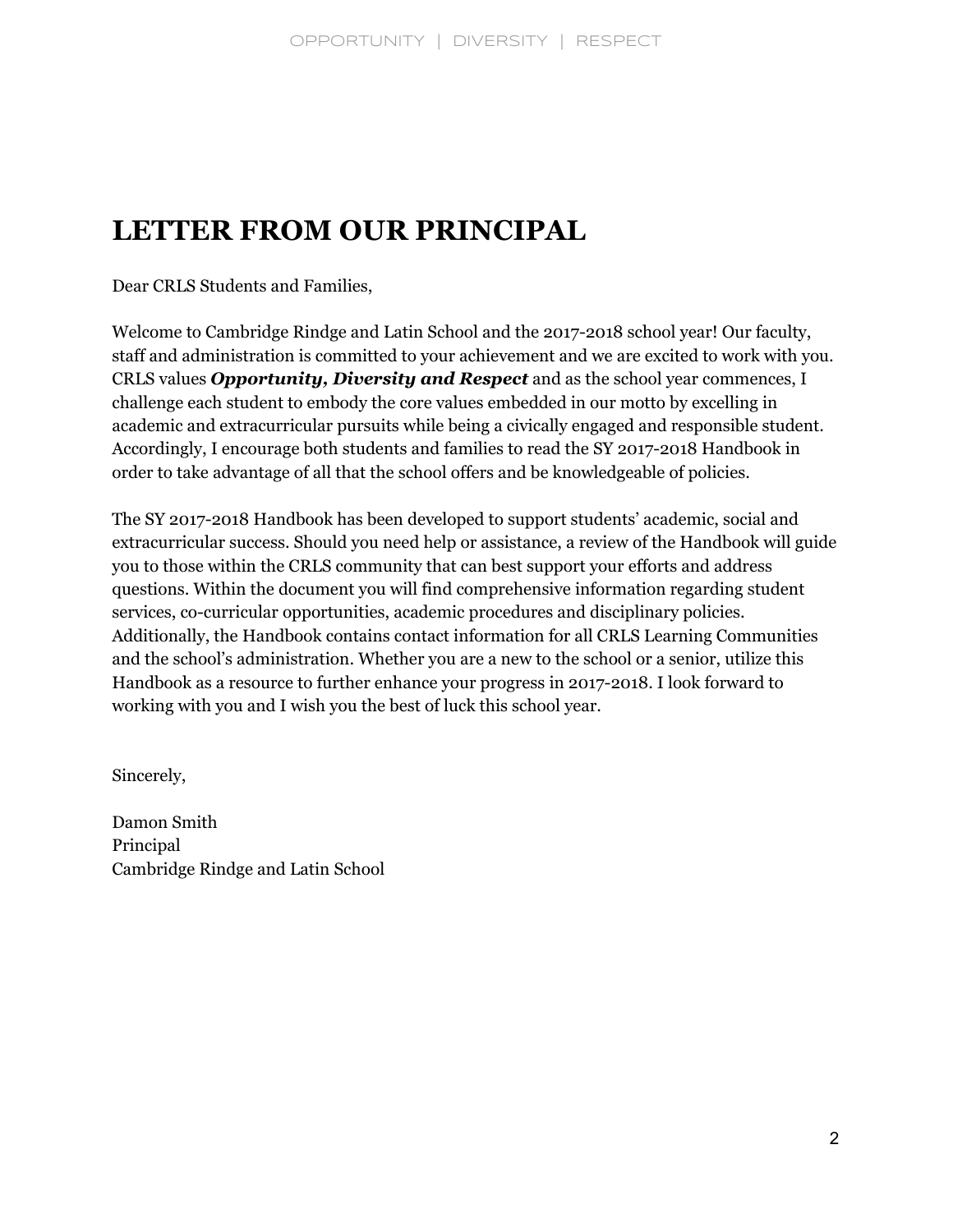## **TABLE OF CONTENTS**

| <b>MISSION STATEMENT</b><br>1          |    |  |  |
|----------------------------------------|----|--|--|
| <b>INTRODUCTION</b>                    | 1  |  |  |
| <b>KEEP INFORMED</b>                   | 1  |  |  |
| LETTER FROM OUR PRINCIPAL              | 2  |  |  |
| STUDENT LEARNING EXPECTATIONS          | 4  |  |  |
| <b>TELEPHONE NUMBERS</b>               | 5  |  |  |
| <b>IMPORTANT DATES</b>                 | 7  |  |  |
| <b>STUDENT SERVICES</b>                | 9  |  |  |
| 1. Academic Supports                   | 9  |  |  |
| 2. Safety                              | 12 |  |  |
| 3. Teen Health                         | 13 |  |  |
| 4. Youth Employment                    | 14 |  |  |
| EXTRACURRICULAR ACTIVITIES             | 15 |  |  |
| <b>SCHOOL GOVERNMENT</b>               | 16 |  |  |
| <b>ACADEMIC PROCEDURES</b>             | 17 |  |  |
| <b>OTHER PROCEDURES</b>                | 23 |  |  |
| STUDENT EXPECTATIONS                   |    |  |  |
| <b>CPS Rights and Responsibilities</b> | 29 |  |  |
| 1. CRLS Attendance Policy              | 29 |  |  |
| Behavior & Discipline<br>2.            | 32 |  |  |
| <b>Disciplinary Proceedings</b><br>3.  | 38 |  |  |
| 4. State Mandated Expulsion            | 39 |  |  |
| 5. Major Offenses                      | 41 |  |  |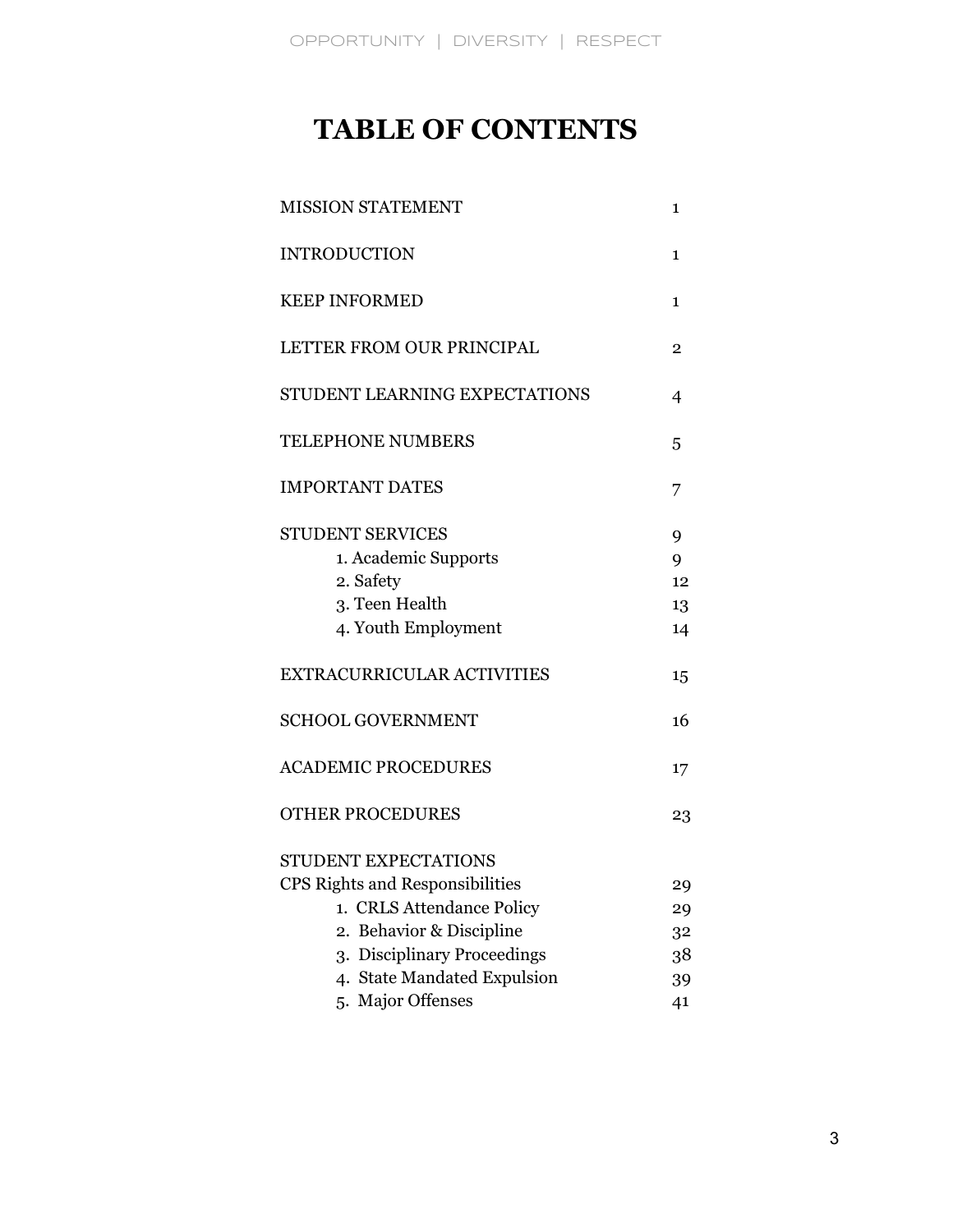## **STUDENT LEARNING EXPECTATIONS**

## **ACADEMIC EXPECTATIONS**

The Cambridge Rindge and Latin School Student Proficiently:

- 1. Reads for information and understanding;
- 2. Communicates as a writer and speaker;
- 3. Represents ideas through an expressive medium;
- 4. Uses deliberate thinking processes to solve problems and develop ideas; and
- 5. Applies a variety of technologies to build and convey understanding.

## **SOCIAL EXPECTATIONS**

The Cambridge Rindge and Latin School Student:

- 1. Demonstrates interpersonal skills that enable him/her to build positive, respectful, and productive relationships;
- 2. Recognizes and respects the physical, social, linguistic, and cultural differences of others; and
- 3. Pursues a lifestyle that fosters physical, emotional, and psychological health.

## **CIVIC EXPECTATIONS**

The Cambridge Rindge and Latin School Student:

- 1. Understands and exercises his/her rights and responsibilities as a citizen in a democratic and multicultural society;
- 2. Takes responsibility for his/her own actions and behavior in every setting; and
- 3. Fulfills community service requirements associated with involvement in clubs and other extracurricular activities.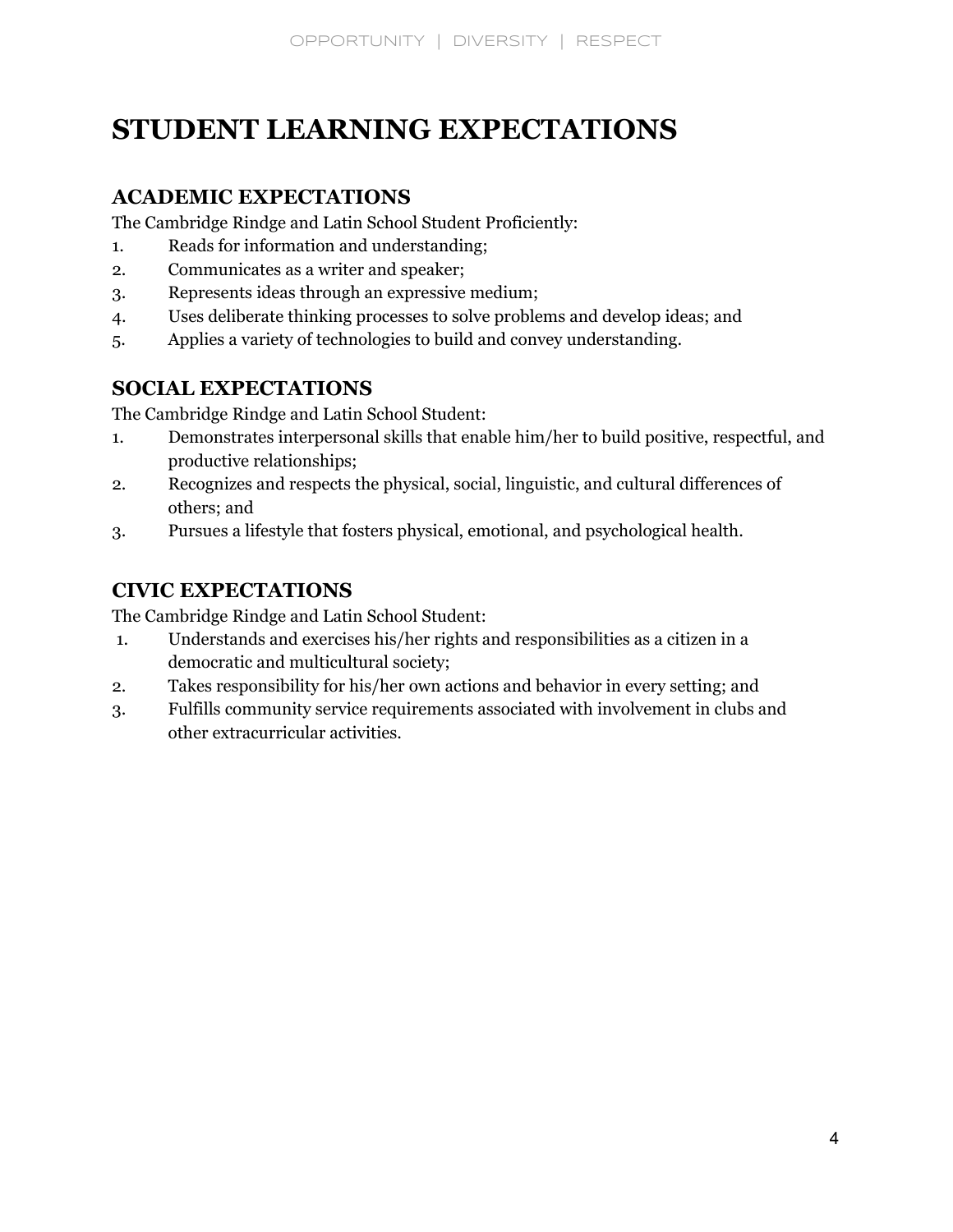## **TELEPHONE NUMBERS**

| <b>CRLS Main Office</b>                   | 617-349-6630                 |  |  |
|-------------------------------------------|------------------------------|--|--|
| Damon Smith, Principal                    | 617-349-6630<br>617-349-6707 |  |  |
| Robert Tynes, Assistant Principal         |                              |  |  |
| Secretary/Clerk                           | 617-349-6630/6632            |  |  |
| <b>FAX</b>                                | 617-349-6749                 |  |  |
| Parent Liaison, Greta Hardina             | 617-349-6660                 |  |  |
| <b>RINDGE SCHOOL OF TECHNICAL ARTS</b>    |                              |  |  |
| Dr. Michael V. Ananis, Executive Director | 617-349-6766                 |  |  |
| Secretary/Clerk, Paula Riley              | 617-349-7782                 |  |  |
| <b>SAFETY AND SECURITY</b>                |                              |  |  |
| John Silva, Director                      | 617-349-6772                 |  |  |
| <b>LEARNING COMMUNITY "C"</b>             | 617-349-6674                 |  |  |
| Clerk Specialist, Debbie Gentile          |                              |  |  |
| Dean of Curriculum & Program, English     |                              |  |  |
| Jennifer Hamilton                         | 617-349-6676                 |  |  |
| <b>Dean of Students</b>                   |                              |  |  |
| Dr. Susie Espinosa                        | 617-349-6681                 |  |  |
| <b>Guidance Counselors</b>                |                              |  |  |
| Dr. George Finn                           | 617-349-6671                 |  |  |
| <b>Stephanie Richards</b>                 | 617-349-6642                 |  |  |
| <b>LEARNING COMMUNITY "R"</b>             | 617-349-6661                 |  |  |
| Clerk Specialist, Berhan Duncan           |                              |  |  |
| Dean of Curriculum & Program, History     |                              |  |  |
| Tanya Milner                              | 617-349-6662                 |  |  |
| <b>Dean of Students</b>                   |                              |  |  |
| Maria Di Clemente                         | 617-349-6738                 |  |  |
| <b>Guidance Counselors:</b>               |                              |  |  |
| Lorraine Davis                            | 617-349-6684                 |  |  |
| Michael Tubinis                           | 617-349-6757                 |  |  |
| <b>LEARNING COMMUNITY "L"</b>             | 617-349-6638                 |  |  |
| Clerk Specialist, Miriam DaSilva          |                              |  |  |
| Dean of Curriculum & Program, Science     |                              |  |  |
| <b>Allan Gehant</b>                       | 617-349-6637                 |  |  |
| <b>Dean of Students</b>                   |                              |  |  |
|                                           |                              |  |  |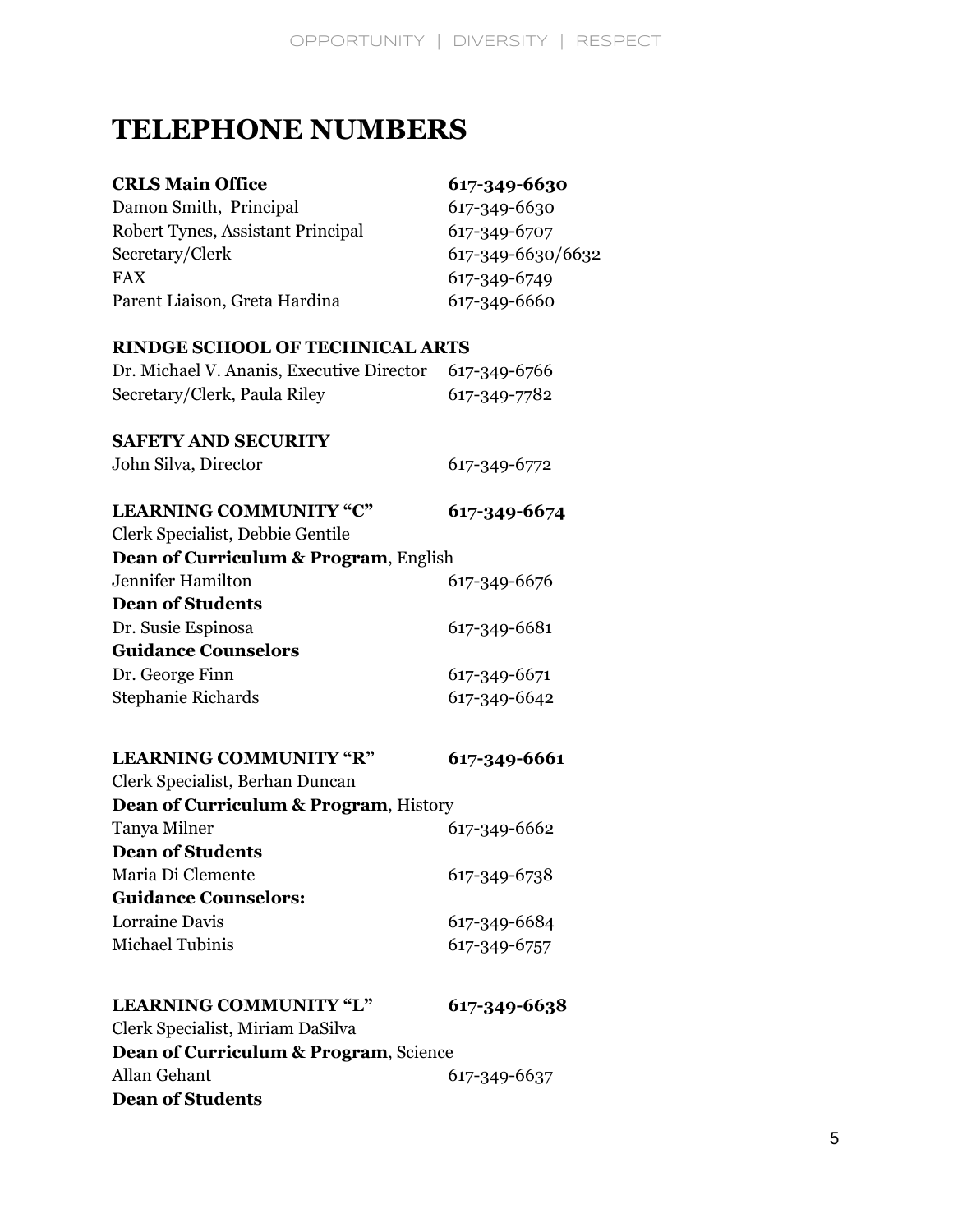| Susie Van Blaricum                                   | 617-349-6664                 |  |
|------------------------------------------------------|------------------------------|--|
| <b>Guidance Counselors:</b>                          |                              |  |
| Janani Nathan                                        | 617-349-6641                 |  |
| <b>Ed Walker</b>                                     | 617-349-6666                 |  |
|                                                      |                              |  |
| <b>LEARNING COMMUNITY "S"</b>                        | 617-349-6652                 |  |
| Clerk Specialist, Yvette Jackson                     |                              |  |
| <b>Dean of Curriculum &amp; Program, Mathematics</b> |                              |  |
| Jeff Gaglione                                        | 617-349-6650                 |  |
| <b>Dean of Students</b>                              |                              |  |
| <b>Jamalh Prince</b>                                 | 617-349-6723                 |  |
| <b>Guidance Counselors:</b>                          |                              |  |
| Dan Weathersby                                       | 617-349-6758                 |  |
| Jodi Mace                                            | 617-349-6655                 |  |
|                                                      |                              |  |
| <b>Career and College Resource Center</b>            | 617-349-6697                 |  |
| Coordinator of Guidance, Lynn Williams 617-349-6698  |                              |  |
| Secretary/Clerk, Jeannie Kuropatkin                  | 617-349-6697                 |  |
| <b>MCAS</b> Coordinator, Gail Stein                  | 617-349-6796                 |  |
| Scholarship Coordinator                              | 617-349-6736                 |  |
|                                                      |                              |  |
| <b>School Nurse/Teen Health Center</b>               | 617-349-6719 or 617-665-1548 |  |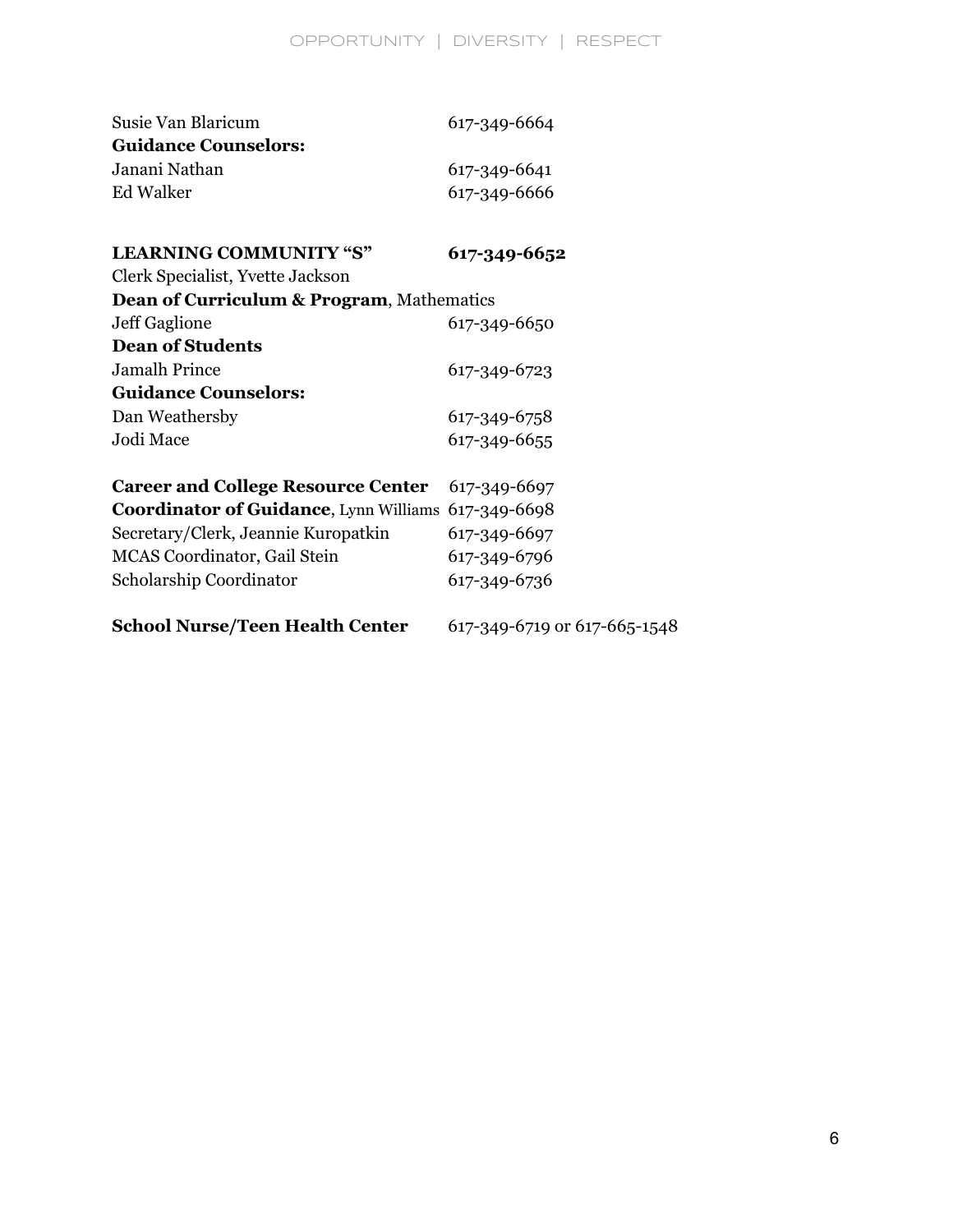## **IMPORTANT DATES**

*These dates can be accessed at www.crls.cpsd.us.*

## **NO SCHOOL/IMPORTANT DATES**

Mon. Sept. 4: Labor Day Mon. Sept. 21: Rosh Hashanah Mon. Oct. 9: Indigenous People's Day Fri. Nov. 10: Veterans' Day Thurs. Nov. 23-24: Thanksgiving Day Mon. Dec. 25-Mon. Jan. 1: Winter Break Mon. Jan. 15: Martin Luther King, Jr. Day Mon. Feb. 19-23: February Vacation Week

Fri. March 30: Good Friday (Observed) Mon. April 16-20: Spring Vacation Week Mon. May 28: Memorial Day June 7: CRLS Graduation Fri. June 15: Eid al-Fitr Mon. June 18: Last Day of School (180th day) Mon. June 25: Last Day of School with 5 storm days

## **SEMESTERS AND MARKING PERIODS**

SEMESTER ONE

Marking Period One Marking Period Two  $09/05/17 - 11/9/17$   $11/15/17 - 01/19/18$ 

SEMESTER TWO

Marking Period Three Marking Period Four  $1/22/18 - 04/5/18$  04/6/18 – 06/18/18

COURSE ADD/DROP DATES SEMESTER ONE 09/05/17 – 09/18 /17 SEMESTER TWO 01/30/18 – 02/2/18

## **PARENT TEACHER CONFERENCES**

| <b>SEMESTER ONE</b>                  | <b>SEMESTER TWO</b>                |               |
|--------------------------------------|------------------------------------|---------------|
| Tue., October 17, 2017 12:30-3:30PM  | Tue., March 15, 2018               | 12:30-3:30 PM |
| Wed., October 18, 2017 8:00-11:00AM  | Wed., March 16, 2018 8:00-11:00 AM |               |
| Thurs., October 19, 2017 6:00-8:00PM | Thurs., March 17, 2018 6:00-8:00PM |               |

## **CRLS GUIDANCE DEPARTMENT EVENTS**

Post-Secondary Planning Night for Seniors September 14, 2017 at 6 PM Financial Aid Night September 19, 2017 at 6 PM Career and College Fair Career and College Fair Corober4, 2017 at 6 PM College Goal Sunday November 5, 2017 1 PM Post-Secondary Planning Nights For Juniors February 15, 2018 at 5 PM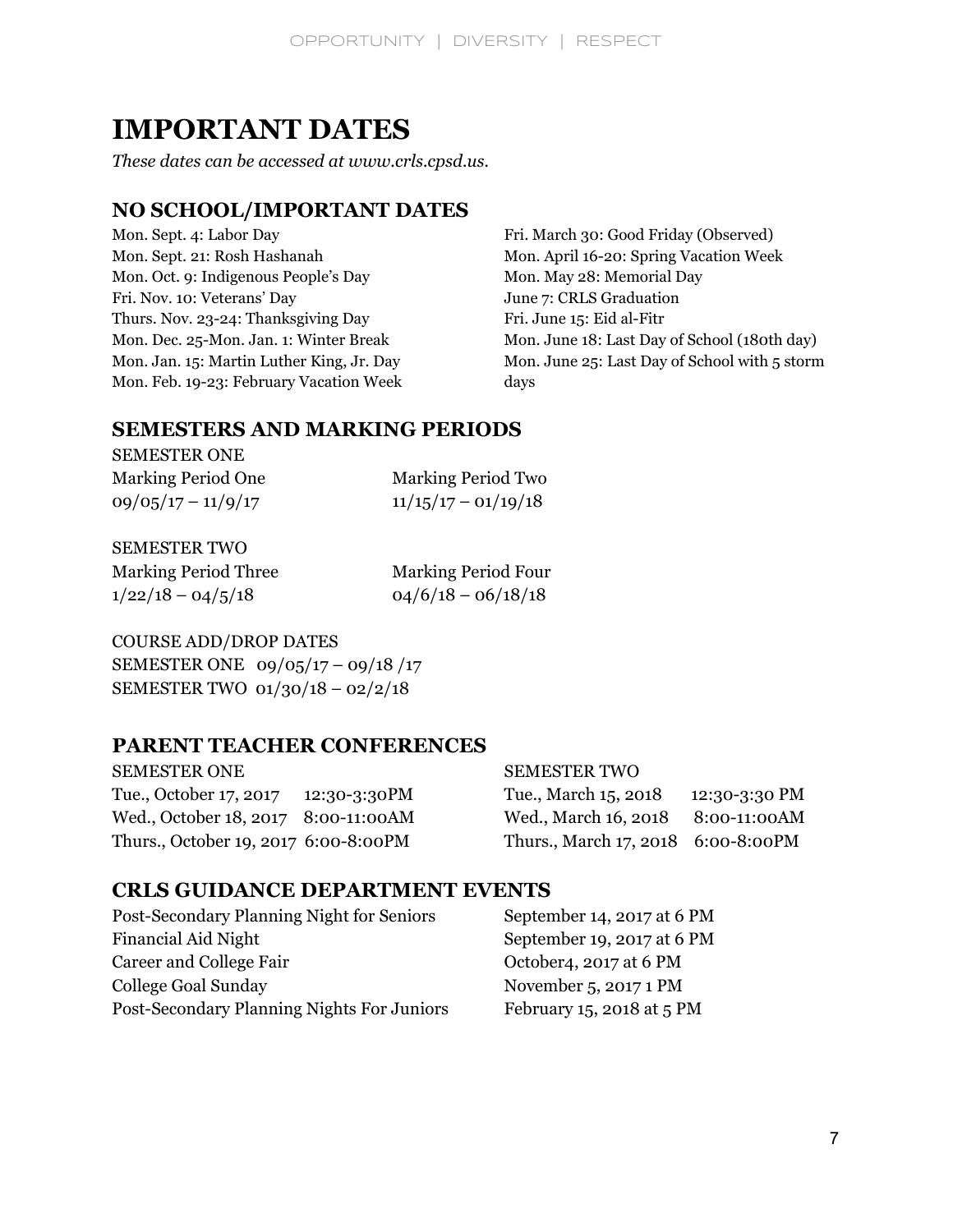## **TEST DATES**

CRLS IS TEST CENTER #22-256 / C.E.E.B. NUMBER 220-493

| <b>SAT</b>    | <b>ACT</b>    |
|---------------|---------------|
| Aug. 26, 2017 | Sep. 9, 2017  |
| Oct. 7, 2017  | Oct. 28, 2017 |
| Nov. 4, 2017  | Dec. 9, 2017  |
| Dec. 2, 2017  | Feb. 10, 2018 |
| Mar. 10, 2018 | Apr. 14, 2018 |
| May 5, 2018   | June 9, 2018  |
| June 2, 2018  |               |
|               | July 14, 2018 |

## **PSAT/NMSQT**

Will be administered during the school day on October 11, 2017 for all  $10^{th}$  and  $11^{th}$  grade students.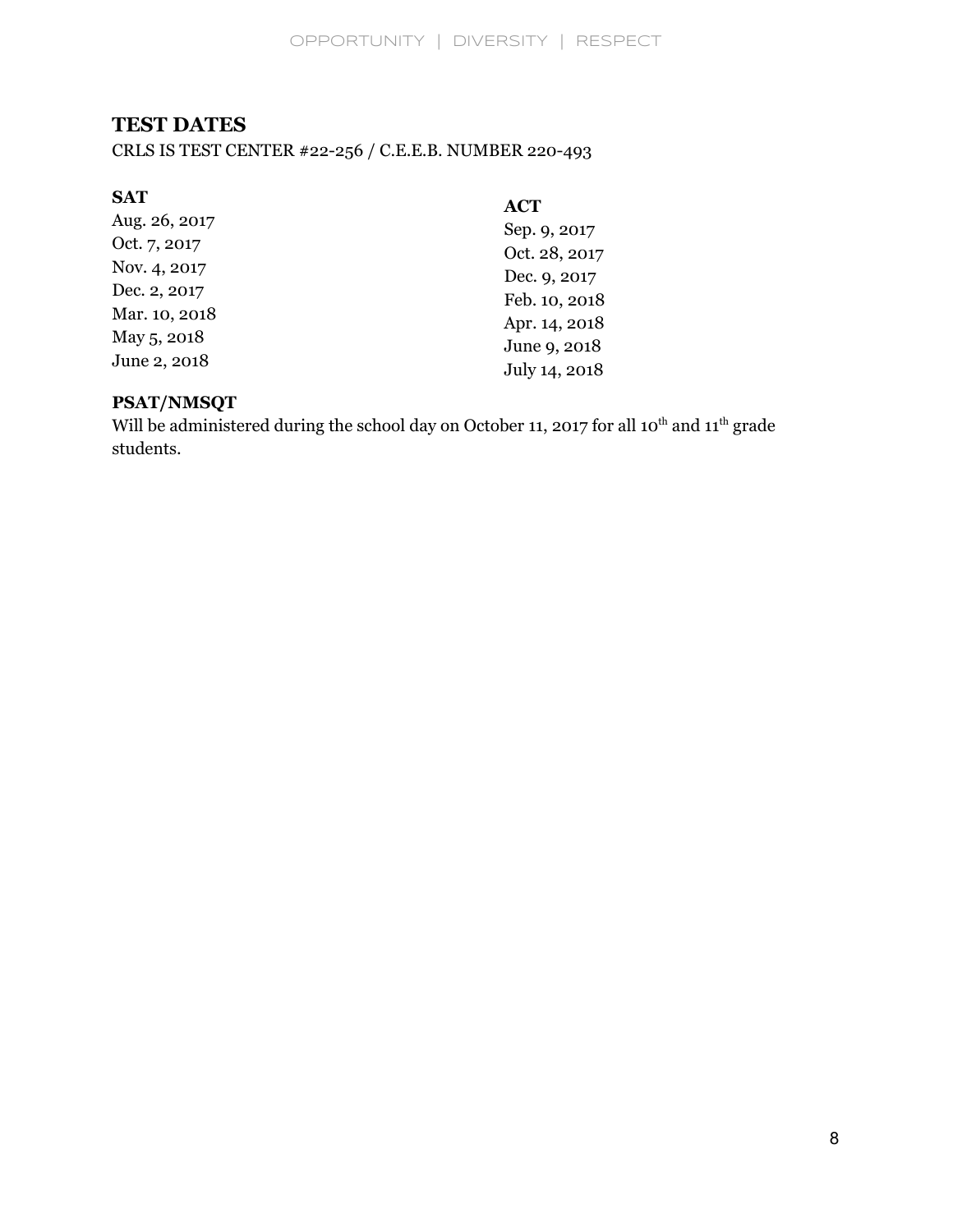## **STUDENT SERVICES**

## **GUIDANCE DEPARTMENT**

*Vision Statement*

Achievement for all students through opportunity, diversity and respect.

*Mission Statement*

The mission of the Cambridge Rindge and Latin School Counseling Department is to foster academic achievement, civic engagement, social development, individual responsibility and sound decision making. Working in partnership with families and community resources, CRLS School Counseling Team helps all students access educational and career opportunities.

Guidance counselors provide the following services to address student needs:

- Schedule courses;
- Develop a four-year academic plan;
- Monitor academic progress;
- Refer students for tutoring services;
- Recommend and assist in the TAT evaluation process;
- Provide counseling and referral services;
- Evaluate promotion and graduation eligibility;
- Provide career and college counseling;
- Coordinate the college application process; and
- Inform students of educational and scholarship opportunities.

Parents/guardians should feel free to contact their child's guidance counselor whenever they have concerns regarding student programs and progress.

## **COLLEGE INFORMATION**

It is never too soon for students to be thinking about their plans following graduation, students should be aware of the following facts:

- 1. Our **Career and College Resource Center (CCRC),** has complete information about all types of colleges, vocational institutions, gap year programs, career opportunities and college testing information. Computers are available to give students the most accurate information about the various programs. Throughout the year college representatives, gap year programs and military representatives visit the CCRC to meet with students and provide specific information about their program. In addition, the CCRC hosts many career forums where students can hear about a specific career and the educational path leading to the career. Sign into Naviance to see the schedule of when programs are visiting, you can then sign up to attend the presentation and print your confirmation as a pass to leave class. The CCRC is located in room 1501.
- 2. A special **Career & College Fair** will be held on October 4, 2017 from 6 8PM in the CRLS Frisoli Field House. Representatives from over 200 schools will be present to talk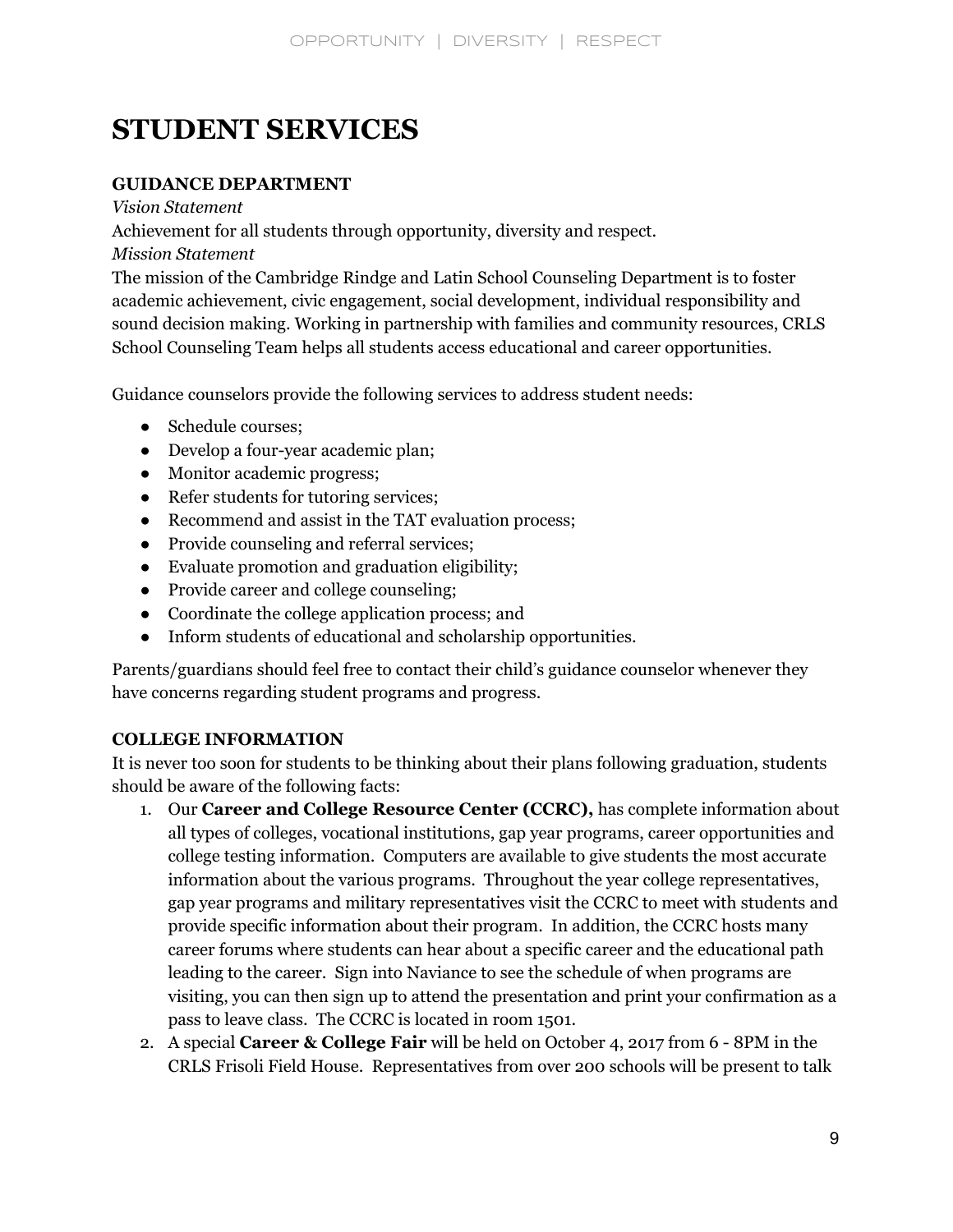with parents/guardians and students about their institutions. Juniors and seniors should take advantage of this opportunity to obtain up-to-date college information.

- 3. **College Board (SAT, ACT, TOEFL)** SAT's are administered at CRLS throughout the school year (see Test Dates listed on page 50. All students thinking about college should take the SAT or ACT. For the ACT and TOEFL testing sites please refer to the online test sites. Students with disabilities should see their guidance counselors to review eligibility for special testing conditions. (See TESTING, below.)
- 4. Your counselor can help you with your **college applications, recommendations, and transcript preparations**. Special group sessions are held for all juniors and seniors to discuss post-high school plans.

## **SCHOLARSHIPS**

The Scholarship Coordinator provides information in the DYK regarding opportunities for awards, scholarships and contests which offer prizes. In addition, a scholarship newsletter is sent to all senior Community Meetings during the first semester and all seniors receive a *Scholarship and Awards Booklet* in December which lists many scholarships and explains how to apply for them. Every spring deserving CRLS graduating seniors receive many scholarships and awards. Approximately \$180,000 was awarded through the CRLS scholarship program in 2016. All students are encouraged to take advantage of these scholarship opportunities.

## **LIBRARY**

The Pearl K. Wise Library offers a variety of resources. The book collection of over 15,000 volumes is carefully selected to support the curriculum and to provide materials for independent reading. Students may borrow up to five books for two weeks at a time. Students are responsible for paying replacement costs for lost or damaged books. (\$15.00) There are 30 computers for access to online sources as well as word processing and other applications. All computers are for schoolwork only - before, during and after school. The library subscribes to many online databases which are accessible through our web site at http://www.cpsd.us/crls/library. Library computers may not be used for: e-mail, chats, downloading software, any entertainment sites, sharing accounts or passwords, personal projects that are not school related, use of music CD's or other CD-ROM programs, headphones, destruction or theft of library hardware, hacking. If you break these rules, you will be disciplined and lose your computer privileges and you may lose pass privileges to the library as well.

The library staff works collaboratively with classroom teachers to plan and implement research and information skills instruction. Students may visit the library during school hours with a pass from a Dean, or without a pass before and after school. **Students must present their CRLS photo ID and have a completed Acceptable Use Policy (AUP) form on file in order to access computers at the Library.**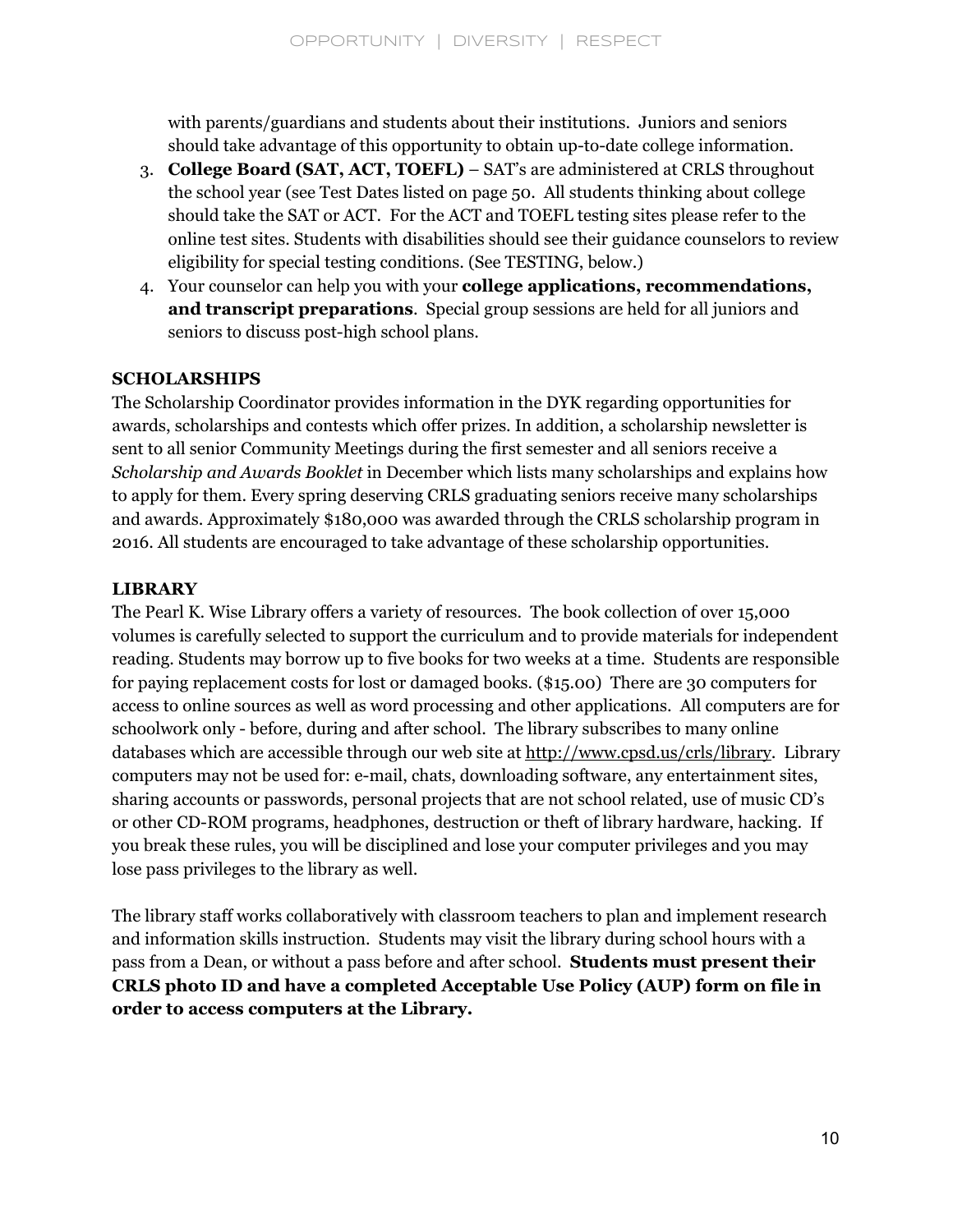## **CAMBRIDGE-HARVARD SUMMER ACADEMY / SUMMER SCHOOL**

The Cambridge-Harvard Summer Academy program is **free** and open to all current Cambridge Rindge and Latin School students as well as rising ninthgraders from the Cambridge Public Schools. All current CRLS students in the ninth, tenth and eleventh grade may enroll in the Summer Academy. Students must consult with guidance counselor before being accepted into the program.

## **HARVARD EXTENSION SCHOOL**

Beginning in the sophomore year and based on their grades, CRLS Students may be eligible to apply for scholarships to study at the Harvard Extension School. Full-tuition scholarships are reserved for seniors. Eligible juniors and sophomores may apply for half-tuition scholarships. Eligible students must complete the Harvard Extension registration from, a scholarship application, an essay, and a teacher recommendation form. All scholarship applications are reviewed by the Harvard Extension School and all scholarships are awarded by Harvard. A student who receives a scholarship must take the course for undergraduate credit and will receive a transcript from the Harvard Extension School. Courses taken at Harvard Extension may also be placed on the CRLS transcript. All students must pay the registration fee and are responsible for the cost of the books and materials.

## **COMMONWEALTH DUAL ENROLLMENT PROGRAM (CDEP)**

Dual Enrollment provides opportunities for Massachusetts high school students to take college-level courses free of charge\* and earn credit simultaneously toward high school completion and their future college degrees. CDEP eases the transition from high school to college, allows students to get a head start on their college careers, and provides meaningful and challenging academic experiences to qualified students who otherwise may not have access to an early college experience. The ultimate goal of CDEP is to increase the population of high school graduates who are college ready.

*\*Student participation in CDEP is at the discretion of the participating institution of higher education, subject to capacity constraints and a state appropriation. Some institutions may charge a nominal admission fee (for example, \$25), which may be waived.* Information taken directly from Massachusetts Higher Education website for more information go to: [www.mass.edu/currentinit/currentinitdualenrollment\\_studentasap](http://www.mass.edu/currentinit/currentinitdualenrollment_studentasap).

CRLS students can take their Dual Enrollment or Harvard Extension course in lieu of one of the 5 required "CRLS core academic courses". In addition, in order to minimize disruption to the student schedule, Dual Enrollment or Harvard courses taken during the school day must not meet longer than a period of time equal to one CRLS class period. Students should discuss these options with their guidance counselor.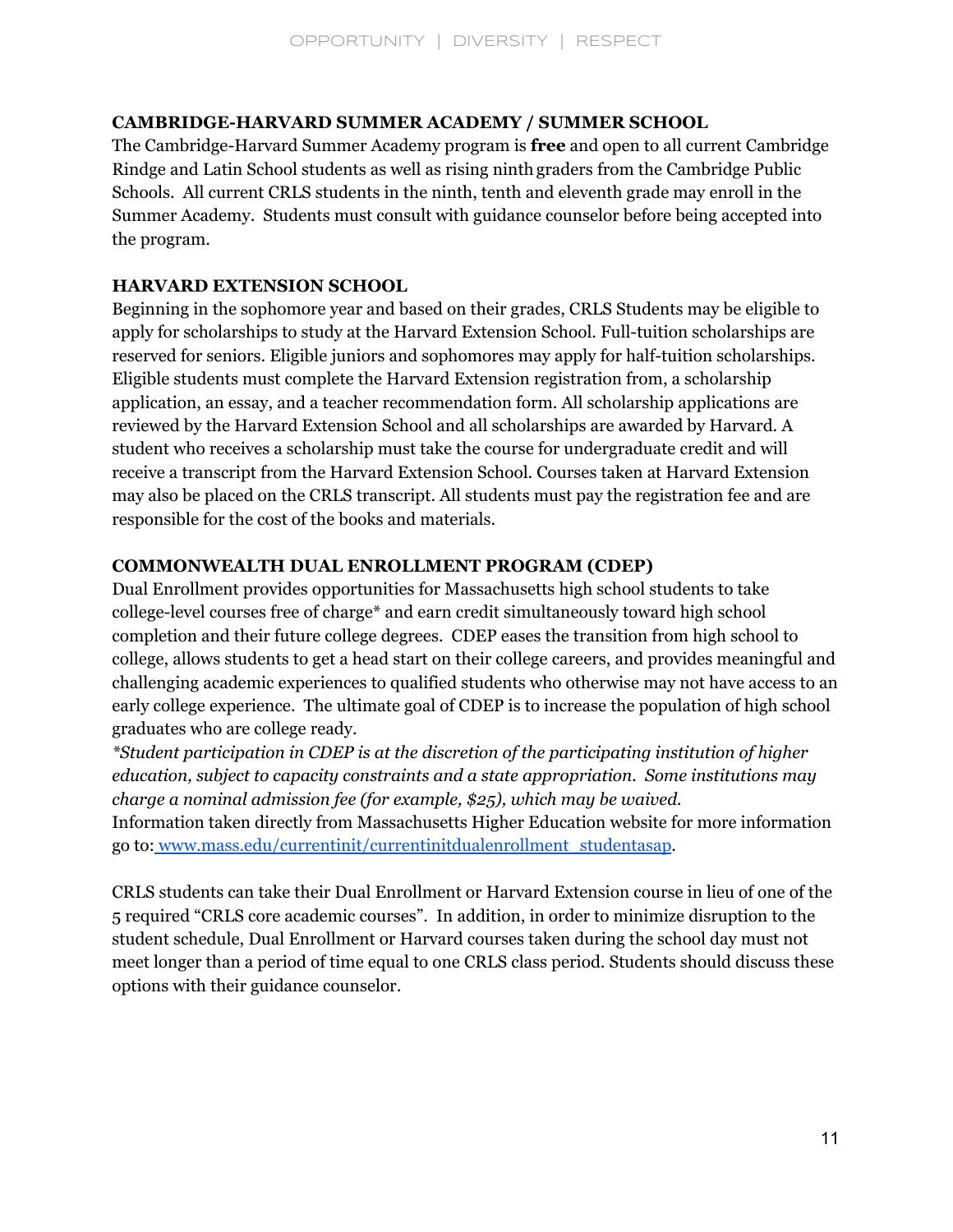## **HIGH SCHOOL EXTENSION PROGRAM**

The High School Extension Program is located off campus at 359 Broadway. The program provides an opportunity for students who need an alternative placement or who are identified as needing additional support in a small personalized setting. Students must apply and interview if they have an interest in attending. Contact Principal at 617. 349.6880 for questions.

## **TUTORING CENTER / CAMBRIDGE SCHOOL VOLUNTEERS**

The Tutoring Center, a program of Cambridge School Volunteers (CSV), provides an environment in which all students can work toward their personal goals. Volunteers are available from 7:30- 3:30PM. CRLS students may apply for individual tutors in the Tutoring Center, room 2132. Once a student is paired with a tutor, a twice-weekly commitment is expected for as long as the student requires support.

**Drop-In Math**, another program of CSV, is located near the Tutoring Center. Volunteer tutors are available before school for short-term, drop-in tutoring support in all levels of Math. No appointment is necessary. See the Tutoring Center manager for further information. 617-349-4873.

## **UPWARD BOUND PROGRAM**

The MIT-Wellesley Upward Bound program is a federally sponsored, year-round, educational program that provide academic support and career and college advising to low-income and/or first-generation college bound youths who wish to continue their education beyond high school. This program stresses the development of sound academic skills and motivation, and provides information and assistance regarding college admissions and financial aid. In addition to its school year program, the Upward Bound program offers a summer residential session consisting of six weeks of intense, academic study on the Wellesley College campus. For more information, contact your Guidance Counselor.

## **OFFICE OF SAFETY AND SECURITY**

John Silva, Director

Room 1102; 617-349-6772

The Office of Safety and Security is dedicated to ensuring a safe, secure, disruption-free learning environment for all who attend Cambridge Rindge and Latin School. The primary role of a Safety Specialist is to support students with any safety related issues, concerns, or problems, from providing directions to performing mediations. We are available for support from 7:00AM-5:00PM.

## **MEDIATION**

Mediation is a process that brings disputing parties together to resolve their conflicts and to produce acceptable solutions for everyone involved. The focus of mediation is to explore the potential for change in the behaviors and attitudes that led to the conflict. The goal of mediation is to create a jointly developed written or verbal agreement that each person involved feels is fair, balanced and an accurate reflection of the issues addressed during the mediation. Trained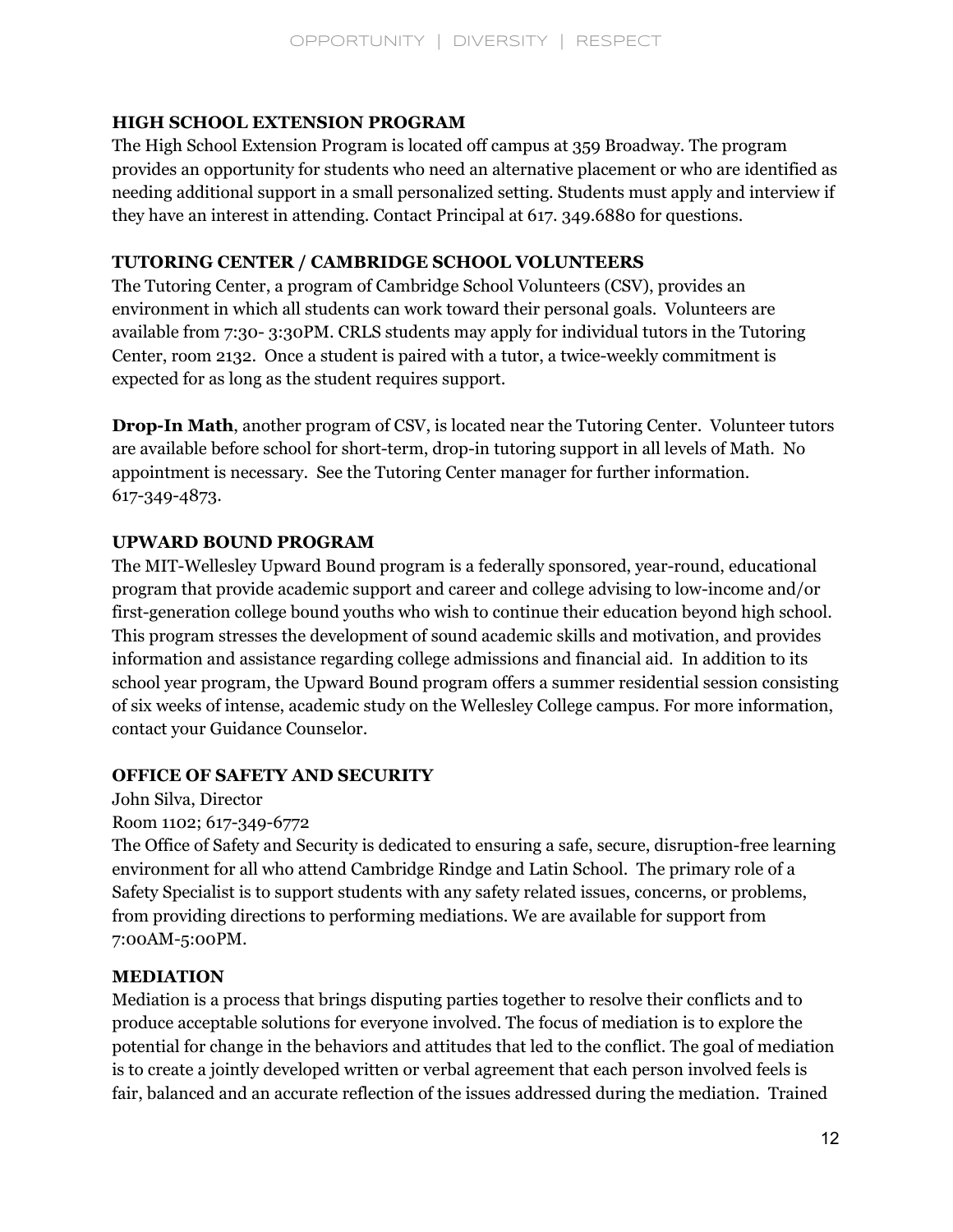safety staff and faculty facilitate mediations. The Peer Mediation Program at Cambridge Rindge & Latin School is a service provided by students for students and faculty. When a CRLS student has a difficult time or a problem with another student or teacher, he/she can bring it to Mediation. Two students who have received 20 hours of specialized training will be assigned to **confidentially** help the disputants or parties come to a voluntary agreement that is meant to prevent future conflicts. For more information, contact Chandra Banks, District Wide Conflict Mediator, Office of Mediation Services x4945.

## **TEEN HEALTH CENTER**

The Teen Health Center is located on the first floor on the Broadway side of the Rindge Building. The Teen Health Center offers school health services for all CRLS students, sports physical exams for team members, primary medical care for teens who are registered as patients, and counseling services on a wide range of problems commonly encountered by teenagers (regardless of insurance status). When visiting the school nurse during the school day students must have an official clinic pass signed by an administrator. To register as a patient, or for more information, visit the Teen Health Center or call 617-665-1548 or ext. 6719. Students' physical and mental well-being is extremely important to our staff. Any situation in which a student reveals the possibility of harm to him/herself or to others is taken very seriously. If you are worried about a friend, please consider the following:

- Do not ignore a threat to harm oneself or someone else.
- Do talk to your friend. Sometimes having someone listen can stop a person from harming him/herself or someone else.
- Do not be afraid to inform a school nurse, counselor, social worker, teacher, administrator, coach or safety specialist.
- Do get your friend to a staff person.

## *Special Notice Regarding Influenza*

CRLS will follow state and local guidelines related to responses to influenza. Current guidelines encourage anyone with flu-like symptoms to stay home for at least 24 hours after they no longer have a fever, or signs of a fever, without the use of fever-reducing medicines. Students should stay home even if they are using antiviral drugs. The amount of time needed to stay home may accumulate to 5-7 days or longer. CRLS recognizes that not all students will be able to provide a note from a medical provider in this instance, and will rely on verification from a parent/guardian if a medical note is not easily obtained.

In the event of an absence from school less than 10 days, parents/guardians should contact the Dean of Students to report the absence and also the student's guidance counselor to make arrangements for work that might be made up at home. In the event of a prolonged absence (2 weeks or longer), CRLS will aim to provide homebound instruction.

## **Students Who Are Pregnant, Parents or Married**

Students who are pregnant, parents or married shall be encouraged to continue in school. Such students are permitted to remain in their regular academic classes and to participate in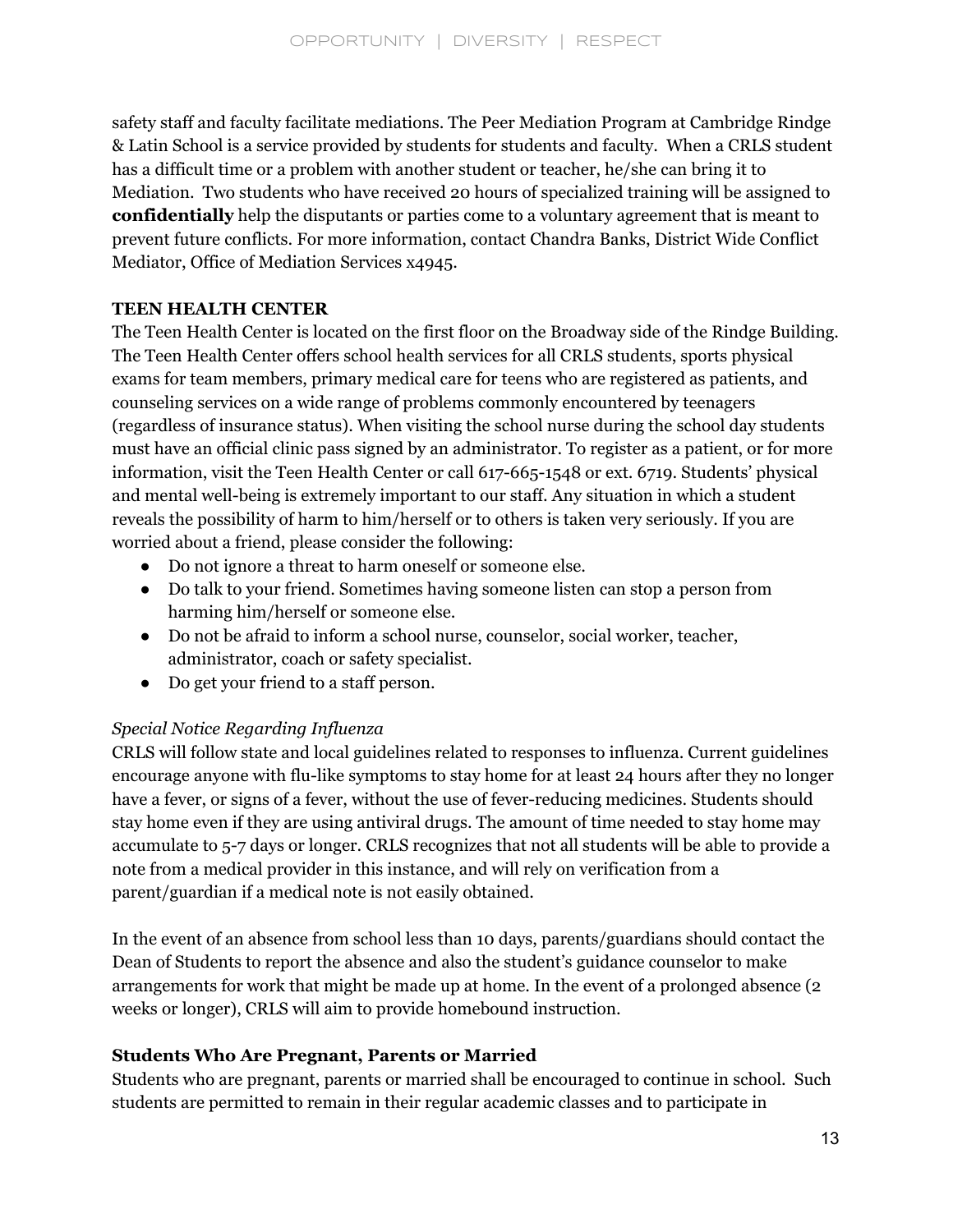extracurricular activities with other students. Additionally, pregnant students, after giving birth, are permitted to return to their same academic and extracurricular activities as before giving birth. No student who is pregnant, a parent or married shall be denied access to classroom instruction or extra-curricular activities, nor be suspended, expelled, excluded or otherwise disciplined due to marriage, pregnancy or parenthood.

## **THE YOUTH EMPLOYMENT CENTER (YEC)**

The Youth Employment Center brings information and applications into the school from youth employment programs located around the city. Eligibility for these programs may be based on age, family income level, place of residence and/or grade point average. To find out if you are eligible, stop by the YEC in Room 2104 and talk to a staff person. The office is open every day during both lunches and on Monday and Wednesday after school. Stop by during office hours for more information. New information is announced in the DYK. Spaces in all employment programs are limited. We can't guarantee you a job, but we will try to help.

#### **WORKING PERMITS**

Working permits are required for students aged 14-16 years. Working permits are available through the RSTA Office (1309) during lunch and after school.

## **MBTA STUDENT PASSES**

Student Stored Value Charlie Card: The Student Stored Value Charlie Card, or S-Card, will be offered to CRLS students. This pass does not have a value assigned to it. Students may request and pick-up this pass at the CRLS Main Office at any time during the month. When loading fare money onto the pass, two pass options will be available for students to purchase:

–As in previous years, a half-fare pass option will be available. Under this option, students can elect to load a dollar amount of their choice onto the pass. This pass will allow students to travel on the local bus, subway, express bus and commuter rail at a "pay as you go" 50% discounted fare. For example, if riding a local bus, the cost of a single ride is \$1.70. With the S-Card, the cost of a single ride will be \$0.85. This pass may be used throughout the school year and summer (September 2017 through August 2018). Passes can be loaded on a local or express bus and at a MBTA fare vending machine at any time during the month. The same pass may be used continuously throughout the year. –New this year, students may also elect to add a monthly 7-day student pass to the S-Card at the fare vending machine. The price of this monthly pass is \$30. This pass will allow students to travel on the local bus, subway, and express bus unlimited. Please note that the monthly student pass is not valid on any commuter rail zones, including 1A. This pass may be used throughout the school year and summer (September 2017 through August 2018). Passes can be loaded at a MBTA fare vending machine between the 1st and 14th of each month. After the 14th, if the student adds a monthly 7-day student pass, the pass will be available at the start of the following month. The same pass may be used continuously throughout the year.

Lost or Stolen Passes: If a student misplaces the Student Stored Value Charlie Card, s/he should head to the CRLS Main Office and report his/her pass lost or stolen.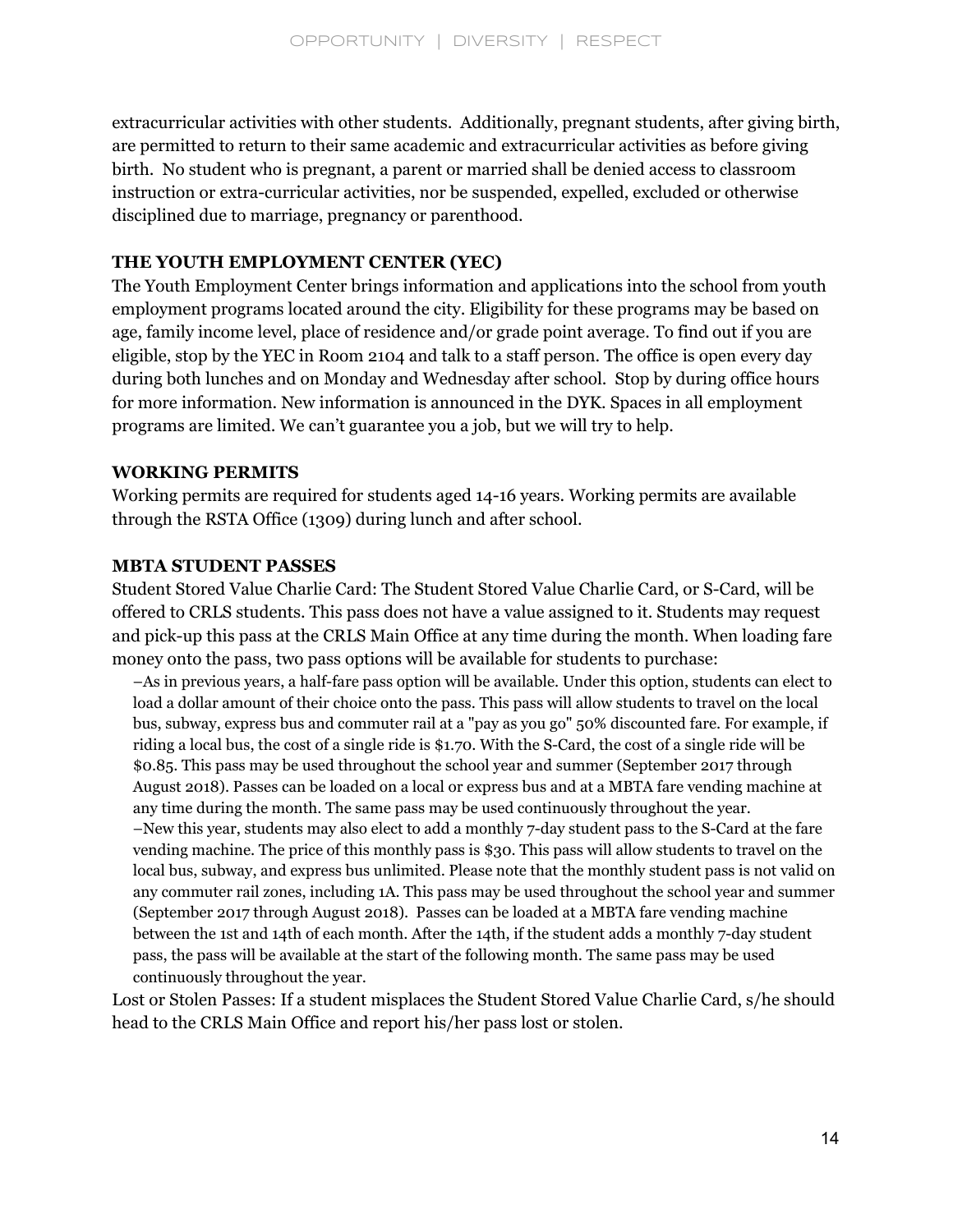## **LOST AND FOUND**

Students who find lost articles are asked to take them to the Security Office (1102) where the owner can claim them.

## **EXTRACURRICULAR ACTIVITIES**

## **ATHLETICS**

Refer to Athletic Department Handbook for philosophy, program goals, and student- athlete expectations on the CPSD Website (under Athletics).

FALL SPORTS (begin August 18 th for football and all other Fall Sports August 24 th) Boys Soccer, Cross Country, Football, Football Cheerleading, Girls Soccer, Girls Swimming and Diving, Girls Volleyball, Golf, Rowing, Sailing. Crew Begins on September 6, 2016.

WINTER SPORTS (begin Monday, November 27<sup>th</sup>)

Basketball Cheerleading, Boys Basketball, Boys Ice Hockey, Boys Indoor Track, Boys Swimming and Diving, Girls Basketball, Girls Ice Hockey, Girls Indoor Track, Gymnastics, Ice Hockey Cheerleading, Wrestling.

SPRING SPORTS (begin Monday, March 19 TH)

Baseball, Boys Lacrosse, Boys Tennis, Boys Volleyball, Crew, Girls Lacrosse, Outdoor Track, Girls Tennis, Softball.

## **CLUBS**

Clubs provide an opportunity for students to expand knowledge and work with other students. Clubs are open to all students and are supervised by a club advisor. Each Fall, CRLS holds Club Day which features exhibits, club goals and activities where students are encouraged to sign up and get involved (See CPSD website for a list of extracurricular activities).

## **SCHOOL GOVERNMENT**

The goal of the student government program is to support the development of students' leadership skills, to allow students to take an active role in student government and school-wide issues, and to provide various opportunities for students to exercise their leadership skills. Elections are held in June each year. Students are elected by majority vote for the Executive Committee positions: Student Body President, Student Body Vice President, Student Body Secretary. Class representatives are elected by their class by majority vote. Additionally, each Community Meeting will elect one Community Meeting ambassador.

To be elected to Student Government, student must:

- Be a student in good standing
- File nominations papers by stated deadline
- Be approved as a candidate
- Conduct a campaign for election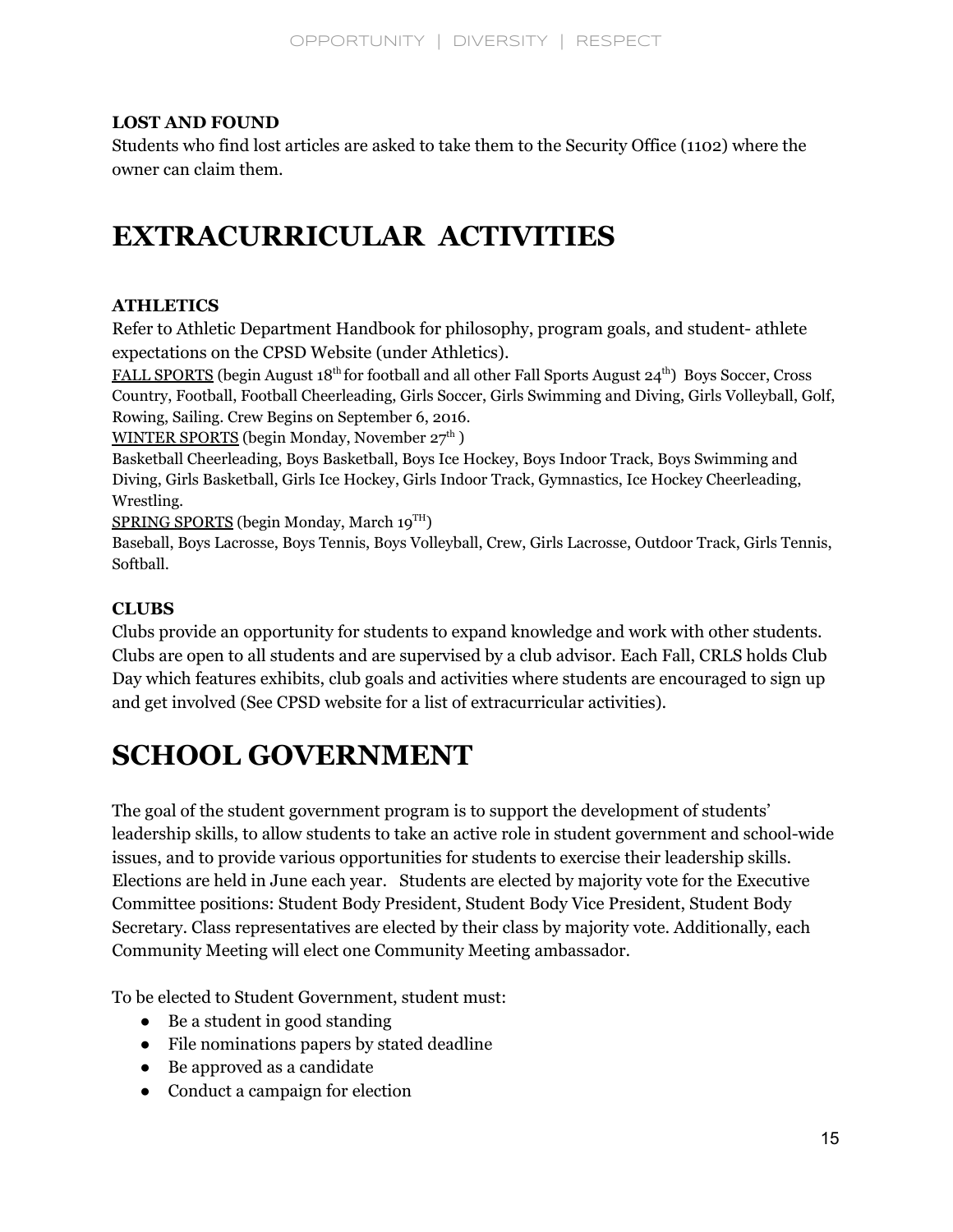All Student Government meetings are open to any CRLS student, you need not be an elected member to attend meetings. Minimum Required Meetings: Weekly Monday morning meetings.

#### **STATE MANDATED OFFICES**

#### CRLS STUDENT SCHOOL COMMITTEE\* (2 POSITIONS)

The CRLS Student School Committee provides a learning experience in policy-making and the operation of city schools, allows students to develop self-confidence and leadership skills in a public forum, provides an opportunity to learn more about the educational system, and to have a voice in their education. The students elected will represent the interests and concerns of the CRLS student body through discussion, projects and proposals presented to the Cambridge School Committee. Students will be required to participate in training and planning sessions and to attend the Cambridge School Committee meetings, held on the first and third Tuesday evenings beginning at 6 PM in the School Committee Room at CRLS. They may also be required to attend subcommittee meetings that relate to student issues.

CRLS Student School Committee members elect a chairperson who will serve for a term of one year as an ex-officio, nonvoting member of the Cambridge School Committee without the right to attend executive sessions, unless expressly granted by the Cambridge School Committee. The CRLS Student School Committee chair is subject to all Cambridge School Committee rules and regulations.

Meetings:  $2x/$  month, Tues.  $6PM +$  planning meetings, \*mandated by state law

#### STUDENT GOVERNMENT DAY REPRESENTATIVES/ DELEGATES\*

2 Positions: 1 Delegate/1 Alternate, Gr. 11 & 12

These positions provide training and experience in the entire process of representative government and the right of free petition in preparation for Student Government Day in April when students from around the State take over the State House and assume the leadership of State Government. All Student Government Day Representatives become eligible to assume the role of a member of state government – the executive, legislative, and judiciary branches of state government, including the governor and members of his cabinet on Student Government Day. Meeting: April, \*mandated by state law

## MEMBERS OF THE STUDENT ADVISORY COUNCIL TO THE MASSACHUSETTS BOARD OF EDUCATION

2 Students elected by Majority Vote, Gr. 9-12

Members of the Student Advisory Council (SAC) advise the Commissioner of Education and have a voting representative on the State Board of Education. SAC members act on Massachusetts' educational policy and student rights. Projects include lobbying for educational legislation, writing curriculum recommendations, organizing student conferences, and participating in the Department of Elementary and Secondary Education's activities such as visits of other schools.

Meetings: 1<sup>st</sup> week of the month beginning in October (Full year commitment)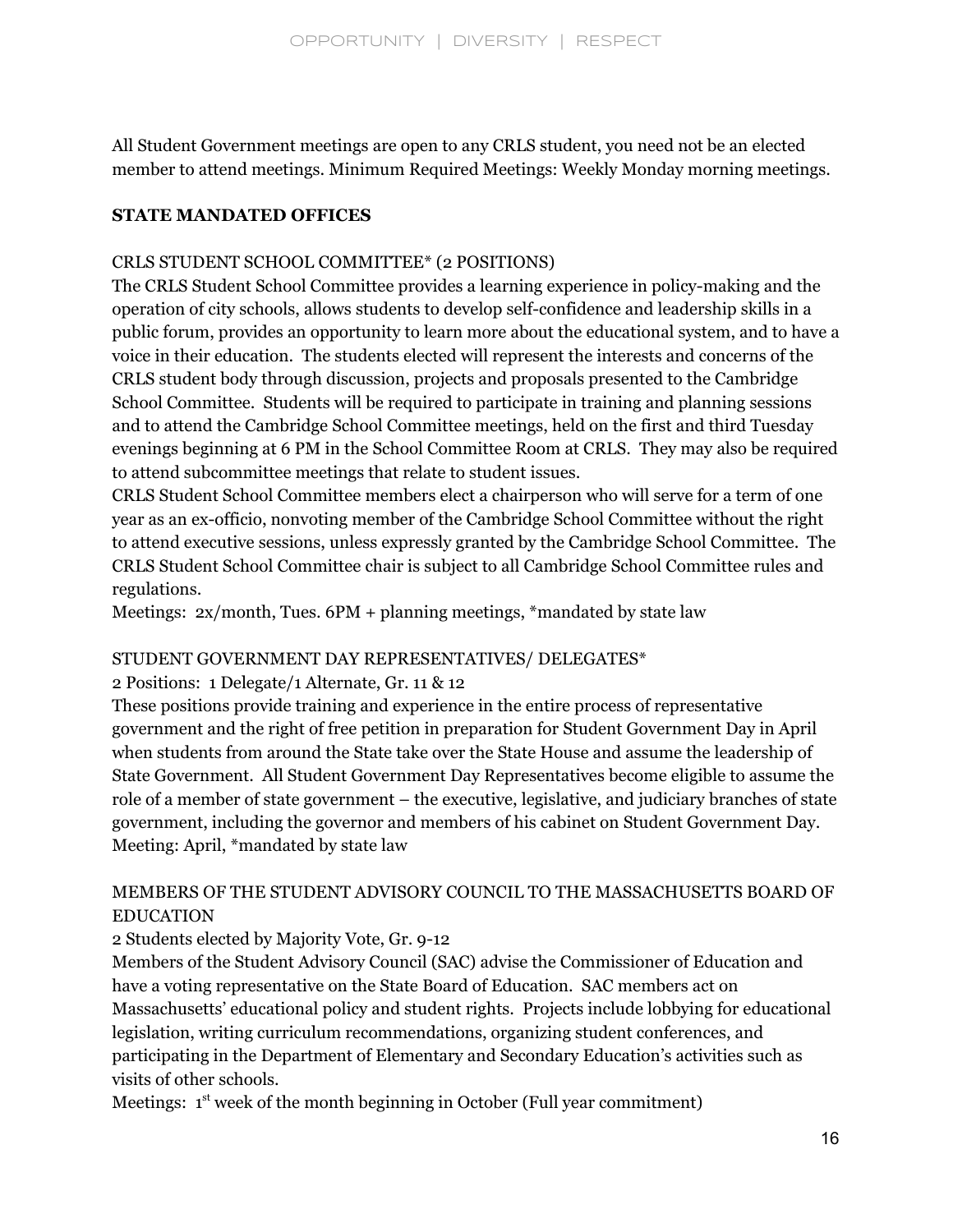## **ACADEMIC PROCEDURES**

**Student Obligation:** Return all classroom and library books, athletic gear, and other school issued materials prior to ending the school year.

## **CRLS GRADUATION REQUIREMENTS** (224 Credits)

In order to receive a CRLS diploma all seniors must fulfill the graduation requirements (including the English, Math, and Science MCAS exams). Students that have not passed the English, Math or Science MCAS will not receive a CRLS diploma.

| English 40 Credits, 4 courses - one each<br>year                                                           |
|------------------------------------------------------------------------------------------------------------|
| <b>ESL 8 Semesters</b>                                                                                     |
| History 20 Credits, 2 courses                                                                              |
| United States History 10 Credits, 1 course                                                                 |
| Math 40 Credits, 4 courses - one each year                                                                 |
| Science 30 Credits, 3 courses                                                                              |
| World Language 20 Credits, 2 courses<br>(must be same language)                                            |
| VPA and or RSTA elective 20 Credits, 2<br>courses                                                          |
| Wellness a minimum of 1 class each school<br>year.<br>Must take and pass each year; must pass<br>swim test |
| Health 5 Credits                                                                                           |
| Must pass swim test                                                                                        |
| MCAS Math, ELA, Science                                                                                    |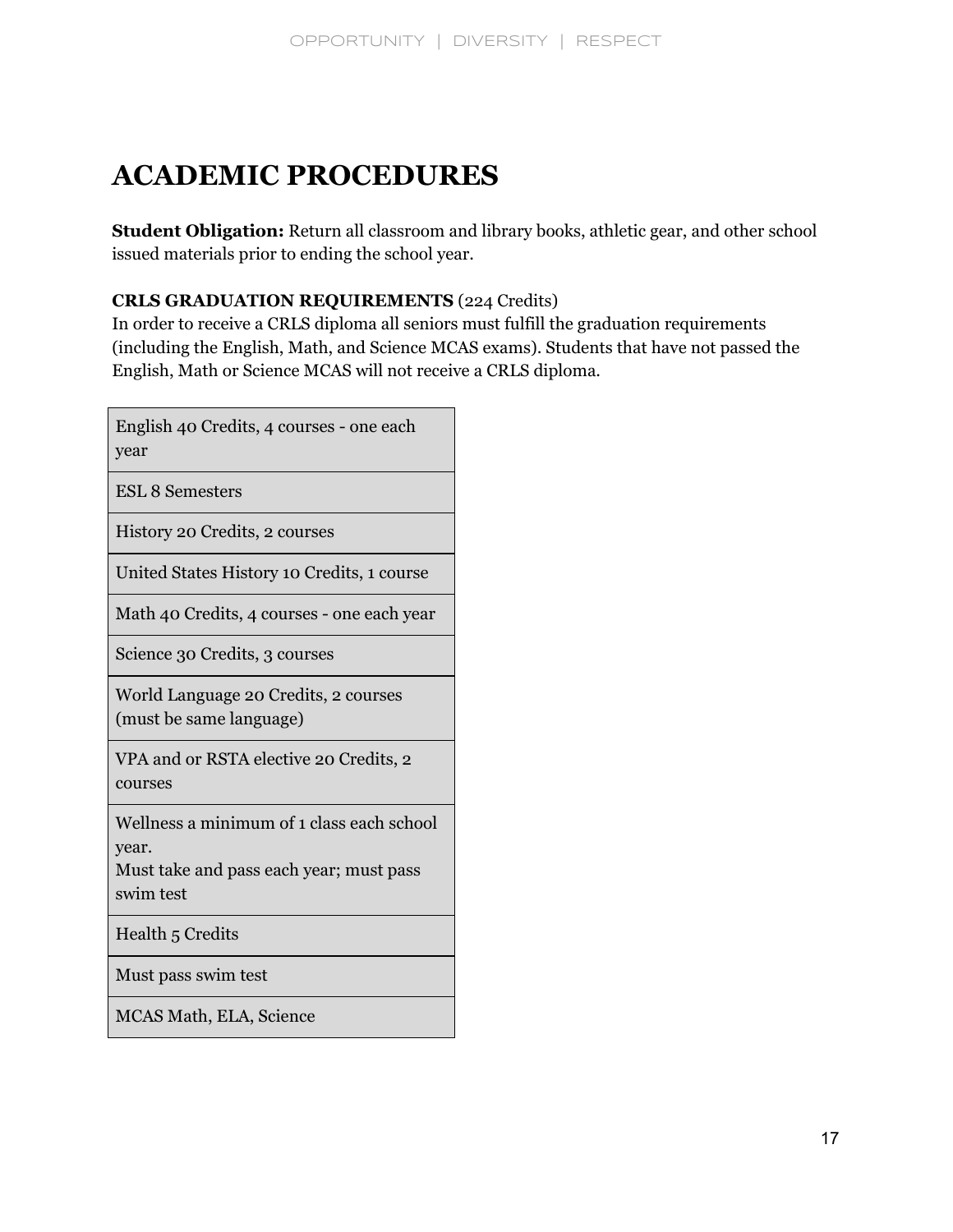A "Senior Letter" will be sent home notifying families of important information regarding expectations and details for earning **Senior Privileges**. For more information, please contact your Dean of Students.

## **EARLY GRADUATION REQUIREMENTS**

The purpose of early graduation is to permit students who have fulfilled graduation requirements the opportunity to graduate early. The school does not encourage students to graduate early, but does provide a procedure for those with valid reasons. Early graduation can occur beginning second semester of Grade 11. Any student interested in early graduation should see their Guidance Counselor and their Dean of Curriculum for further information.

## **CLASS VALEDICTORIAN AND SALUTATORIAN**

The Valedictorian and Salutatorian are the seniors with the two highest Cumulative Grade Point Averages. The selection of Valedictorian and Salutatorian is determined after the third marking period of the senior year when the allotted time for grade correction has expired (three weeks from the date report cards are issued.)

To be considered for Class Valedictorian or Salutatorian, seniors must meet the following requirements.

- Be a full-time CRLS student
- Be in "good standing," which means having completed 170 credits by the beginning of senior year, and
- Been enrolled at CRLS as a full-time student for the seven (7) marking periods (quarters) immediately preceding the calculation of the class rank to determine Valedictorian and Salutatorian.

Part-time students and students in ungraded classrooms are, by definition, ineligible.

## **SENIOR CONTINUATION**

Seniors who have failed courses and are not graduating must repeat the year with the permission of the principal or attend summer school. They may not attend class after senior finals; however, a senior who is not graduating has the right to continue in class provided that:

- The student was enrolled in the class and the class is one that remains in session until the end of the school year;
- The Dean of Students, in consultation with the teacher, considers the arrangement feasible, and receives the approval of the principal.

## **PROMOTION / RETENTION PROCEDURE**

## **Promotion to Grade 10**

At the end of 9th grade students must have earned 60 credits and passed 3 of the 4 following core academic courses\*: English or 2 semesters of ESL, History, Math, or Science to be promoted to the 10th grade. Students who have not met this requirement will remain in 9th grade.

## **Promotion to Grade 11**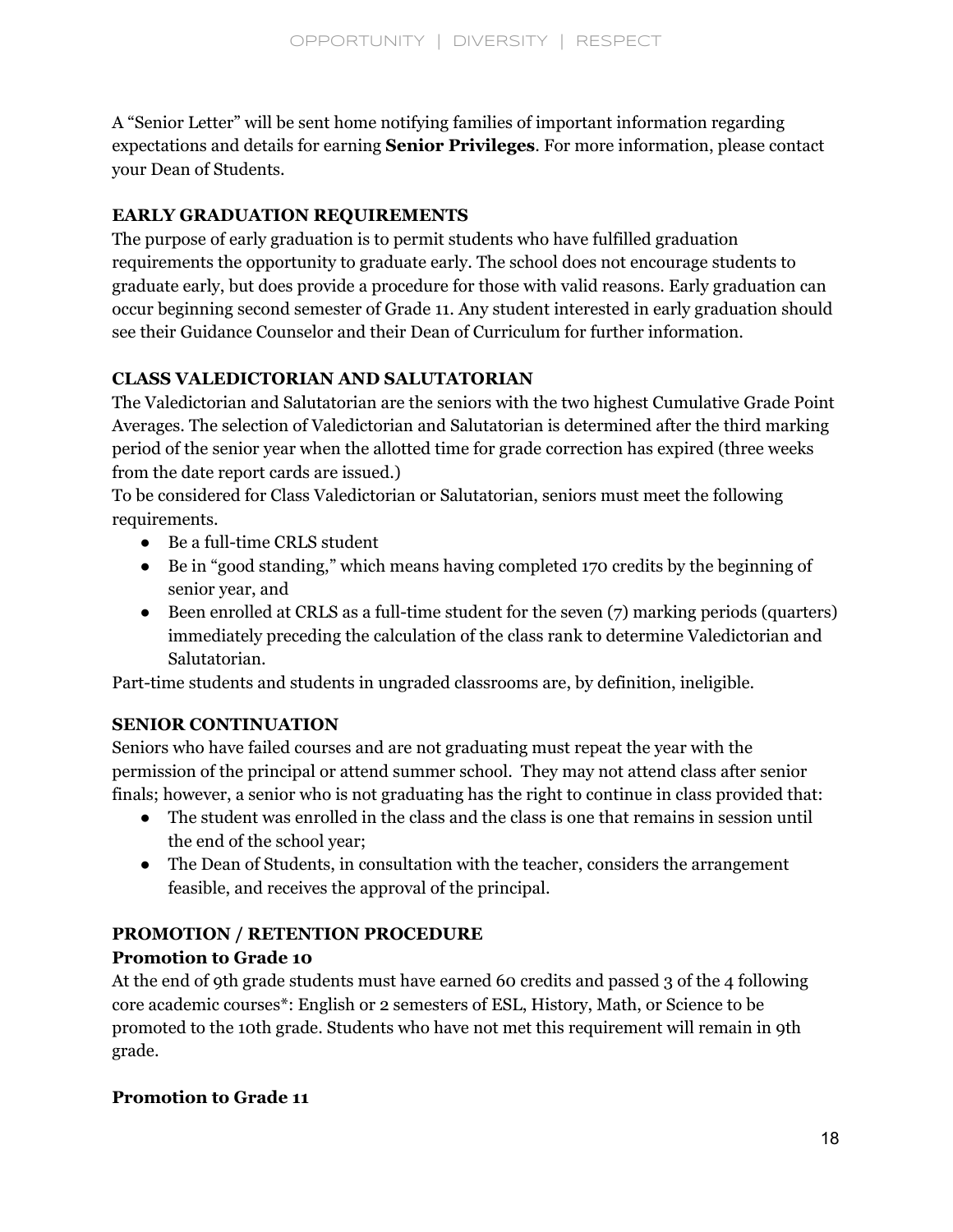At the end of 10th grade students must have earned 120 credits, earned 70 out of 90 credits in the following core academic courses\*: 20 credits in English or 4 semesters of ESL, 20 credits in History, 20 credits in Math, 20 credits in Science, 10 credits in World Language. Students who have not met this requirement will remain in 10th grade.

## **Promotion to Grade 12**

At the end of 11th grade students must have earned 170 credits, earned 30 credits in English or 6 semesters of ESL, 30 credits in Math, 10 credits in World Language and earned 80 out of 90 credits in the other core academic courses\*. Students who have not met this requirement will remain in 11th grade.

## **LETTER GRADES**

CRLS issues letter grades based on the following scale:

| $A+$         | 97-100    | $\mathbf{C}$ - | $70 - 72$                                       |
|--------------|-----------|----------------|-------------------------------------------------|
| $\mathbf{A}$ | $93 - 96$ | $D+$           | 67-69                                           |
| $A-$         | $90 - 92$ | D              | 63-66                                           |
| $B+$         | 87-89     | $\mathbf{D}$ - | $59.4 - 62$                                     |
| B            | 83-86     | F              | Failing (50-59.3)                               |
| $B-$         | 80-82     | P              | Passing                                         |
| $C+$         | $77 - 79$ | I              | Incomplete                                      |
| $\mathbf C$  | $73 - 76$ | NM             | No Mark                                         |
|              |           |                | AV (Attendance Violation) 10% deduction to term |
|              |           |                | grade                                           |

## **COURSE REQUIREMENTS**

## **Grading:**

- Teachers will provide all their classes with an explanation of their grading procedures and their expectations for students.
- Explanations and expectations are given out in writing during the first few weeks of each course. Students should make sure that they obtain their copy and keep it in their notebook. Students should also be sure they understand what is expected of them in each of their classes.
- Parents/Guardians will receive copies of class grading procedures at the first Parent-Teacher Night.

**Early Examinations:** Students are discouraged from asking to take midterm and final exams early. All requests for such early testing must be made to the Dean of Students. REPORT CARDS/INTERIM REPORTS

Report cards/Interim Reports are issued to students and parents/guardians four times each year.

- Report cards are usually distributed 10 days after the close of grades.
- Interim Reports are usually distributed midway through each term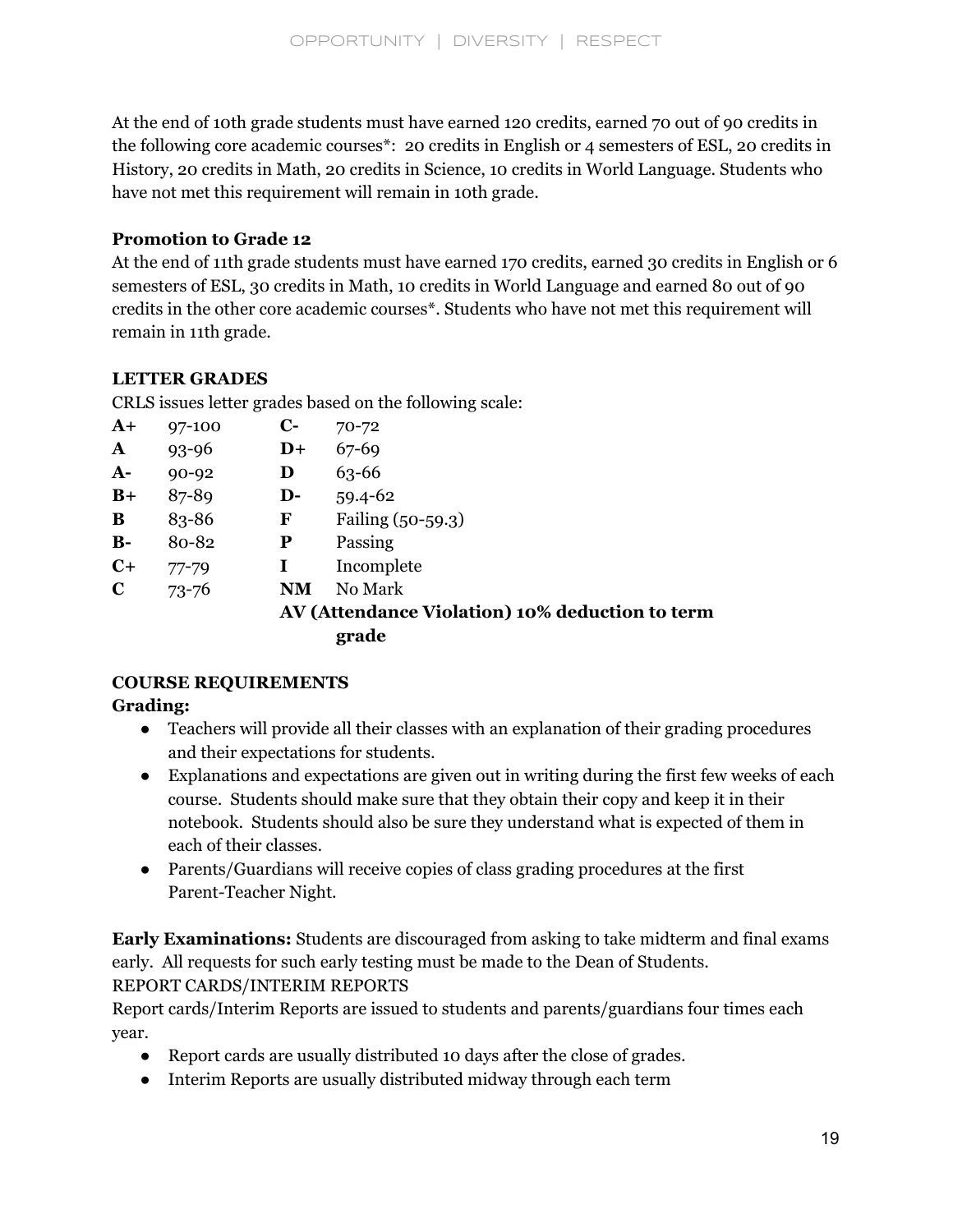- Report cards/Interim Reports are very important and should be reviewed carefully. Parents/Guardians and students may schedule an appointment with any teacher to discuss class performance and progress.
- Report cards are used to determine athletic eligibility.

## **SCHOOL GRADING PROCEDURES**

Grade Corrections: Once a teacher has issued a grade, it becomes an official part of the school record. If a teacher has made an error in calculating a grade (i.e. added wrong, forgot to include a project or grade, etc.) then the following procedure is to be followed:

**1) The student or parent/guardian of said student must make all grade-correction requests to the teacher within three weeks from the date report cards are issued. Grade correction requests submitted after this date will not be reviewed. 2) If the teacher determines that an error was made in calculating the grade, he/she will complete a CRLS Grade Correction form indicating the correction and reason(s) for the change. All Grade Correction forms must be submitted to his/her Dean of Curriculum for review and approval. Under no conditions can a teacher change a grade because the student made up work after the marking period closed. Incomplete Grade:** If a student has missed extensive work due to absenteeism resulting from a family emergency or prolonged illness, the teacher may allow the student to make up missed work and/or tests after the marking period has closed by giving the student an Incomplete ("I") and by filling out an Incomplete Grade Contract form which is submitted with the teacher's grade list to the Dean of Curriculum. A copy of the Incomplete Contract is to be given to the student by the teacher. All Incomplete Grades ("I") must be changed to a grade the following marking period.

## **HONOR ROLL**

**First Honors:** A student must earn all A grades. **Second Honors:** A student may earn any A or B grade, but no grades below a B-.

## **COURSE CHANGE PROCEDURE**

Course change requests will be granted ONLY when the student's program is deemed to be educationally inappropriate. No schedule change will be made unless a very serious problem exists. Counselors will be available for schedule changes by appointment only during the drop/add period. Only those requests for course changes that satisfy the guidelines listed below will be considered:

- To correct an error;
- To drop or add a course as a result of summer school;
- To add a course in a scheduling gap;
- To add a required course;
- To balance a student's academic courses over two semesters
- A student is scheduled to repeat a course and has the same teacher assignment
- To change to a more appropriate level in a course in which you are already enrolled; or
- As a result of a Special Education or 504 Team decision.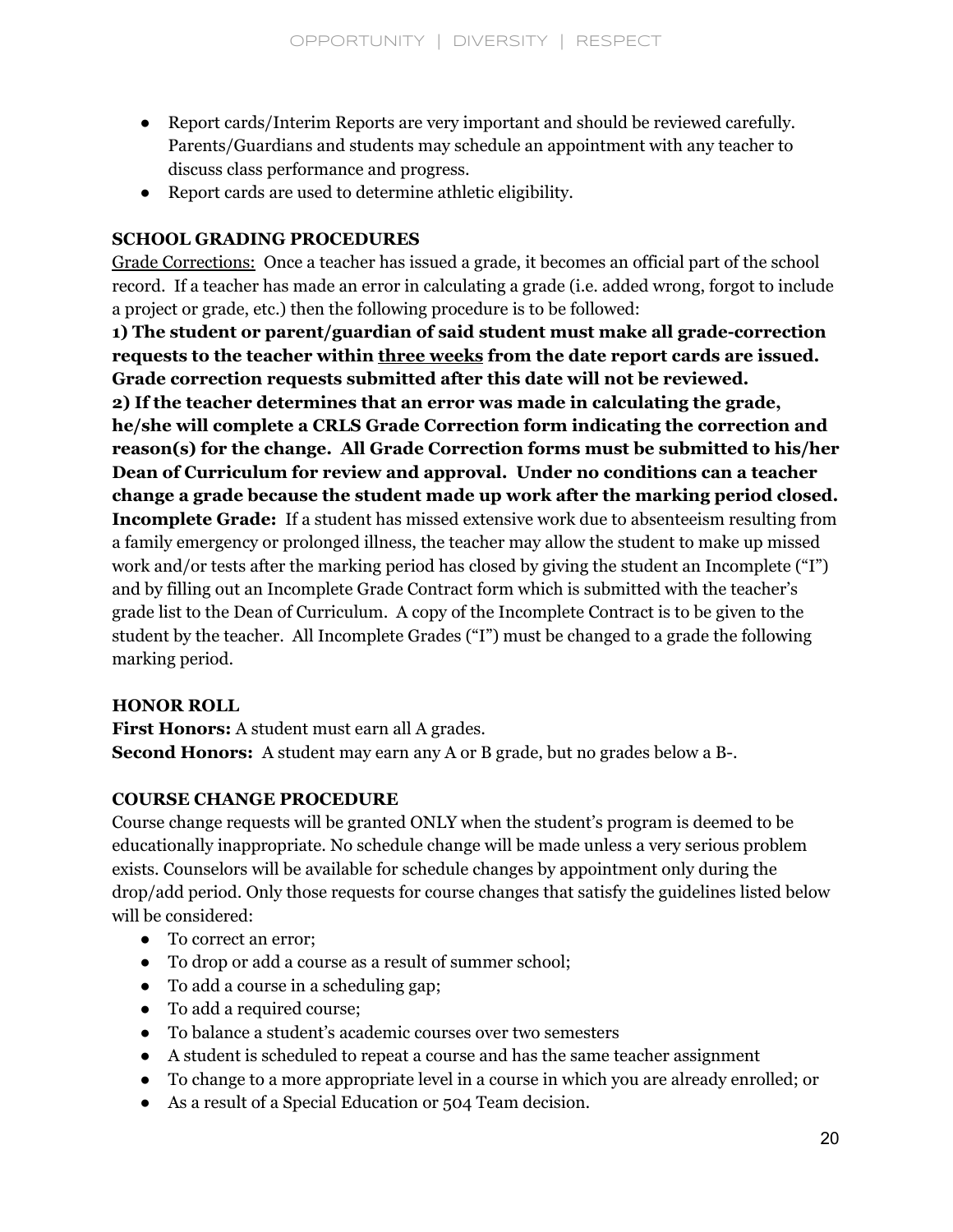No course changes will be made during the **last two weeks of a term**. In order to make a *program change a student must meet with his/her Guidance Counselor.*

## **Course Level Change**

Course level changes must be made by one (1) week after the grades are available (online/mailed). Q1 (by  $11/27/17$ ) or Q3 (by  $4/23/18$ ) for a semester long course; or Q2 (by 2/5/18) for a year long course. *No course changes will be made during the last two weeks of a term. In order to make a program change a student must meet with his/her Guidance Counselor.*

## **COURSE WITHDRAWALS**

- Students who withdraw from a class within two weeks prior to the close of grades will receive a grade for that course.
- Students who withdraw prior to the two weeks of closing of grades will receive WP or WF as a grade for that marking period.

No course changes will be made during the last two weeks of a term. In order to make a *program change a student must meet with his/her Guidance Counselor*.

## **NATIONAL HONOR SOCIETY MEMBERSHIP**

Membership in the Derry-Wood Chapter of the National Honor Society is an honor bestowed upon a student. Selection for membership is by the CRLS National Honor Society Faculty Council and is based on outstanding scholarship, character, leadership, and service. Once selected, members have the responsibility to continue to demonstrate these qualities. Juniors with a cumulative GPA of 87 or higher will automatically receive an application after the second marking period.

All students who meet these requirements and are interested in applying for membership must:

- A) Submit a completed NHS application;
- B) Provide supporting documentation;
- C) Fulfill 40 documented hours of community service prior to specified deadlines.

In order to continue membership in the NHS, seniors are required to complete an additional 30 hours of community service (5 of these hours must be helping with an NHS sponsored event), attend regularly scheduled meetings and participate in designated NHS activities. In addition, they will need to maintain their academic eligibility and submit an endorsement from their dean of students in order to graduate as a member of the NHS.

● Scholarship: To be eligible for membership the candidate must be a member of the junior class. Candidates must have a GPA average of 87% on a 100% scale. Grade point average will not be rounded to meet the minimum requirement. This scholastic average for juniors will be based on their freshman, sophomore, and first semester junior year averages. Students can have no course grades below a 70% to have academic eligibility. Candidates shall then be evaluated on the basis of service, leadership, and character.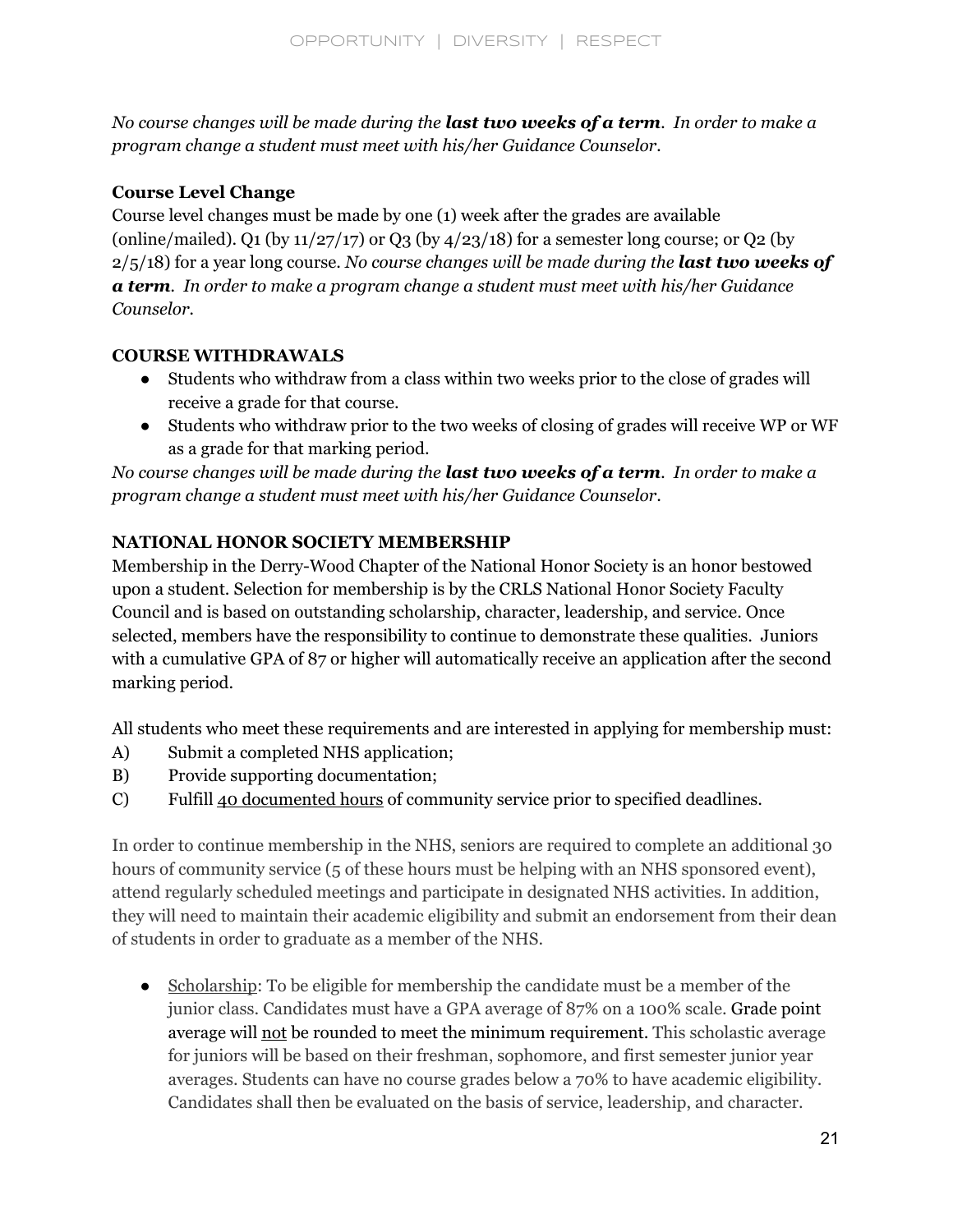- Character: A candidate must have complied with all civil laws and school discipline. The applicant will need the endorsement of the dean of students as well as a recommendation from a teacher who knows him/her well.
- Community Service: Beginning with the class of 2017, all applicants must provide evidence of having completed 40 hours of community service. The class of 2016 must have completed 30 hours in order to be inducted. Community service is defined as any work for which no monetary or academic credit has been given. Community service performed during the summer can be counted. During the school year, all service must take place outside the regular school day.
- Leadership: The applicant will have to complete documentation regarding his/her leadership accomplishments in school or community related activities. The candidate will also be required to submit an essay of 200-500 words.

All applications and supporting documentation will be carefully reviewed and considered by the NHS Faculty Council. Applicants who meet the above criteria will be selected and notified accordingly. The selection of each member to the chapter shall be by a majority vote of the faculty council

## **NOTICE REGARDING STUDENTS WHO LEAVE SCHOOL**

The Cambridge Public Schools is committed to having students complete their elementary and secondary education. In the event that a student who is sixteen years of age or older seeks to leave school without a high school diploma, certificate of attainment or certificate of completion, the Cambridge Public Schools adheres to the requirements of M.G.L.c. 76, §18 and follows the procedures set forth below:

1. The principal or designee issues a letter to the parent/guardian of the student notifying the parent/guardian that the student either (a) has expressed an intention of withdrawing from school without an intention of returning, or (b) has had fifteen (15) consecutive absences from school and indicating the student's last date of attendance at school. In order for the school to determine whether the student is withdrawing from school without intending to return, the school schedules a meeting with the student and his/her parent/guardian for the purpose of discussing the reasons why the student wants to leave school and to explore alternative educational and other placements for the student prior to him/her formally withdrawing from school. The parent/guardian may request that the date and time of this meeting be changed provided that the extension of time shall be no longer than fourteen (14) days from the date of issuance of the letter by the principal or designee.

2. After the meeting has been held with the parent/guardian and the student, the principal or designee issues a letter to the parent/guardian of the student summarizing what was discussed and any decision that was reached at the meeting, including but not limited to, whether the student is returning to school, pursuing an alternative educational placement, pursuing other support services or permanently leaving school.

3. In accordance with the provisions of M.G.L.c. 76, §18, any determination that that a student would be permanently leaving school shall not be construed as a permanent exclusion of the student if he/she wishes to resume his/her education.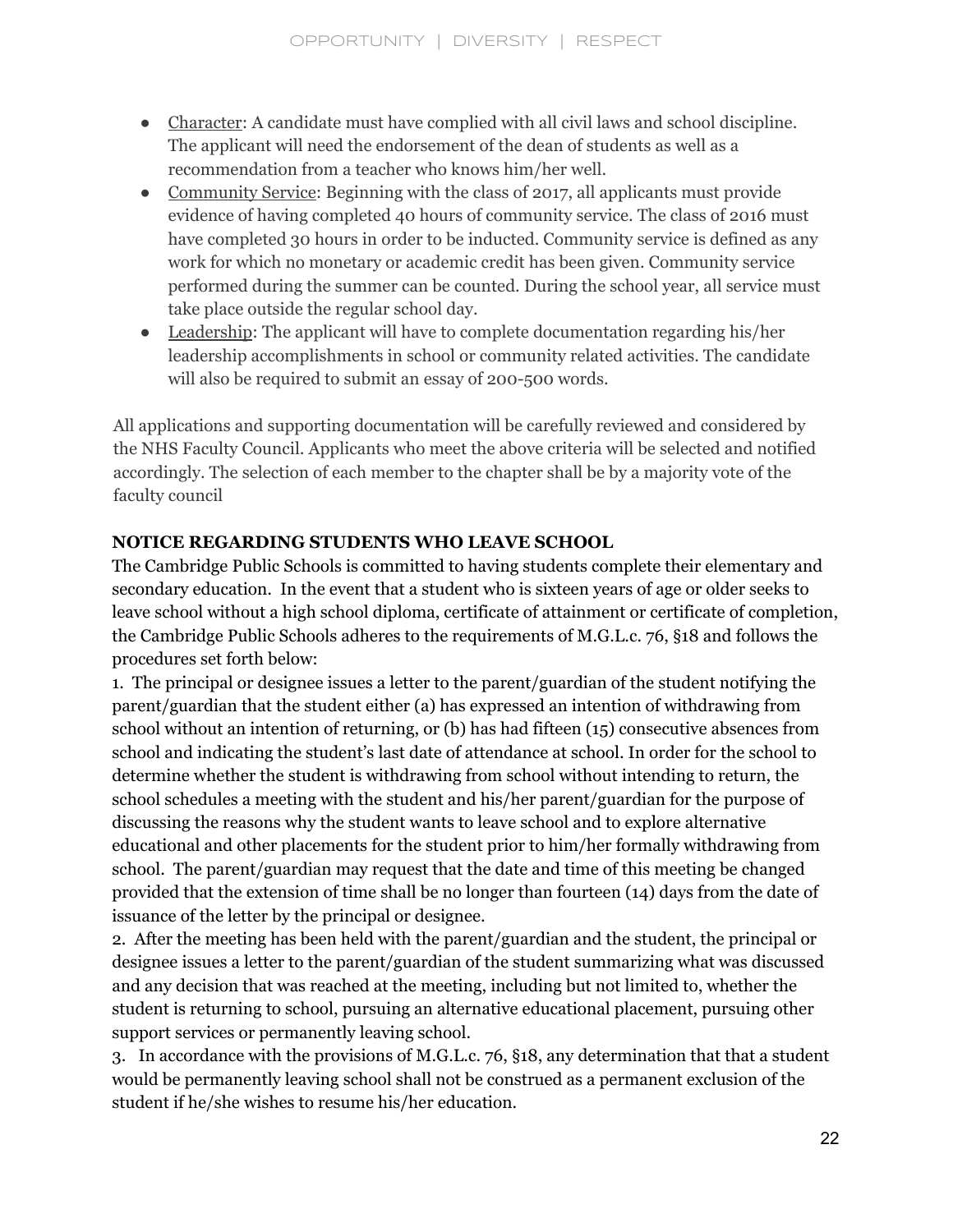## **OTHER PROCEDURES**

## **ACCEPTABLE USE POLICY (AUP)**

The Cambridge Public Schools computer network is established for limited educational purpose and has not been established as a public access service or a public forum. Accordingly, the Cambridge Public Schools has the right to place restrictions on the use of network and to require users to abide by system rules. Signed understanding of AUP's and system's rule must be returned to Dean of Students; this document is in the required booklet form.

## **STUDENT CHROMEBOOKS**

## **Student Responsibility**

Your school-issued Chromebook is a device for student learning and intended to support academic success of the assigned student. All activity on the device is the responsibility of the student and, as with all CPS technology, must follow the guidelines outlined in the CPS Acceptable Use Policy and you and your parent/guardian will be asked to sign an Electronic Device User Agreement for Electronic Devices Loaned to Students in connection with your receiving your school-issued Chromebook which sets forth the guidelines for the care, protection and maintenance of your school-issued Chromebook.

The Cambridge Public Schools reserves the right to inspect the Chromebook at any time and to search any files stored on it. All information stored on the device is subject to disclosure under state public records laws and regulations, except for information that may be exempt from disclosure, such as those documents protected under federal and state student record laws and regulations. In order to meet the requirements of the federal Children Internet Protection Act (CIPA), all Internet activity is, in accordance with the Cambridge Public Schools Acceptable Use Policy, filtered. The filtering of Internet activity on your school-issued Chromebook occurs whether in use at school or off school grounds. In order to ensure the security and the proper functioning of your school-issued Chromebook, your school-issued Chromebook has security monitoring installed on it that permits tracking and logging of a device activity and the Cambridge Public Schools also reserves the right to monitor device activity.

- Bring your Chromebook to school each day, fully charged
- Use the school issued case to protect the Chromebook during transport
- Follow teacher expectations for when/how your Chromebook is used for learning
- Do not allow others access to your Chromebook, and do not share login credentials
- Do not participate in any cyber bullying or harassment behavior, and report any you may encounter
- Teacher permission required to use headphones during class

## **Chromebook Maintenance**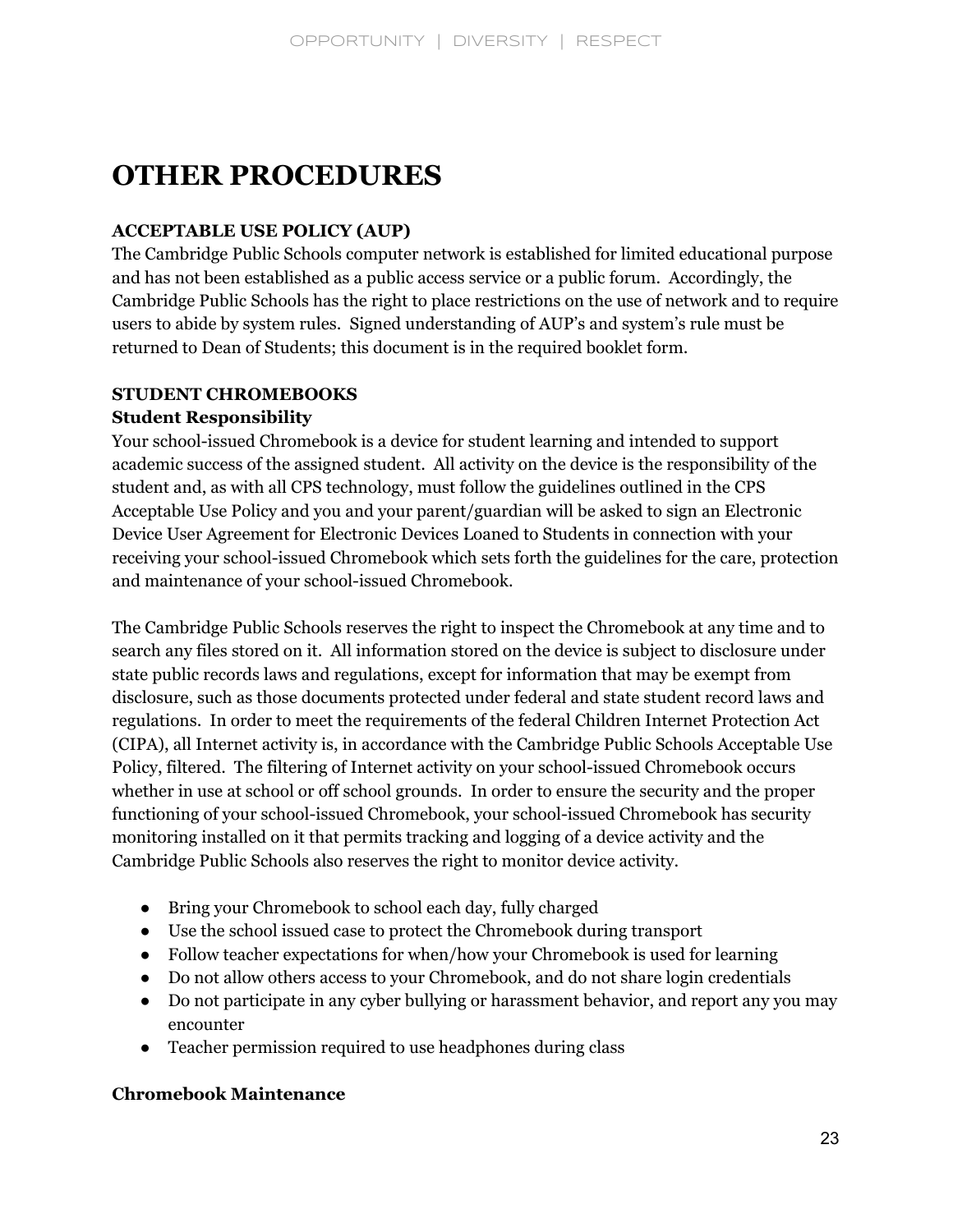- No stickers or decals should be put on your Chromebook
- Avoid touching the screen to minimize dirt and oil
- Only use wipes specific for computer screens to clean your Chromebook screen
- Never spray cleaners directly on your Chromebook
- Never use a pencil, eraser or other object on the trackpad

## **G Suite for Education Account**

All students have a CPS G Suite for Education account that includes GMail. This account is intended to support communication and collaboration for academic purposes. All email messages and documents are archived by the Cambridge Public Schools.

## **Technology Progressive Discipline**

All activity on your Chromebook must comply with the CPS Acceptable Use Policy, federal and state laws and regulations and school district policies and school-based rules. Discipline will be progressive with first or minor offensives receiving lesser consequences than offensives that are repetitive or are more serious in nature.

## **Sample Violations**

- Non-educational use of Chromebook
- Unlawfully copying content and taking credit (Plagiarism)
- Cyberbullying/Harassment
- Damage/Vandalism to Chromebook
- Creation or access of inappropriate content
- Use of another student's account
- Arriving to school without your Chromebook or not sufficiently charged

## **Possible Consequences**

- Verbal warning from teacher
- Classroom consequence
- Parent contact
- Referral to Dean
- Detention
- Confiscation of Chromebook
- Suspension

## **Damaged, Lost or Stolen Chromebooks**

Students should immediately report all incidents of damage or loss to expedite repair or recovery and minimize lack of access to your Chromebook. For incidents of damage or device failures, students can access the CRLS Tech Center in Room 3401 for support. If your Chromebook is lost or stolen, students should report the incident immediately to their Learning Community office, or if it occurs outside the school day, send a message to [helpdesk@cpsd.us](mailto:helpdesk@cpsd.us) and then follow up with your Learning Community upon return to school.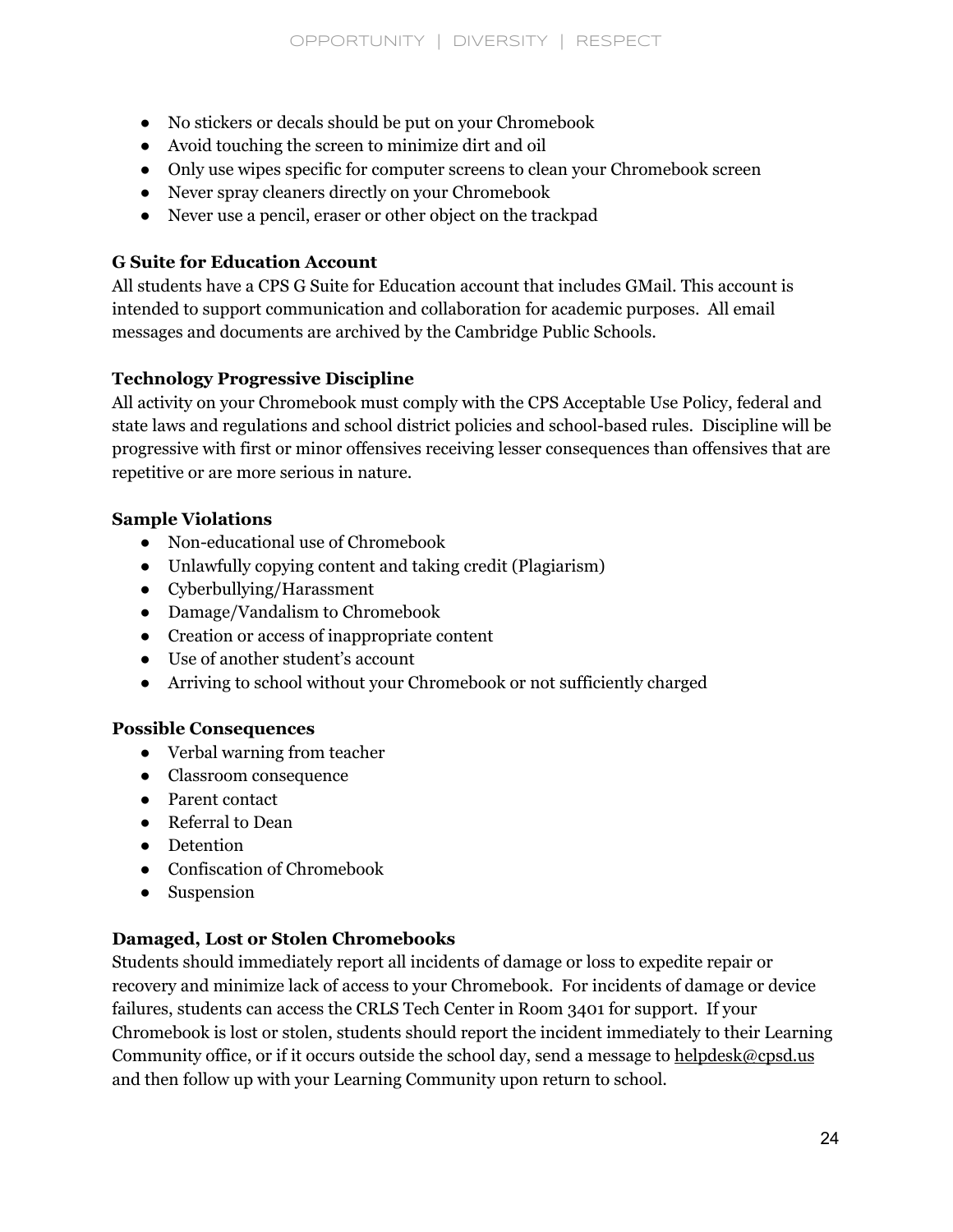All incidents related to damage or loss will be assessed and reviewed for fault by CRLS Administration and/or ICTS Department. If damage is deemed accidental, the Chromebook will be repaired at no cost by the ICTS Department. **Chromebooks should not be taken to any other entity for repair.** If after investigation, damage or loss is due to negligence, the student/family may be responsible for the cost of repair or replacement of the Chromebook.

School-issued Chromebooks are setup to only support CPS G Suite accounts, and therefore in the event that a device is stolen it will not be functional to anyone outside the CPS community. Furthermore, Google Management tools allow the ICTS Department to monitor account login activity on the device, and in the event of theft, lock down the device with a displayed security message.

## **EMERGENCY SCHOOL CLOSINGS**

The decision to close school due to weather conditions or other emergencies is made by the Superintendent of Schools before 6:00 A.M. on the day school is to be closed and parents/guardians will receive an automated phone call. Parents/Guardians and/or students can call the LINK LINE at 617-349-6513 after 6:00 A.M. or check the CPS web site (http://www.cpsd.us) for up-to-date information. School closings will also be announced on the radio and television stations. Please do not call the Police or Fire Department or the CRLS Main Office.

## **FIELD TRIPS**

Permission to participate on a field trip may be denied for legitimate reasons, including failure to return a signed permission form from parent(s)/guardian(s). All CRLS rules governing behavior apply to students on field trips and all violations are subject to school discipline. Students are expected to make up all class work missed because of field trips

#### **FUNDRAISING**

All fund raising activities for and at CRLS must be approved by the Assistant Principal. Any club advisor, administrator, teacher, coach or student wishing to raise money must receive approval before doing any publicity, solicitation, or selling. All food sales must be deemed "healthy." This procedure allows all groups an opportunity to raise funds and not be in competition with one another. Organizations wishing to reserve days for their fund raising activities should check with the Assistant Principal.

#### **HALL PASSES**

- It is the **student's** responsibility to have a pass while in the hallway; students without a pass are in jeopardy of receiving a detention.
- During class time, any student outside of a classroom must have a valid pass from a school official. It must include the student's name, date, time, destination, and the sending teacher's signature.
- In an effort to ensure that students have every opportunity for achievement, it is important that passes be distributed only in emergency situations.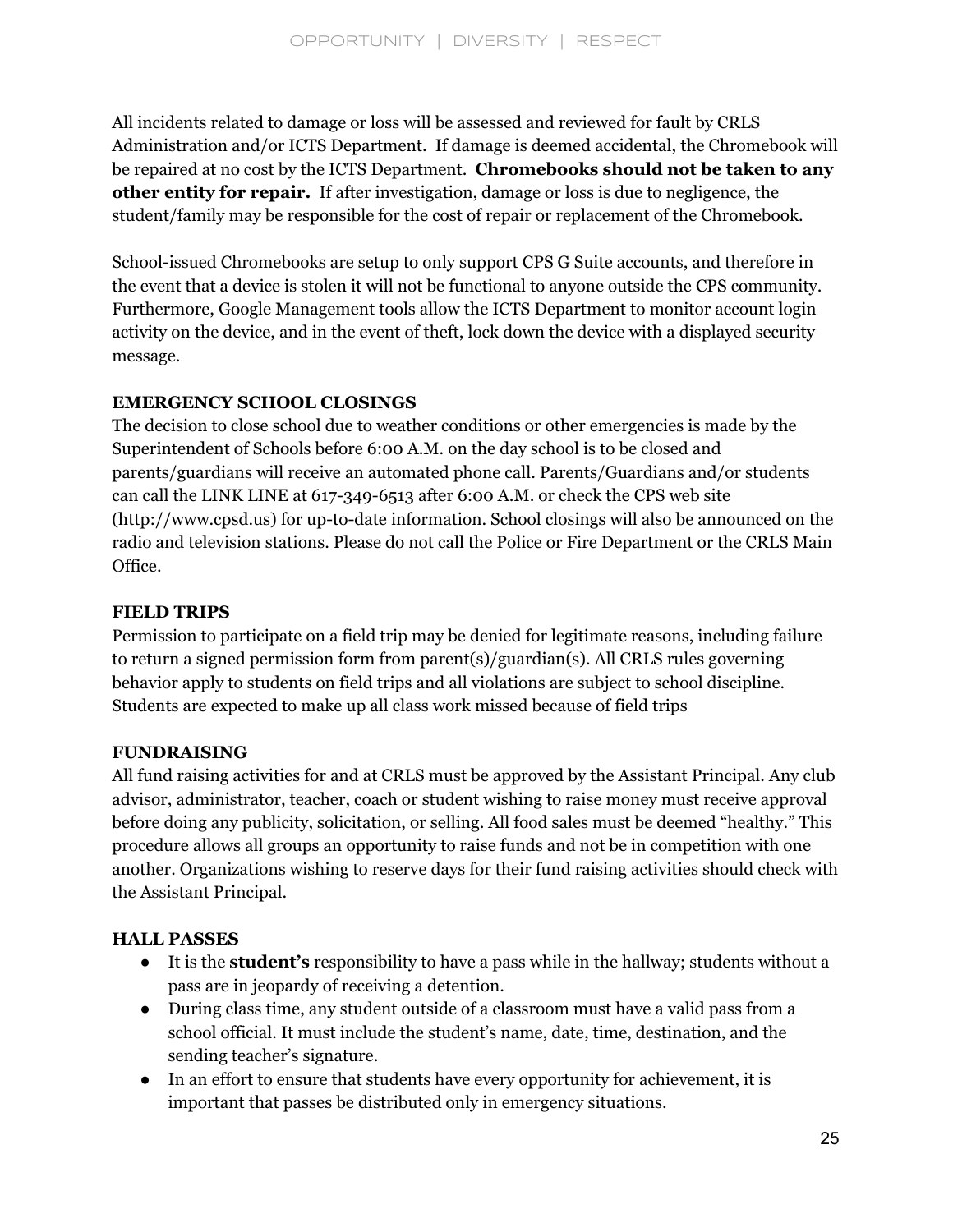- No passes should be distributed during Community Meeting **and the first and last 10 minutes of the class period**.
- All passes must be visible when carried.

## **LOCKED DOOR POLICY**

For safety reasons, CRLS has a locked door policy. Students found assisting trespassers to enter the CRLS school buildings will be suspended from 1-5 days depending on the severity of a problem that may arise due to the trespasser entering the building. All visitors are to report to the security desk (main entrance) upon entering the building.

## LOCKERS

Lockers will be provided by Deans of Students. Lockers will **only be issued when all required student forms have been received for the current academic year.**

- Only School Department issued locks are to be used. All other locks will be removed at the student's expense.
- Since lockers are the property of the Cambridge Public Schools, the school maintains the right to search lockers if there is reason to believe the locker contains contraband, weapons, or evidence that will link the locker to trafficking in contraband, or if there is a clear and present danger of immediate physical threat to the school and/or students. The school will conduct announced and unannounced locker inspections to ensure compliance. See the *Rights and Responsibilities Handbook.*
- Students may not share lockers with other students. Students may not write or put stickers on their lockers and must keep their lockers neat and clean.
- The Cambridge Public Schools is not responsible for any items stolen from lockers.
- At the end of the school year, students are to remove belongings from their lockers. Locks must be returned to Dean of Students. Failure to do so will result in the removal and disposal of all contents of the locker. The Cambridge Public Schools is not responsible for the loss of property left in the locker after the last day of school.

## **LOST BOOK PROCEDURE**

If a student loses a book or instructional materials, a penalty not related to the instructional program, such as prohibiting the student from attending certain activities, may be imposed until the department is reimbursed for the replacement value of the book(s) or instructional materials.

- Students are financially responsible for all library materials signed out to them. The library follows the same procedure as that set for textbooks. Library users with overdue books are sent a letter which states that there is a charge of \$15.00 for a hardcover book which will be assessed if the book is not returned immediately. After two months, a letter will be sent to the parent/guardian asking for payment for the book or materials. This procedure covers all catalogued materials, with a minimum charge of \$5.00. However, the library charges \$3.00 as a flat rate for any uncatalogued item.
- Students who do not return their book or complete a lost/non-returned book form may have a penalty imposed, such as being prohibited from attending certain activities not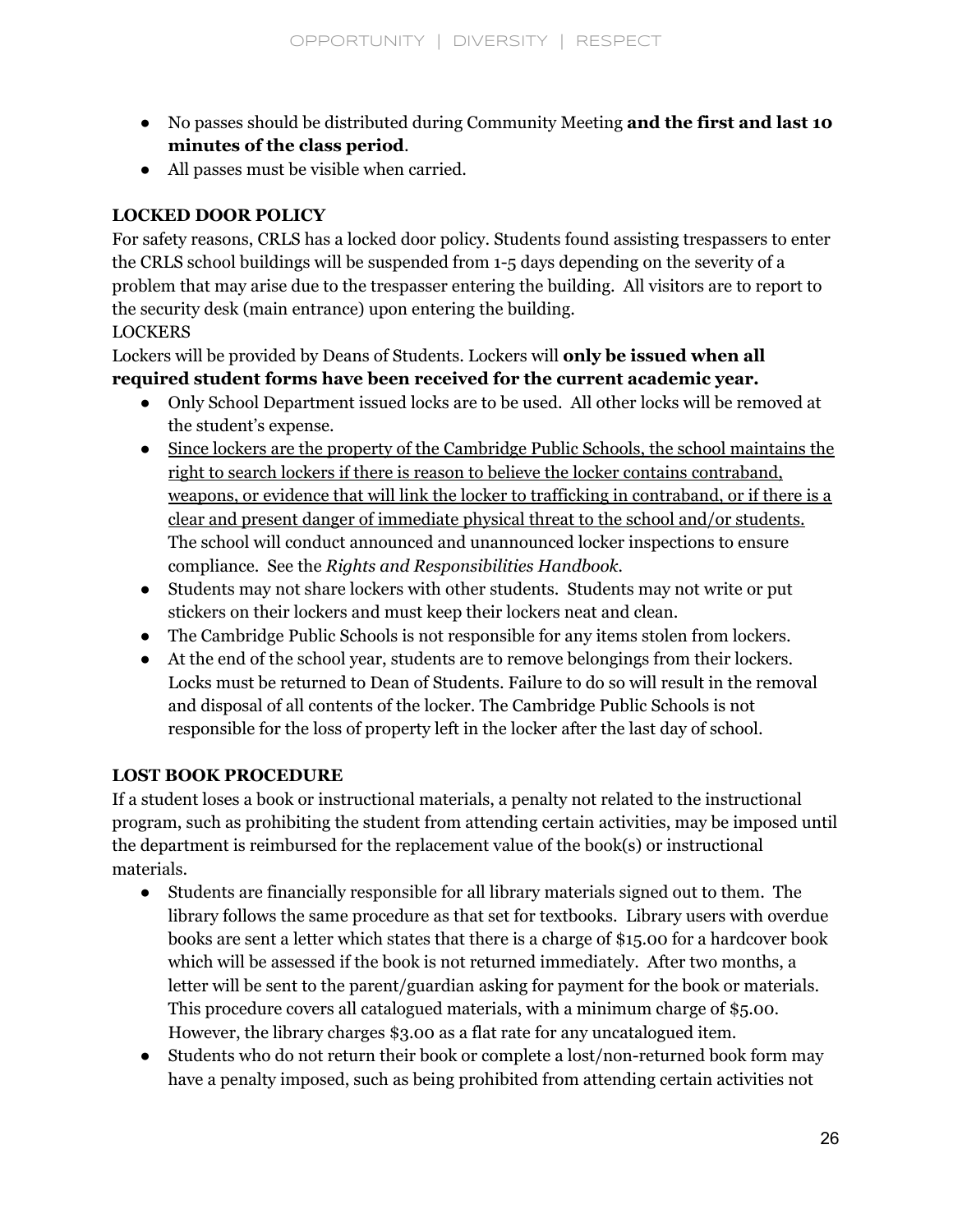related to the instructional program. Checks should be made out payable to CRLS/(department name).

#### **POSTERS**

Students, club advisors, teachers and all individuals and organizations who wish to display posters advertising any activity must receive a stamp of approval from the Main Office for each poster.

- Posters should be hung on bulletin boards **only**. It is strictly forbidden to affix poster/flyers to any painted surfaces, glass surfaces or any other that are not designated bulletin boards. The students and their advisors will be held financially accountable for any damages caused by improperly placed posters or flyers.
- Posters must be removed by the sponsoring organization within 48 hours after the event is over.

## **SCHOOL DANCES**

- CRLS dances are a school-wide activity produced by students and advisors as fund-raisers and community builders. Only students who are enrolled at CRLS, and who are students in good standing are allowed to attend after-school dances.
- All students are required to show an ID card at the entrance and pass through a metal detector to enter a CRLS dance.
- Rules for behavior at dances will be posted at the entrance to the dance and distributed when tickets are purchased.

All CRLS rules, including those regarding the prohibition of weapons, drugs and alcohol, apply to all dances. Violators will be reported to Security and Deans of Students for disciplinary consequences. Additionally, students who have been charged with violation of student codes of conduct will be placed on the "no dance list" and will not be allowed to attend school dances until such behavior is changed to the satisfaction of school officials.

## **SPECTATOR EXPECTATIONS**

## **Be a fan, not a fanatic!!**

- Attending a high school event is not a right, but rather a privilege granted to student in good standing.
- Cheer for your team, rather than be it thing the opposition. All cheers should be positive at all times. Do not verbally assault or abuse players, coaches, other spectators or officials.
- Obey and respect faculty supervisors who are responsible for providing a safe and friendly venue. Respect the integrity and judgment of game officials.
- Negative chants are prohibited. Examples include use of player's name and/or number in a negative way, cursing, or any form of taunting.
- Booing of cheerleaders is not allowed.
- Noisemakers, inappropriate signs, newspapers, etc., are not allowed.
- Stay off the playing area at all times.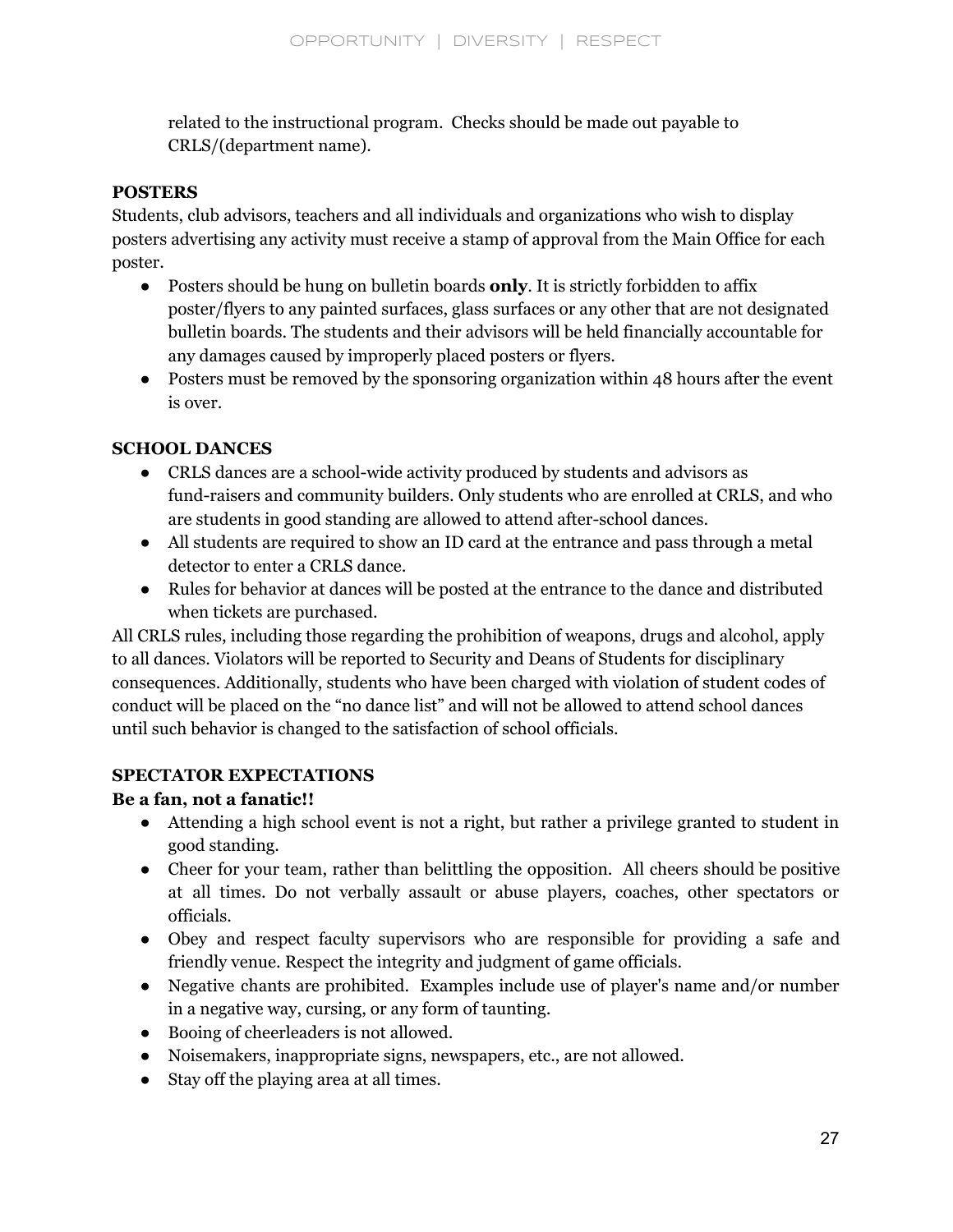- Respect school property. Do not damage bleachers, school equipment or any part of the facility.
- The use of alcohol, tobacco products, and drugs are strictly forbidden.
- Removing your hat and remain standing for the entire National Anthem

## **STUDENT PHOTO ID CARDS**

Pictures will be taken in the fall and students are required to wear their student IDs In order to have full access to the school library and to participate in certain school activities, it is necessary to have a CRLS Photo ID Card. Students must have all required forms submitted in order to receive their Photo ID Card. Initial ID cards are free of charge however, a minimal fee will be charged for replacement ID's.

## **STUDENT SHADOWING**

Current 8th graders wishing to shadow a 9th grade student **must** be **pre-approved** by the present upper school principal/assistant principal, and (as well all other grades) must make arrangements with Greta Hardina 617-349-6660 (CRLS Parent Liaison). Additionally, students shadowing must adhere to all conditions on the Shadowing form or will be subjected to refusal of entry. (See "Visitor and Guest"). Eighth grade students will ONLY shadow 9<sup>th</sup> grade students. Eighth grade visits will be scheduled beginning November  $2<sup>nd</sup>$  and upper class visits may begin on October 2<sup>nd</sup> exclusive of exam periods (no exceptions). No shadowing will be permitted after final week in May. Upper class students wishing to shadow must also have pre-approval.

Failure to follow proper school procedures will result in the visitor being sent home and the CRLS student may receive disciplinary consequences. Because the school cannot be responsible for any students other than those registered at CRLS, students should not bring friends or siblings to school.

## **VISITORS & GUESTS**

To maintain safety and security, all visitors to the school must register upon entering and exiting the Main Entrance security desk, and must wear a visitor's pass displaying their name and intended location while in the building. If a visitor disrupts or interferes with the work of students, teachers or other employees by behaving inappropriately or insisting on visiting at inappropriate times, the Principal, or his designee, may place limitations on the individual's ability to visit the school.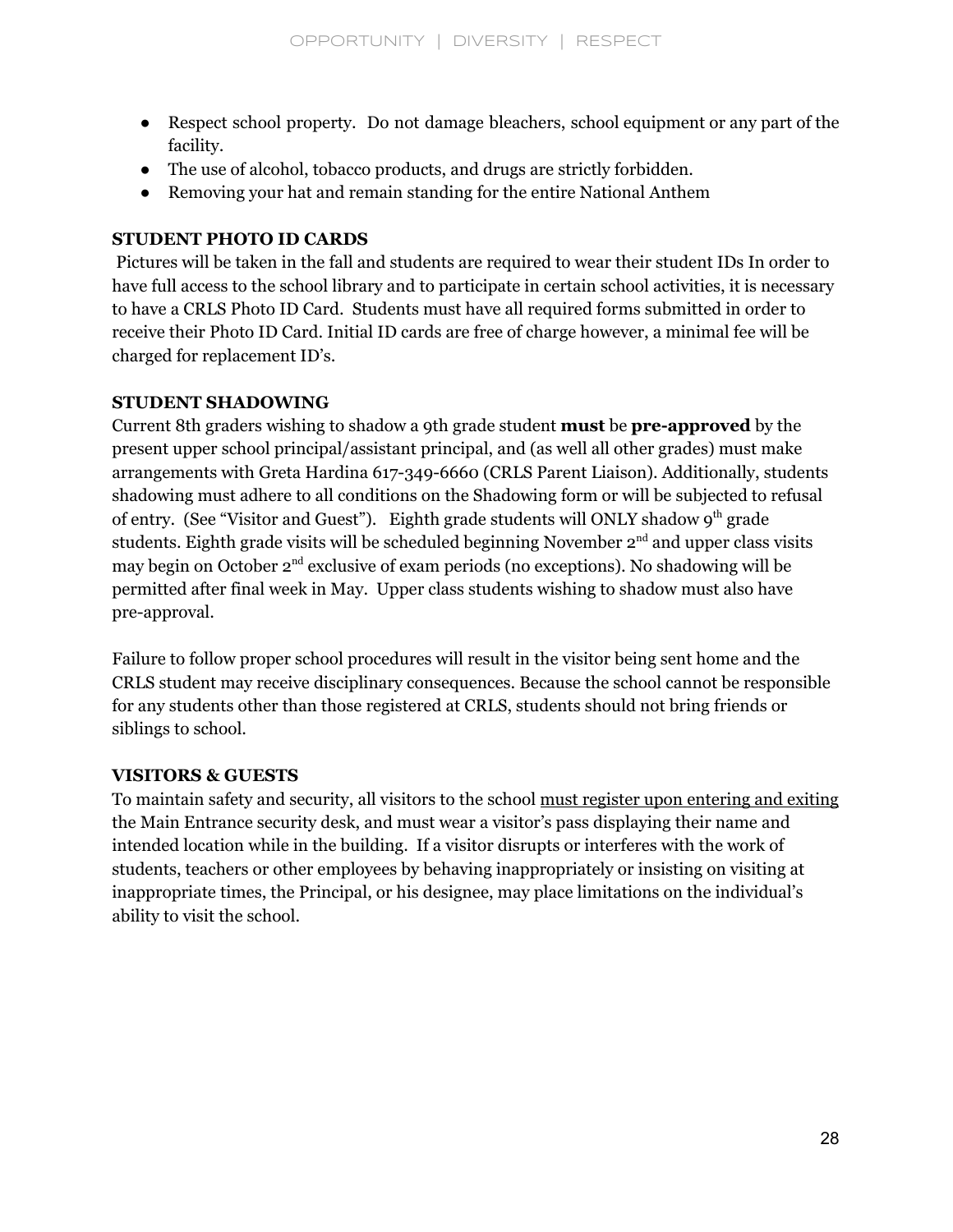## **STUDENT EXPECTATIONS: CPS RIGHTS & RESPONSIBILITIES**

## **APPROPRIATE SCHOOL BEHAVIOR**

CRLS expects students to follow all school rules while at school and during all school-sponsored events, assemblies and plays, field trips, class and club trips, after-school associated programs whether held on or off campus, and while traveling to and from school. Students who fail to conduct themselves in a proper manner face school discipline, including suspension and/or expulsion.

## **CRLS ATTENDANCE POLICY**

CRLS uses a block schedule, which means that attendance at each class is vital to successful learning. Under our system, students are expected to be in each class a minimum of 95% of the time (i.e., students should not be absent from classes more than four (4) times each quarter to achieve this goal).

- A. Parents/Guardians must call the school to give notification of an absence by no later than the morning of the absence.
- B. If a call is not made, a note from the parent/guardian or the student's medical provider is due on the day the student returns to school.
- C. In instances of chronic or irregular absence reportedly due to illness, the student's dean may request a physician's statement certifying such absences to be justifiable.
- D. If an extended absence of a student is foreseen, the parent/guardian should contact the student's Dean of Students to make arrangements for completion of academic requirements.
- E. A student who is truant, chronically absent or tardy will be referred to the Office of Safety and Security. The Director of Safety and Security, after consultation with the appropriate administrator, will review each matter and initiate corrective action which may include referral to the Middlesex County Court if the student is deemed to require additional services under the direction of the Court.

Excused absences, including verified personal illness, will not be counted against a student and will not result in the issuance of an Attendance Violation (AV) if the absences fall into the following categories.

- A. absences attributable to personal trauma; grieving, death in the family.
- B. observance of a religious holiday
- C. medical appointments or counseling visits that absolutely cannot be made outside of school hours
- D. legal matters requiring a personal appearance
- E. suspensions in and out of school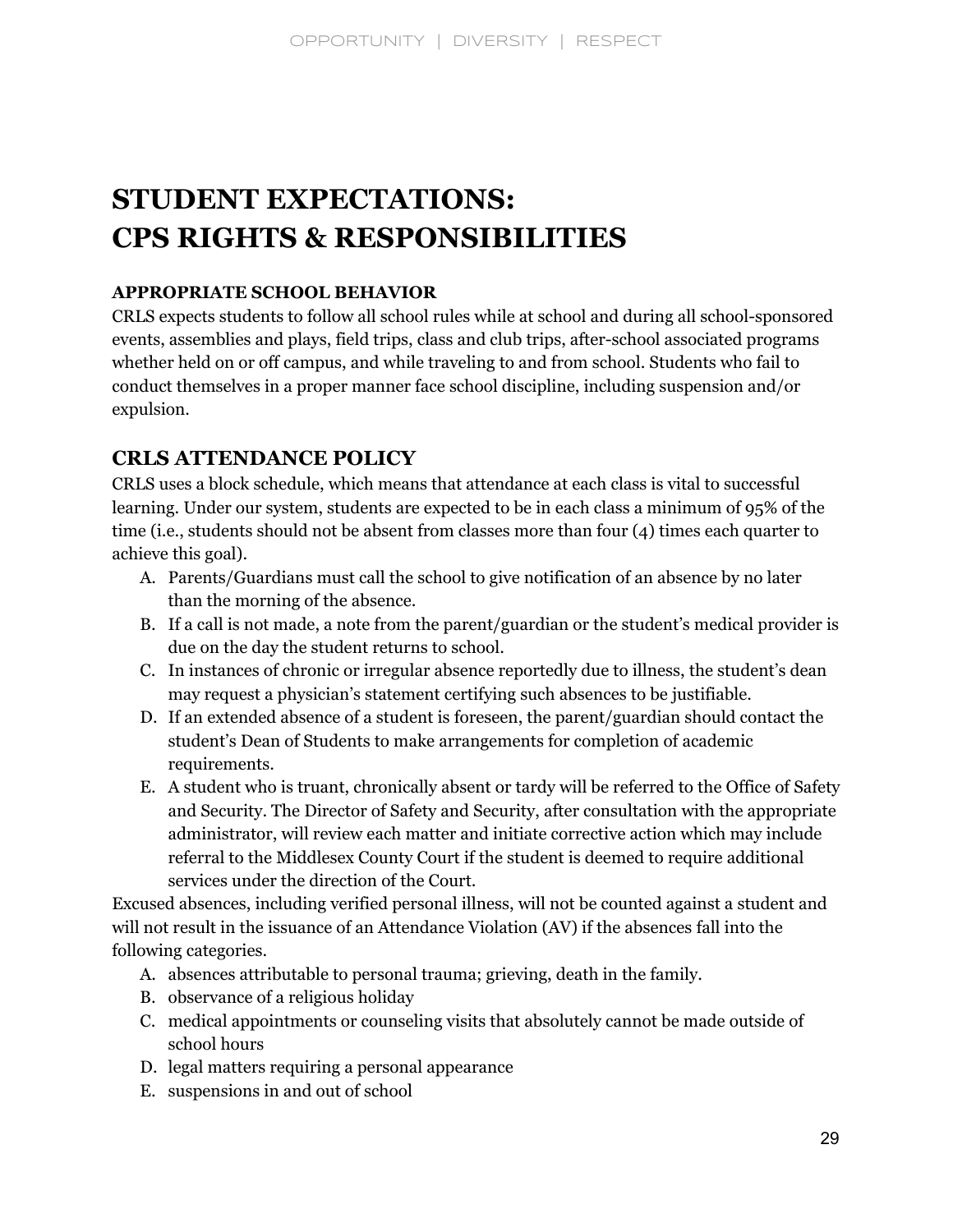- F. school-related trips, assemblies or meetings
- G. college visits (two days in junior year and three days in senior year)
- H. one trip or educational experience of no more than five days during a student's years at the high school

Four unexcused absences in any class, however, will result in an Attendance Violation. In this case, a grade of AV will be issued for the term grade by the Dean of Students. In addition, three unexcused tardies to class will be counted as one unexcused absence.

Unexcused absences include:

- A. Truancy from school or from individual classes
- B. Trips not approved in advance by the principal
- C. Looking for employment without the approval of the principal
- D. Staying home to avoid an examination in a given subject or to study for an examination
- E. Leaving the school building during the school day without signing out in the dean's office
- F. Oversleeping or otherwise being tardy to school (Three unexcused tardies will be counted as one unexcused absence)
- G. Remaining on or near school grounds, but not attending assigned classes
- H. Any other absence that is not excused or any excusable absence that is not reported by a parent/guardian by a phone call or written note from a parent/guardian or the student's medical provider upon the student's return to school

## **Tardiness to School/Class**

School begins at 8:05. Students are expected to be in their classrooms by this time, and if tardy, teachers will mark them accordingly. Students arriving after 8:30 must sign in to their respective learning community offices to receive a pass to class. Failure to sign in violates school rules and may lead to detention.

Upon receiving a 12<sup>th</sup> unexcused tardy in any one class, a student will receive an AV for the course.

Students who have been issued an AV due to an Attendance Violation will have the right to appeal within ten (10) days of the issuance of the AV. If the appeal is denied, the parents/guardians may within ten (10) days of the denial, submit a written appeal to the Superintendent of Schools for his/her review. The decision of the Superintendent will be final.

#### **Attendance Violation Policy**

A violation of the above attendance guidelines will result in an Attendance Violation (AV). A student who earns receives an AV for any given class, in any given term, will receive a *10 point* reduction to the final term grade.

#### **Attendance Violation Buy Back**

The CRLS attendance policy is the following, which expects students to be in each class a minimum of 95% of the time. When a student reaches a cumulative total of 12 unexcused tardies, or is unexcused absent 4 (1 unexcused absence=3 unexcused tardies), or has a combination of the two, **10 points will be deducted to the earned grade at the end of**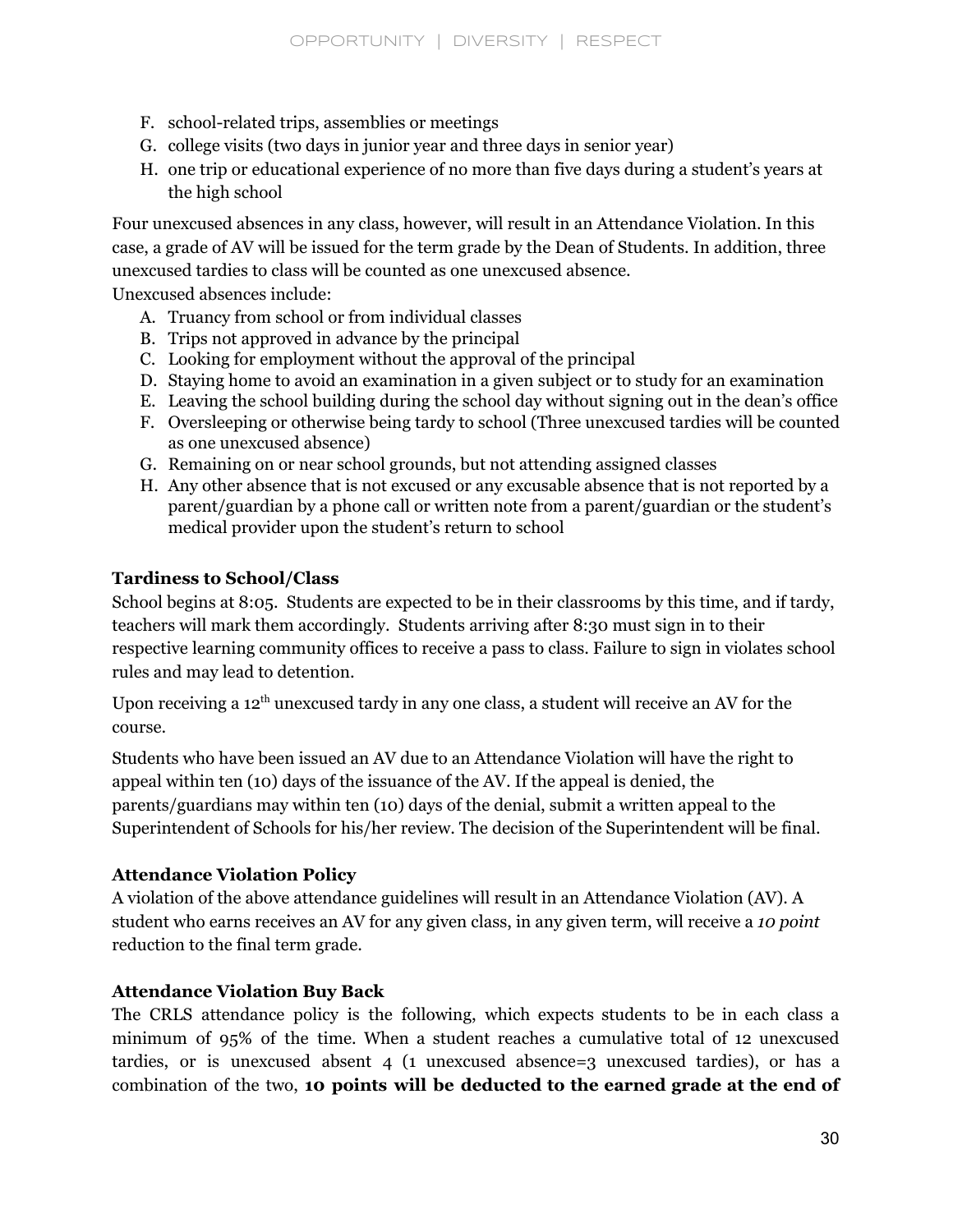**each term in whichever class the attendance violation occurs (This is a change from 10%).**

**Example 1** : period 1: 3 unexcused tardies + 3 unexcused absence = 10 points off grade **Example 2:** period 3: 9 unexcused tardies + 1 unexcused absence= 10 points off grade **Example 3:** period 2: 12 unexcused tardies = 10 points off grade

**Example** 4: period 4: 6 unexcused tardies + 2 unexcused absences = 10 points off grade **Example** 5: period 1, 2, 3, and 4: each class has 4 unexcused absences= 10 points off grade in each period

If a student wishes to NOT earn a 10 point grade deduction then, he/she must meet with his/her dean of students to create a "Buy-Back" contract/proposal established between the student and Dean of Students.

## **Class Cutting & Detentions**

## **Cutting Class**

Cutting class is a deliberate, unexcused absence from a class. When a student has an unexcused absence to class, credit will not be given for the work missed that day, or the work due that day. The student is expected to complete the work assigned and due, but must resolve the matter with his/her Dean of Student in order to receive credit. Cutting multiple classes during a given school day may result in an in school suspension. Students who cut one class in a given day will be given the following consequences:

- Cutting class results in two detentions
- Cutting a class for the 4th time in a quarter will result in a grade of AV for the course that quarter and a possible loss of credit for the course.

## **Cutting Community Meeting**

Community Meeting counts towards instructional time and is where the CRLS official daily attendance is taken. All students must report to their assigned Community Meeting each day. Students that do not attend Community Meeting will be subjected to disciplinary consequences including exclusion from participating in afterschool athletic and extracurricular activities.

## **Detention**

All attendance-related detentions may be served with a teacher or with a Dean of Students during lunch period. Teachers are encouraged to assign their own detentions in their classrooms to students as a strategy to promote stronger relationships as well as a richer and more respectful classroom environment.

- Students who are assigned an after school detention are not excused from serving detention because of work or extracurricular activities.
- Students are expected to bring books or work to detention and to remain quiet.
- Student must make up missed detention or face further disciplinary consequences.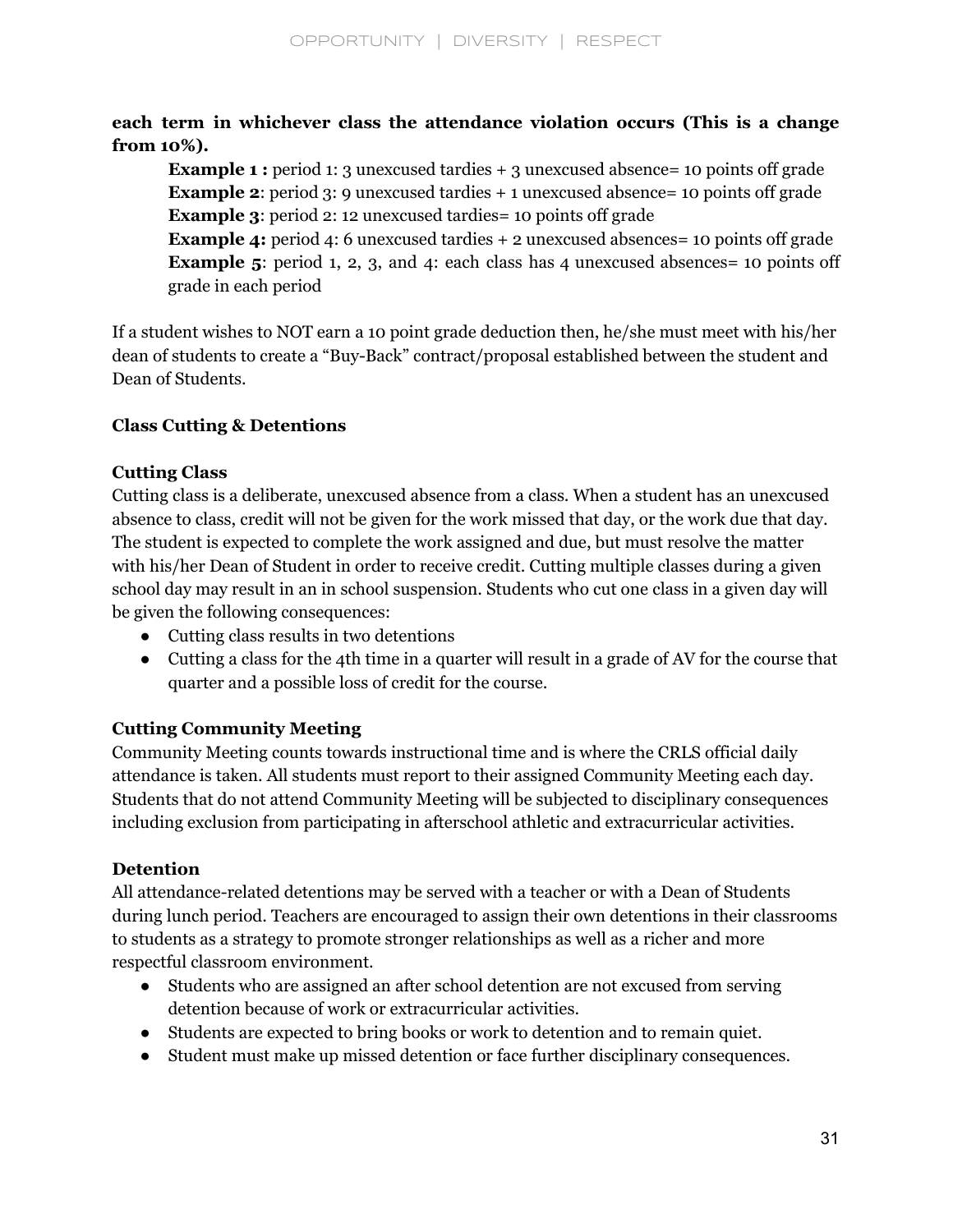## **BEHAVIOR & DISCIPLINE**

#### **CAFETERIAS: HELP KEEP OUR CAMPUS CLEAN!**

- Food and beverages are only to be consumed in the Cafeteria or outside the building. Food and beverages are not to be consumed in the corridors or classrooms.
- Glass containers of any type are not allowed in the building.
- Students are expected to pick up after themselves both in the cafeterias and outside the building. Use trash & recycling containers.
- Be courteous and wait patiently in line.
- Eat your lunch while sitting appropriately at a table or standing at a counter.
- Failure to comply with these rules will result in disciplinary consequences.

## **CAMPUS BOUNDARIES**

Students are not to leave the school area bounded by Felton, Broadway, Ellery and Cambridge Streets.

- Students may leave the campus, but not go beyond these boundaries, during their assigned lunch time **only**.
- During Community Meeting and scheduled class time, students must remain in the CRLS buildings.
- Cambridge Public Library is off-limits during lunch and during the school day unless students are accompanied by a teacher.
- Students need to be respectful and not trespass/loiter on private property.

## **Students found off campus in violation of the above rule will receive the following penalty:**

Parent/Guardian will be notified and a warning will be issued. Any subsequent offenses will result in an out of school suspension.

## **Students found in an "unauthorized area"\* will receive the following penalty:**

Student conference and detention. Any subsequent offenses will result in further disciplinary action.

\*An unauthorized area is any area in which a student does not have a pass or permission to enter; it also includes elevators and staff bathrooms

## **DISMISSAL**

Students who need to be dismissed during the school day must bring a note from their parent/guardian dismissing him/her, or have his/her parent/guardian contact the Learning Community Office prior to the start of school. Once dismissal is verified, the student will be given a dismissal note which they MUST present to the classroom teacher prior to dismissal. Students must also sign out in their Learning Community Office before they leave the building. Failure to do so will result in a class cut.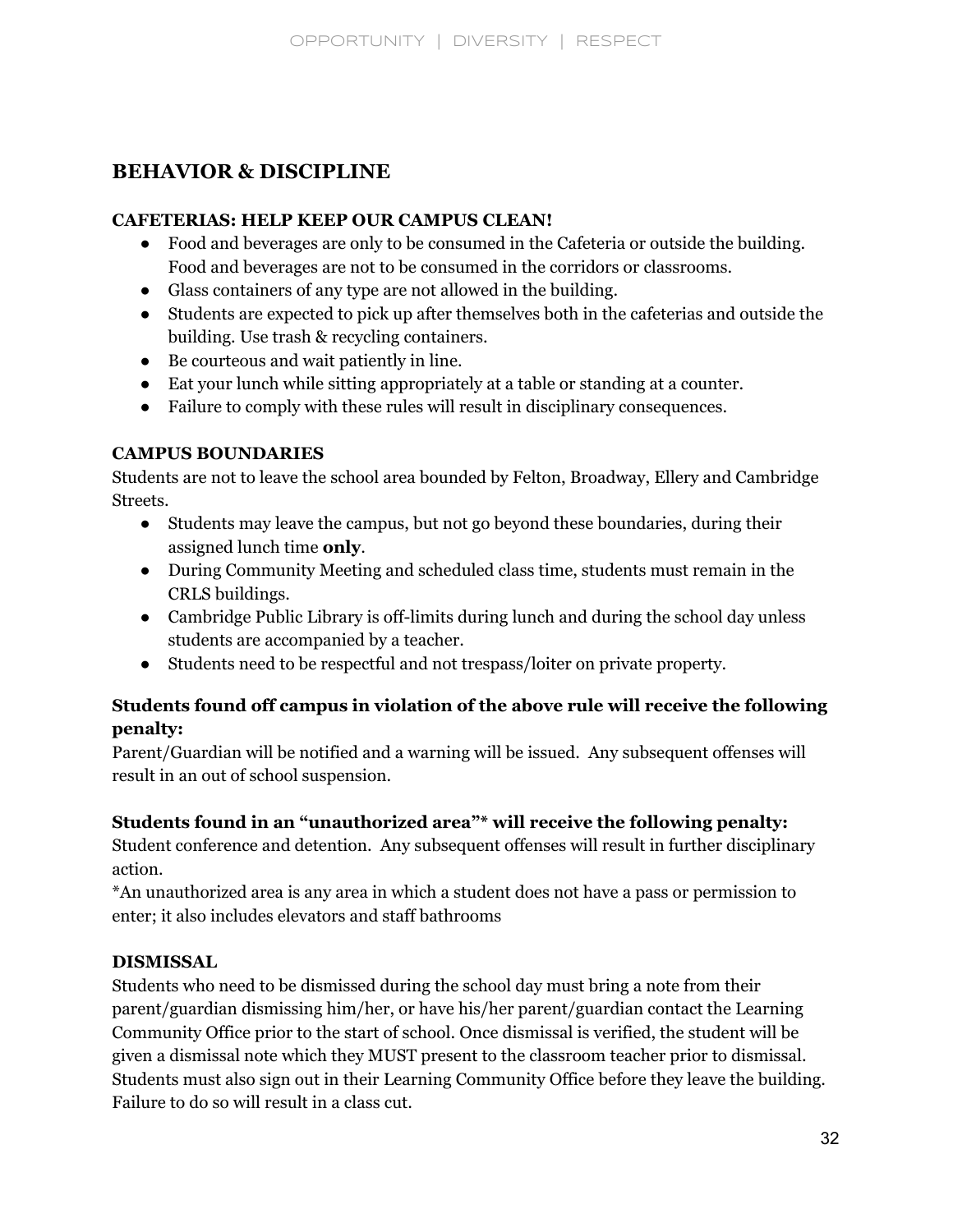## **ELECTRONIC DEVICES (Phones)**

CRLS policy is predicated on the notion that students need to learn how to make appropriate decisions regarding the use of electronic devices (phones). Each classroom teacher will develop his/her own classroom policy regarding the appropriate use of electronics. Some teachers elect to use smartphones for educational purposes and will direct students to use them **when** it is appropriate. Electronic devices are otherwise not to be visible in the classrooms. Electronic devices should **not** be charging while in class. They are **not** to be used to video record/audio record students and/or staff at any point in time because it is disrespectful and is a violation of personal privacy. Disregarding this can lead to harassment and cyber- bullying charges.

Electronic devices such as cell phones and headphones are not permitted to be used in the hallways during class time; appropriate use of electronic devices is permitted in the hallways **during passing time only** and in the cafeteria during lunch time.

## **Inappropriate use of technology**

Disrupting others

- Cheating
- Inciting/promoting fight
- Harassment/bullying/cyberbullying/sexting
- Personal videos/pictures/voice recording
- Texting/calling (**leaving class to text/call**)
	- **In hallways/bathrooms during class time**
- During direct instruction
- In a meeting
- During assemblies/performances/presentations
- In the auditorium
- In a school office
- During the pledge of allegiance/playing of national anthem
- While in line in the cafeteria, credit union
- When addressing adults
- During tests and quizzes
- Standardized testing (MCAS/SATs)
- In a class **without** explicit teacher permission
- While walking to the bathroom or taking a walking break during class time

**If a student uses any of these devices inappropriately, the student will be referred to the Dean of Students**. Any subsequent offenses will be considered defiance of school authority and students will be disciplined accordingly.

- FIRST OFFENSE: warning
- SECOND OFFENSE: Confiscated and held by the student's Dean of Students<sup>\*</sup>, returned at the end of day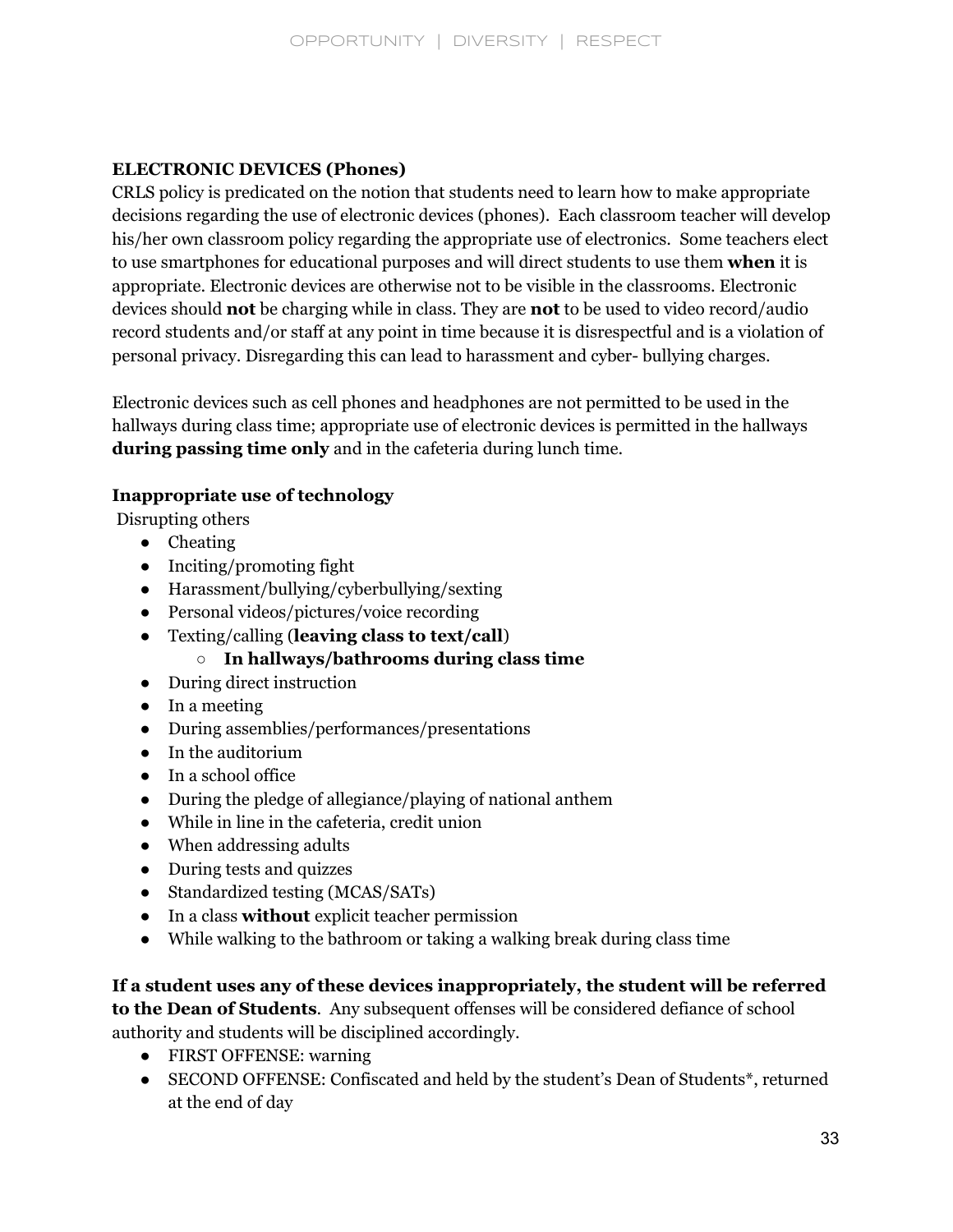- THIRD OFFENSE: Confiscated, phone call to parent/guardian notifying them of a repeated violation, and held by the student's Dean of Students, detention (returned after completed detention)
- SUBSEQUENT OFFENSES: Confiscated, parent/guardian notified; and device returned only to parent/guardian during school hours

\*The Cambridge Public Schools and its employees, representatives and agents do not offer any express or implied warranties for the protection of property confiscated for violation of school rules and are not responsible for, and shall not be held responsible for damages or losses sustained as a result of property being confiscated for violation of school rules.

## **ELEVATORS**

Students are not permitted to use any elevator in the school without written permission from a staff member. Students found using the elevators without permission will face disciplinary action as well as pay the cost of repairs resulting from their unauthorized use if damage is done. Students who need to use the elevators for medical reasons need a note from the school nurse, submitted to the clerk in their Learning Community office.

## **EMAIL**

## **G Suite for Education Account**

All students have a CPS G Suite for Education account that includes GMail. This account is intended to support communication and collaboration for academic purposes. All email messages and documents are archived by the Cambridge Public Schools. All communication with CRLS staff must through school-issued gmail accounts.

## **FAILURE TO IDENTIFY/FALSE NAME**

CRLS students are expected to identify themselves to any teacher or other staff member when asked. Failure to identify oneself or giving a false name will result in **at least** a one-day out of school suspension assigned by the Dean of Students.

## **FREEDOM OF EXPRESSION AND ASSEMBLY**

Students in a school setting have Constitutional rights as defined by court decisions. These rights include the right to express themselves by speaking, writing, wearing or displaying symbols such as buttons, badges, emblems or arm bands or through other media or forms of expression and to peaceably assemble for a specific purpose. These rights, however, come with certain limitations. Administrators may regulate expression or assembly if the expression or assembly will result in a substantial disruption to the orderly operation of the school or the educational process. Such disruption may consist of expression or assembly that is obscene, is libelous, slanderous or defamatory, creates an immediate danger of causing students to commit an act that is unlawful or in violation of school rules, involves the invasion of the rights of other students or would otherwise cause a substantial disruption of the orderly operation of the school and/or the educational process. Additionally, any assembly planned by students during regularly scheduled school hours shall be held only at a time and place approved in advance by the school principal. Any student whose conduct does cause a substantial disruption to the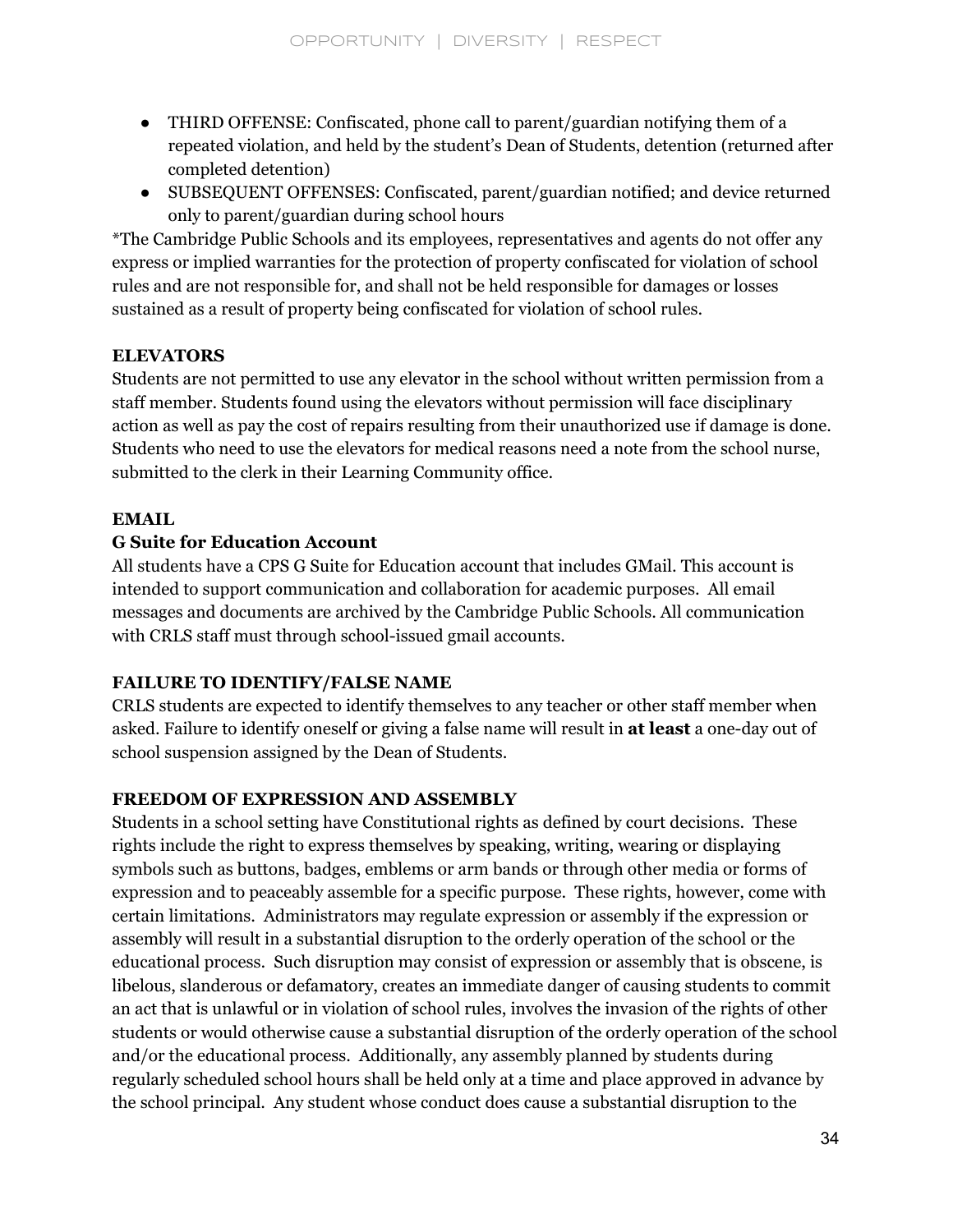operation of the school or educational process may be subject to disciplinary action. For a fuller discussion of these rights, see the Cambridge Public Schools Rights and Responsibilities Handbook.

## **PLAGIARISM AND CHEATING**

Every student is expected to complete his or her own work. In the case where cheating or plagiarism occurs, the following actions will be taken:

- FIRST OFFENSE (in any class): Conference with student, guidance counselor, parent/guardian and Dean of Students. The student will receive a failing grade (o%) for the assignment.
- SUBSEQUENT OFFENSE (in any class): Conference with student, guidance counselor, parent/guardian and Dean of Students. Student will receive a failing grade for the term in whichever class the subsequent offense has occurred.

## **PRIVATE/PUBLIC PROPERTY**

CRLS students are reminded that the OPEN CAMPUS policy prohibits students from sitting on private property during lunch time. The steps of the Cambridge Public Library and those of private residences are off limits to all students. Students are expected to assume responsibility for their trash and to use the barrels throughout the area.

## **SCHOOL DRESS CODE**

Students are permitted to dress in compliance with this dress code in a manner consistent with their gender identity. Students shall have the right to express themselves by the dress and hairstyles of their own choosing provided students meet their responsibility to dress and groom in a manner that conforms to the reasonable and acceptable standards for health, safety and cleanliness, will not cause a disruption of the educational process, and is not offensive and/or does not endanger the health, safety and welfare of the student or others. Feet must be covered (shod) at all times.

Students are prohibited from wearing clothing and accessories that have slogans, comments or designs that are obscene, lewd, vulgar, are directed towards or intended to harm, harass, threaten, intimidate or demean individual groups or individuals on the basis of sex, gender, sexual orientation, race, color, ancestry, national origin, ethnicity, religion, age disability, genetic information, gender identity or marital status; and/or advertise alcoholic beverages, tobacco products or illegal drugs.

Students may not come to school shirtless, pantless, or shoeless. All students must be dressed in accordance with this policy should not experience student or staff repercussions related to apparel regardless of how their clothing coincides with their body type, or their gender, sexual orientation, race, color, ancestry, national origin, ethnicity, religion, age disability, genetic information, gender identity or race.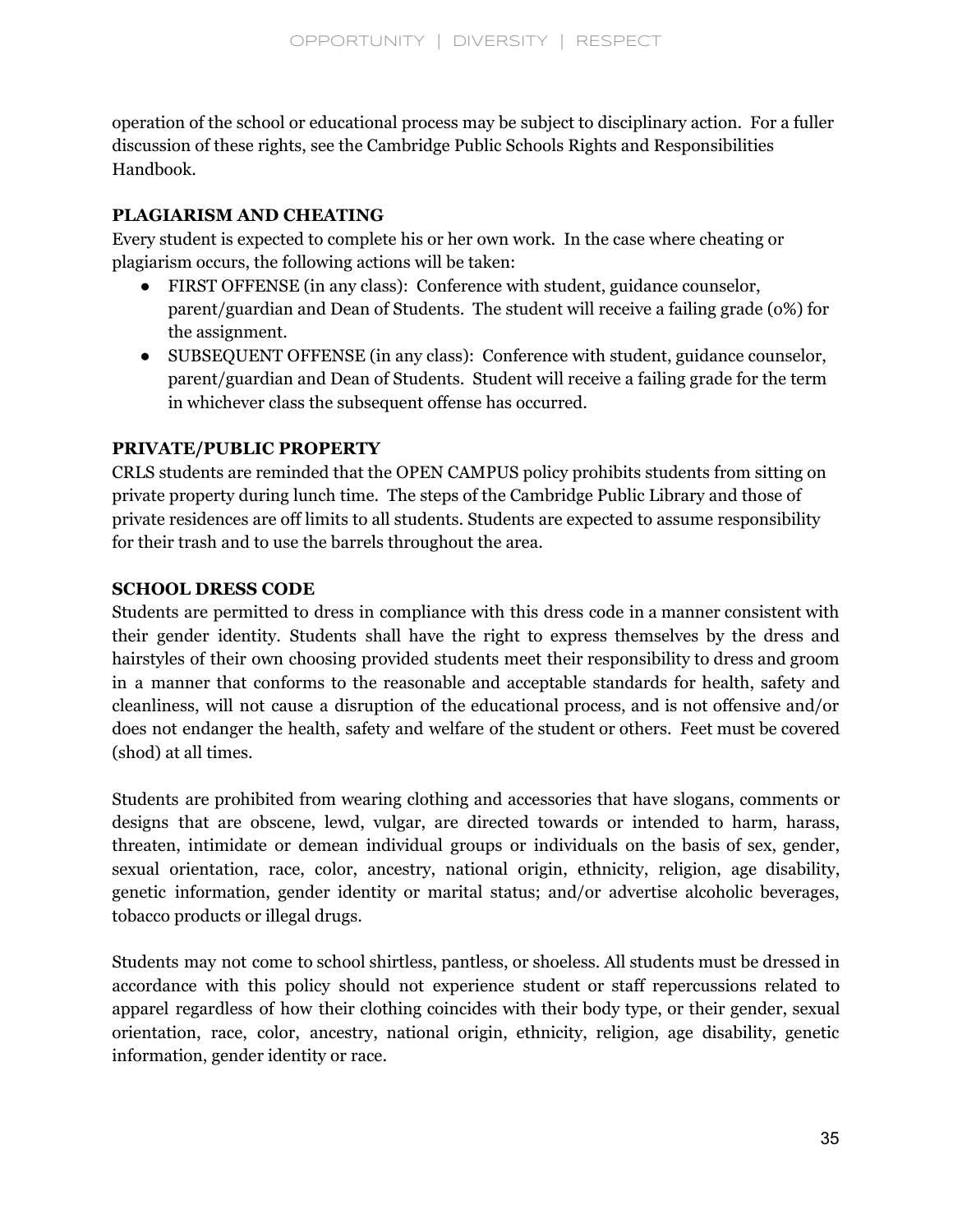Parents/guardians will be notified if the student has arrived to school in clothing that is not suitable for school, and the student will be provided with a school-issued suitable item of clothing (e.g., sweatshirt or t-shirt from the school store) to wear during the course of the school day, asked to turn clothing inside out, sent home to change their clothing or to borrow clothing from a classmate/friend to wear during the course of the school day.

Students are expected to follow all school rules with respect to wearing any protective clothing, safety glasses or other protective or safety equipment that may be required for participation in specialized programs.

Conversations about student apparel should be facilitated where both parties have an equal voice. Such conversations should not occur in front of a class or other students.

## **SCHOOL THEATER/Fitzgerald Auditorium**

CRLS is very fortunate to have a beautifully renovated theater. Everyone's cooperation is needed to keep the facility in excellent condition.

- All food, beverages, candy, or chewing gum must be disposed of prior to entering the theater
- · All students must have adult supervision while in the auditorium
- · All those wishing to reserve the theater for use during the school day must see the Assistant Principal for approval.

## **SEARCH AND SEIZURE OF PERSONAL PROPERTY**

While students have legitimate expectation of privacy while in school, a search will be considered valid if there is a reasonable suspicion at its inception that the search will discover evidence of a violation of a school rule or the laws, and the search is reasonable in scope.

## **SMOKING (TOBACCO-FREE POLICY)**

Massachusetts General Laws, Chapter 71, Section 37H prohibits the use of any tobacco products (including vapes) within the school facilities, school grounds or on school buses by any individual including all school personnel, during the school day. The policy pertains to all school sponsored, school related events and athletic games. Staff and students who violate these laws will be subject to disciplinary action (including confiscation of tobacco product and vape).

## **SPITTING**

Spitting is an offensive, unsafe and unhealthy habit. Students found spitting indoors and on campus surfaces will be disciplined. Spitting at/on a person will be considered an assault (suspendable offense).

## **STUDENT VEHICLES**

## **Automobiles**

- CRLS does not provide parking facilities for students.
- Students who drive to school should park in legal spaces around the school.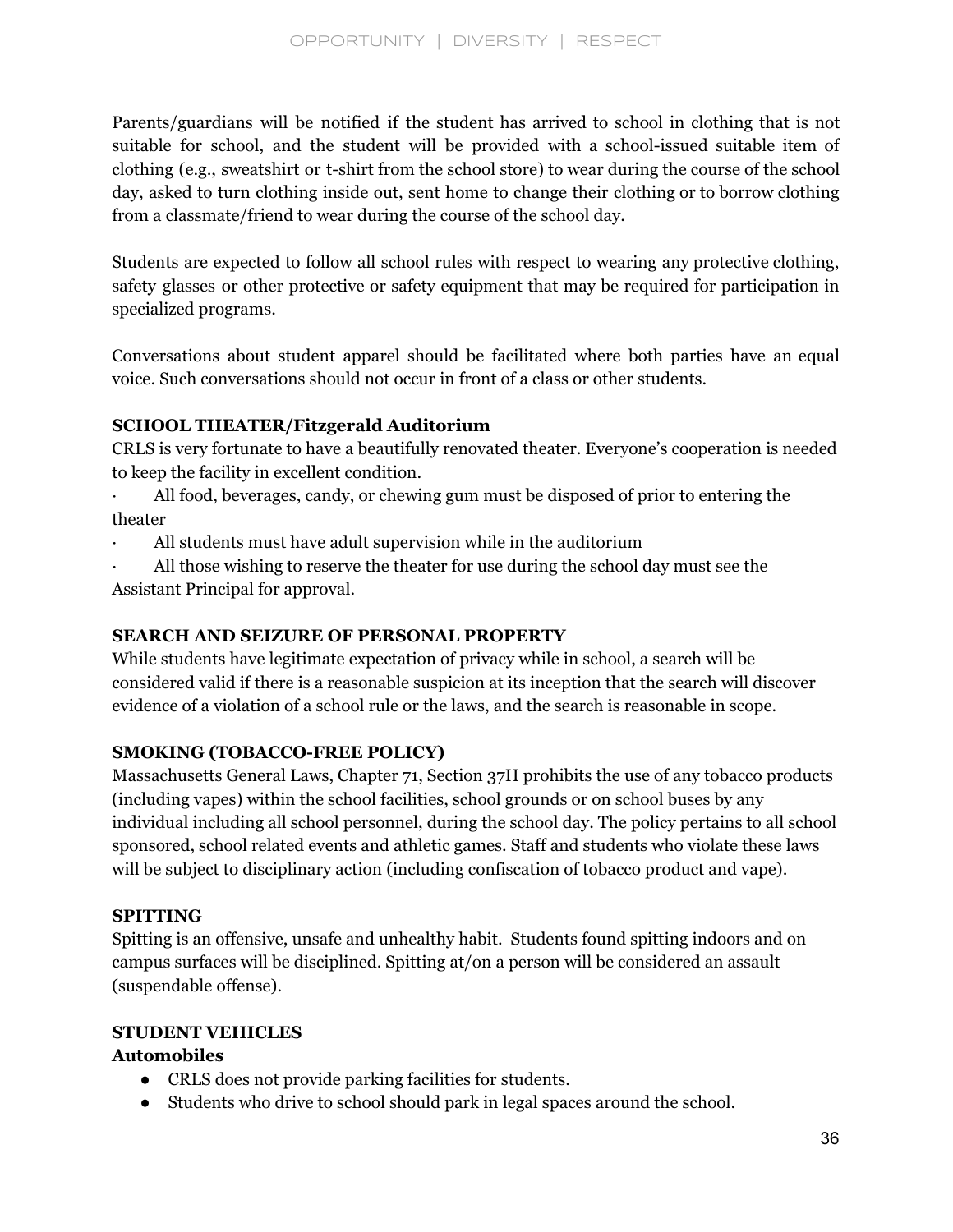- Students are urged to use the MBTA.
- **Students discovered in a car during the school day are considered "off campus."**
- Students may not park their vehicles in the faculty garage. Unauthorized vehicles will be towed at the owner's expense.
- Massachusetts General Laws chapter 71, section 37H prohibits all operators of school buses and operators of personal motor vehicles from idling vehicles on school grounds or within one hundred (100) feet of school grounds.

**Bicycles, scooters, roller blades and skateboards** are to be parked upon arrival at school and are not to be used until the end of the day.

- Special bicycle areas for students have been established and are monitored by the Security staff.
- For safety reasons, students are not allowed to use skateboards, scooters or rollerblades in school.
- If a student uses a skateboard, scooter, or rollerblades as a form of transportation, they are to be stored in the student's locker until he/she leaves for the day.
- Failure to comply with the above rule will result in confiscation.
- The Cambridge Public Schools is not responsible for stolen vehicles. A stolen vehicle should be reported to the Security Office. Protect your bicycle by registering it with the Cambridge Police Department.
- Students are reminded to wear bike helmets and other safety gear.

The City of Cambridge has enacted a Bicycle Policy which expands the areas where bicycles cannot be ridden on sidewalks. These areas are posted and the ordinance is enforced. Students are reminded that pedestrians have the right of way and should be treated with respect and courtesy.

## **STUDENT WALKOUTS**

Students who participate in walkouts that do not result in a substantial disruption to the orderly operation of the school or the educational process will be disciplined in the same manner as a student who otherwise cuts class. In other words, this deliberate absence from class will result in the imposition of two detentions. Additionally, the rules and provisions regarding Freedom of Expression and Freedom of Assembly that are set forth in the Cambridge Public Schools *Rights and Responsibilities Handbook* and later on in this student handbook also apply to such conduct.

## **SUBSTITUTE TEACHERS**

Substitute teachers are CPS employees and students are expected to show respect to all substitute teachers. Students who fail to behave in the expected manner in any classroom being taught by a substitute will be subject to discipline.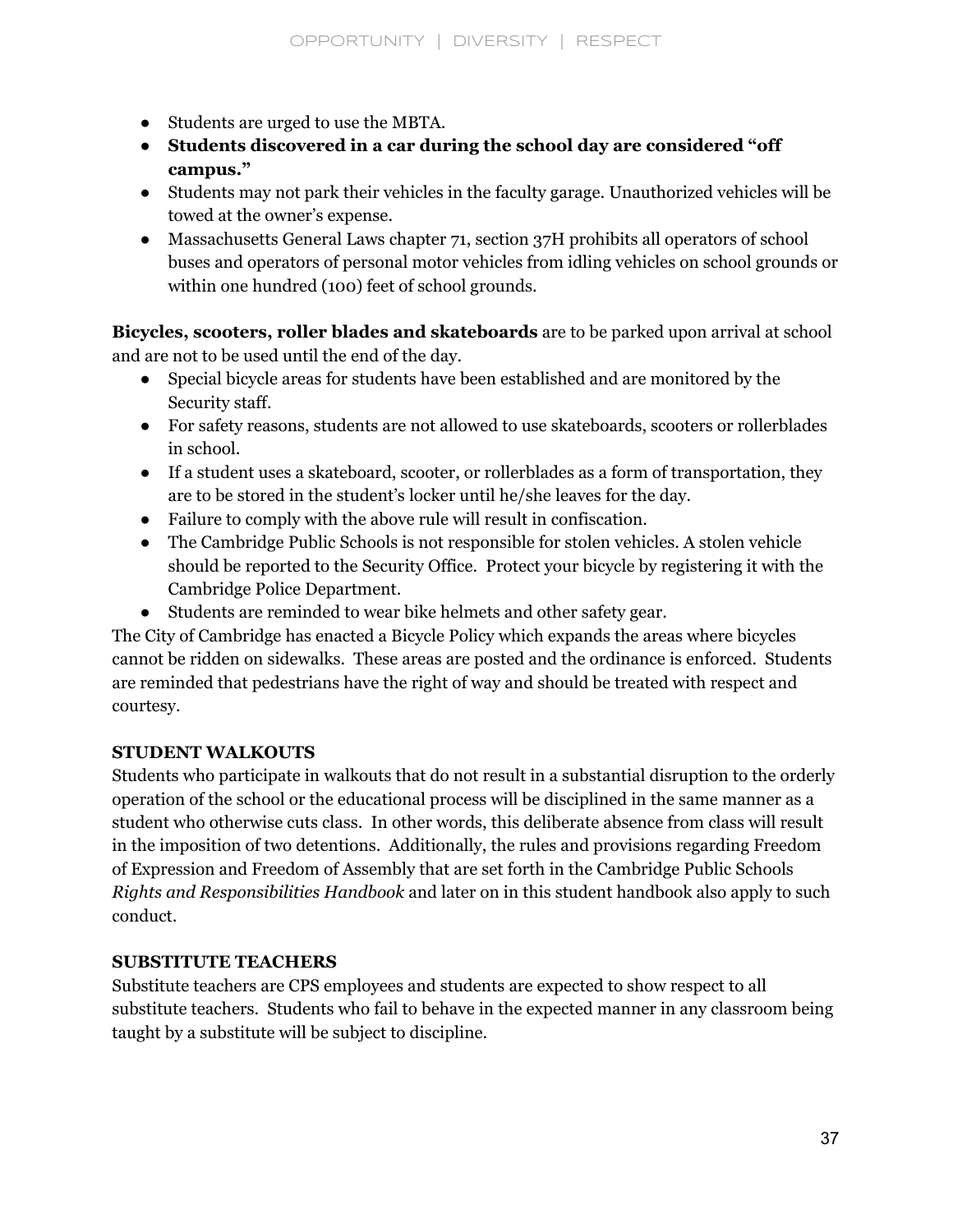## **DISCIPLINARY PROCEEDINGS**

## **DETENTION**

Students are assigned detention by their teacher or by their Dean of Students. Students who arrive late to detention may receive an additional detention.

- Students who work after school or are involved in extracurricular activities are not excused from serving detention.
- Students are expected to school work during detention and to remain quiet.
- Students must make up missed detentions. Failure to make up missed detentions will result in further disciplinary actions.

## **REMOVAL/SUSPENSION FROM CLASS**

When a student is removed from class it is considered a suspension from class. Depending on the severity of the incident, further action will be taken including, but not limited to, a detention, a suspension, and/or parent-teacher conference. If a student needs to be removed from class, a safety specialist will be called to the room to escort the student to the Dean of Students' office. Failure to immediately report and or comply with the directives of the safety specialist may result in a suspension.

#### **SUSPENSIONS**

It is the policy of the Cambridge Public Schools that every effort should be made to help students solve conduct problems without resorting to extreme disciplinary measures. However, in those cases where a student's behavior is disruptive to the school, hurtful to her or himself or others, or engages in activity forbidden by the laws of the Commonwealth of Massachusetts and/or the codes of conduct set forth in the *Rights and Responsibilities Handbook* and/or school-based rules, then a suspension may be warranted.

The suspension of the student is to be conducted by the principal or designee. Extenuating or mitigating circumstances will receive consideration before a decision on suspension is made. See the *Rights and Responsibilities Handbook* for further information.

The principal may suspend a student from school for a period from **one to ten days** for violation of school rules that occur while in school buildings, on school grounds, in transit to and from school, or during any authorized school activity, whether on or off school grounds.

## **Depending on the severity of the incident, a student will be suspended from one to ten days if he or she is found to have**:

- used violence, force, coercion, threats, intimidation or other comparable conduct;
- set fire or caused damage to any school building or property;
- sounded a school type alarm with knowledge that no fire emergency exists;
- been or is in possession of a weapon;
- in the presence of, possession of, or under the influence of controlled substances or alcohol;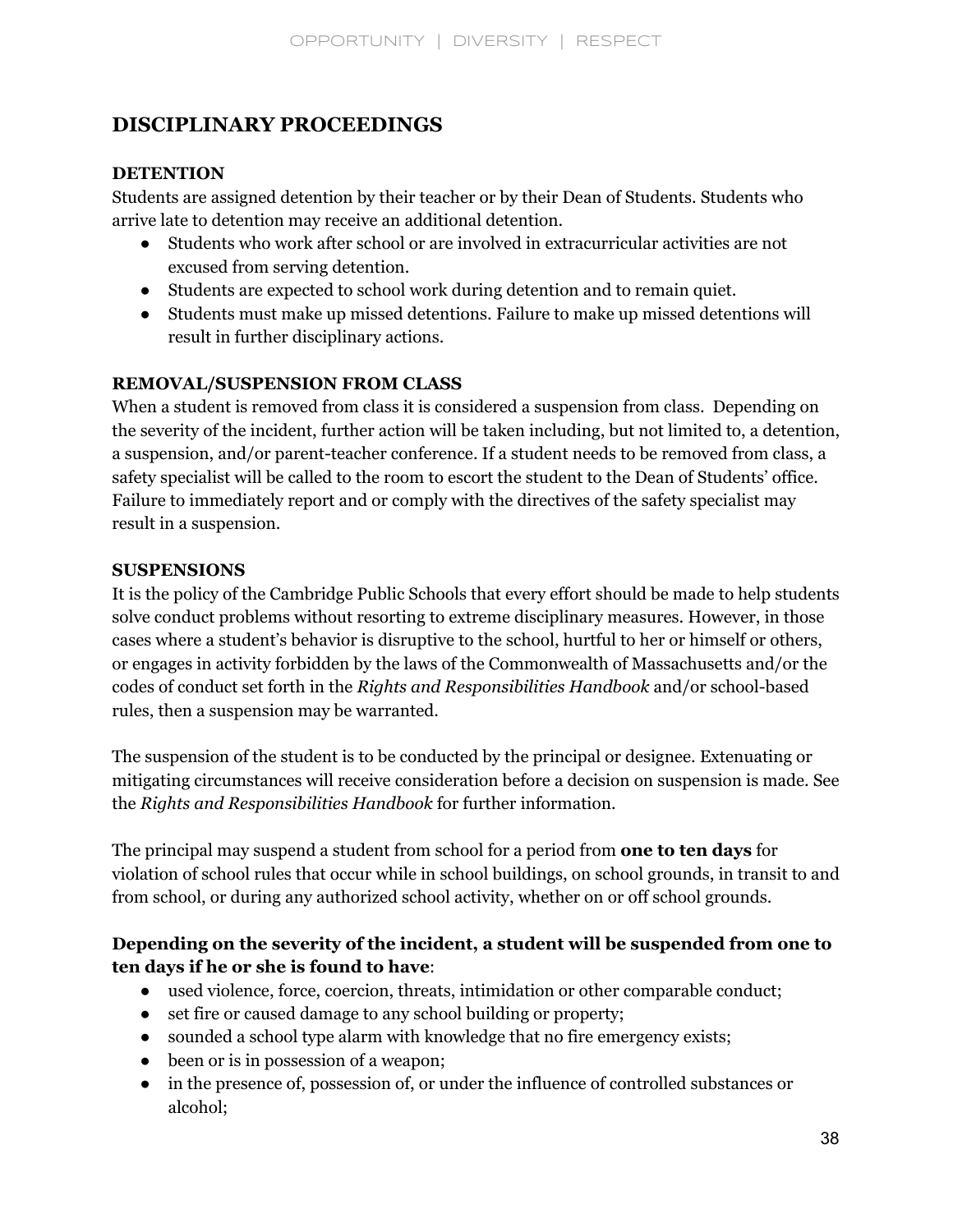- has been charged with a felony and it is determined that his or her continued presence in school would have a substantial detrimental effect on the general welfare of the school;
- prevented or attempted to prevent by physical act the convening or continued functioning of any school or educational function or any lawful meeting on school property;
- damaged or stolen personal property of another or was found in possession of stolen personal property while in school;
- caused or attempted to cause damage to school property, stole or attempted to steal school property;
- intentionally caused or attempted to cause physical injury to any student;
- failed to comply with the directions of any school personnel acting legitimately in their official capacity which resulted in any disruptive effect upon the education of other students;
- interfered with any school personnel or student by use of threats, harassment or coercion or disrupted or obstructed any school activity with or without the use of force or violence;
- engaged in any activity forbidden by the laws of the Commonwealth of Massachusetts which constituted a disruption of school activity;
- gambling;
- forgery (altering documents or falsifying signatures);
- caused or done any act repeatedly which constituted a knowing and intentional violation of any of the rules and responsibilities set forth in the *Rights and Responsibilities Handbook*;
- been involved in any activity which violated the Massachusetts law prohibiting the practice of hazing (G.L. c.269, Sections 17-19);
- threatened, harassed or intimidated any person while on school grounds, at a school activity on or off school grounds;
- engaged in conduct violative of M.G.L. c. 71, Section 37H and/or 37H1/2; and/or
- engaged in other conduct violative of school-based rules or the *Rights and Responsibilities Handbook*.

While on suspension, a student is not to be within the vicinity of the school and is not eligible to participate in or attend any school events or activity. Failure to comply with these conditions can result in the suspension being extended by the principal.

## **EXPULSION**

It is the policy of the Cambridge Public Schools to provide a safe environment in which students can learn and participate in all programs. Unfortunately, because there are situations where a student's behavior is a threat to the health and safety of other students or school department personnel, it may be necessary to expel the student.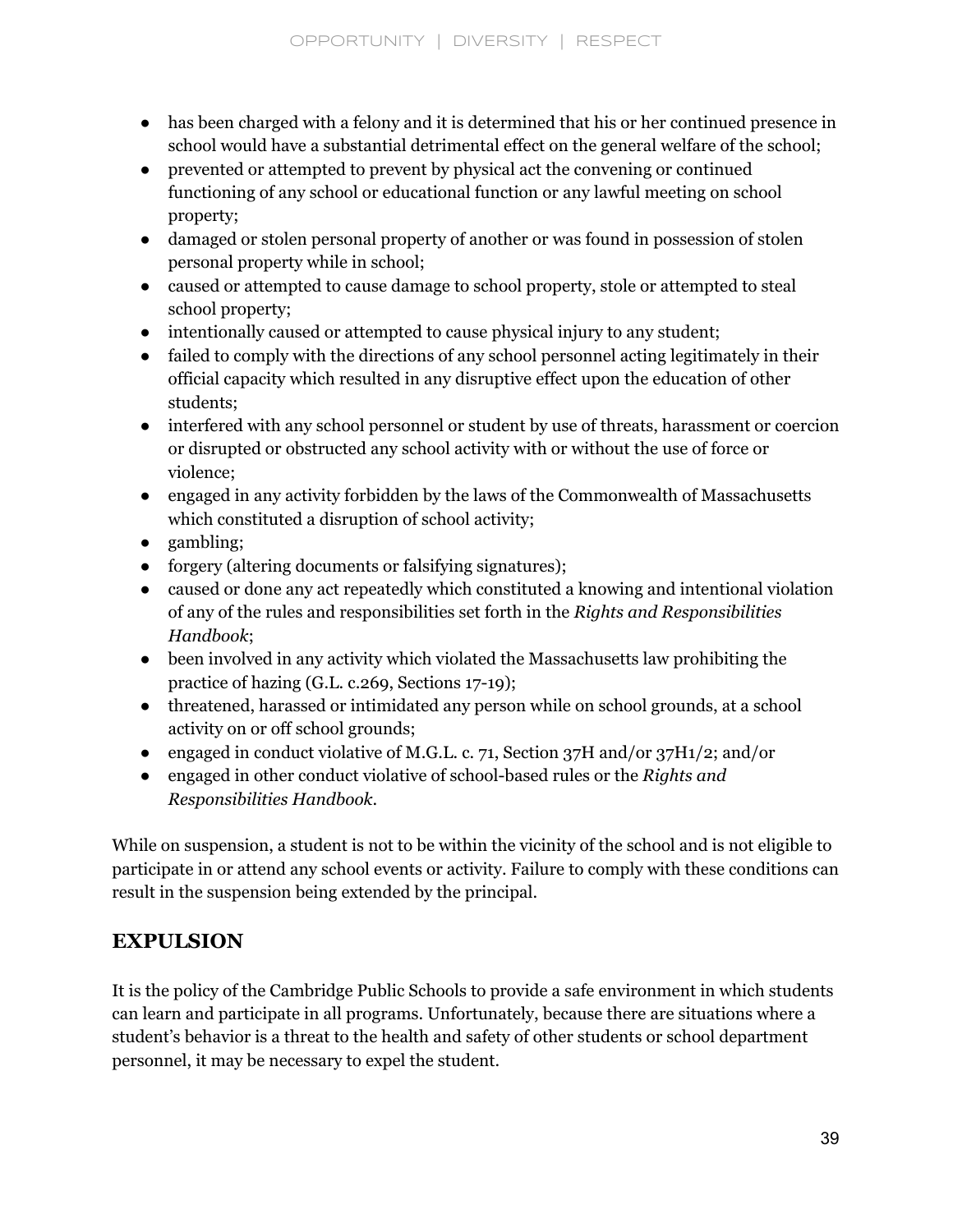Under Massachusetts General Laws, Chapter 71, Section 37H, the principal can expel or suspend a student for possession of a dangerous weapon, possession of a controlled substance, and/or assault on a staff member.

Additionally, under Massachusetts General Laws, Chapter 71, Section 37H 1/2, the principal can indefinitely suspend a student who has been charged with a felony, and may expel a student who has been convicted of a felony if the student's continued presence in school will have a substantial detrimental effect on the general welfare of the school.

**Expulsion Appeals Process:** If, after the hearing, the Principal decides to expel the student for a violation under M.G.L. c. 37H, the student shall have **ten days** from the date of the hearing to notify the Superintendent of his or her appeal. The subject matter of the appeal shall not be limited solely to a factual determination of whether the student has violated any provision of this section. If, after the hearing, the principal decides to expel or indefinitely suspend the student for a violation of M.G.L. c. 71, Section 37H1/2, the student shall have five days from the date of the hearing to notify the Superintendent of his or her appeal. The student will remain out of school until a decision is rendered on any appeal. The student has the right to counsel at a hearing before the Superintendent or his or her designee. The Superintendent or his or her designee will notify the parent/guardian of the decision on the appeal in writing. See the *Rights and Responsibilities Handbook* for further information.

## **PARTICIPATION IN EXTRACURRICULAR ACTIVITIES**

The Cambridge Public Schools Administration and the Department of Safety and Security reserve the right to deny admission to extracurricular activities to anyone who poses a potential threat to the safety and security of spectators and participants.

Students who fall under the conditions listed below will be excluded from athletic, drama, music, dances, prom, field trip and other extracurricular activities that have spectators:

- Students serving a suspension;
- Former students who have been expelled; and/or
- Students enrolled at an alternative program due to issues of discipline.

Any student who falls within the above categories who feels that his/her behavior warrants consideration for admittance must submit a request to his/her Dean of Students. A mutual agreement must be reached between the Director of Security and the Dean of Students in order for this student to receive permission to attend any extracurricular activity.

The Cambridge Public Schools also reserve the right to exclude from any athletic, drama, music, dances, proms, field trips, and other extracurricular activities that have spectators, members of the community who:

- Have been involved in a serious incident in the community;
- Have a history of violence; and/or
- Have been disruptive and/or disrespectful to staff.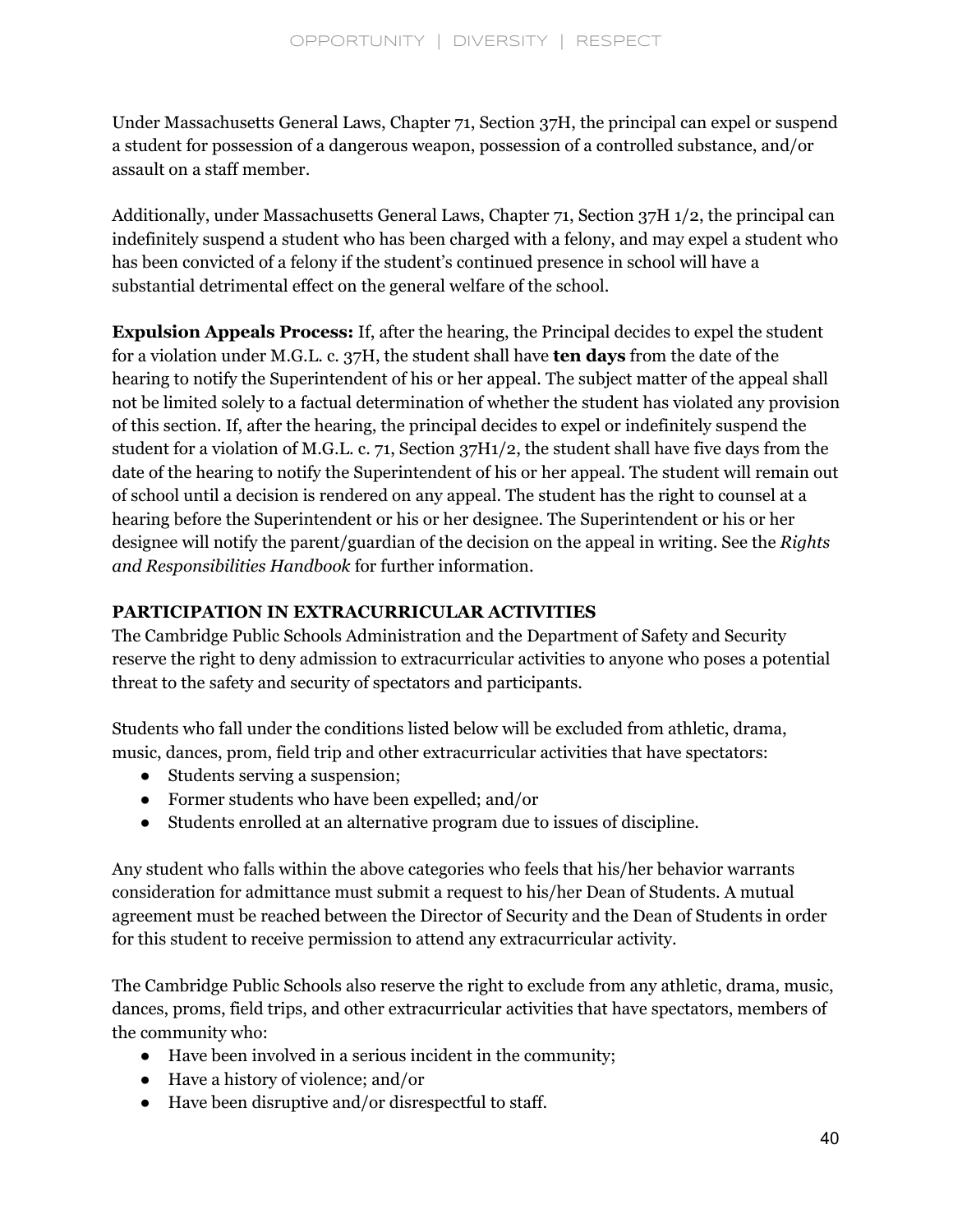## **MAJOR OFFENSES**

#### **ANTI-BULLYING POLICY AND BULLYING PREVENTION AND INTERVENTION PLAN**

The Cambridge Public Schools is committed to creating a safe, caring, respectful learning environment for all students and strictly enforces a prohibition against bullying of any of its students by anyone and also strictly enforces a prohibition against retaliation of any person who reports bullying, provides information during an investigation of bullying or witnesses or has reliable information about bullying. Site-based initiatives, developed collaboratively between school administration and personnel, students, families and community members will seek to: (1) help students of all ages and abilities stay safe, act wisely, and believe in themselves: and (2) help adults respond effectively to students' reports and their own observations. Bullying is defined as the repeated use by one or more students of a written, verbal or electronic expression or a physical act or gesture or any combination thereof, directed at a victim that: (i) causes physical or emotional harm to the victim or damage to the victim's property; (ii) places the victim in reasonable fear of harm to himself or herself or of damage to his/her property; (iii) creates a hostile environment at school for the victim; (iv) infringes on the rights of the victim at school; or (v) materially and substantially disrupts the education process or the orderly operation of a school. For purposes of this policy, bullying shall include cyberbullying. Cyberbullying is further defined as bullying through the use of technology or any electronic communication, which shall include, but shall not be limited to, any transfer or signs, signals, writing, images, sounds, data or intelligence of any nature transmitted in whole or in part by a wire, radio, electromagnetic, photo electronic or photo optical system, including, but not limited to, electronic mail, internet communications, instant messages or facsimile communications. Cyberbullying shall also include (i) the creation of a web page or blog in which the creator assumes the identity of another person or (ii) the knowing impersonation of another person as the author of posted content or messages, if the creation or impersonation creates any of the conditions enumerated in clauses (i) to (v), inclusive, of the definition of bullying. Cyberbullying shall also include the distribution by electronic means of a communication to more than one person or the posting of material on an electronic medium that may be accessed by one or more persons, if the distribution or posting creates any of the conditions enumerated in clauses (i) to (v), inclusive, of the definition of bullying.

Aggressor is defined as a student who engages in bullying, cyberbullying, or retaliation.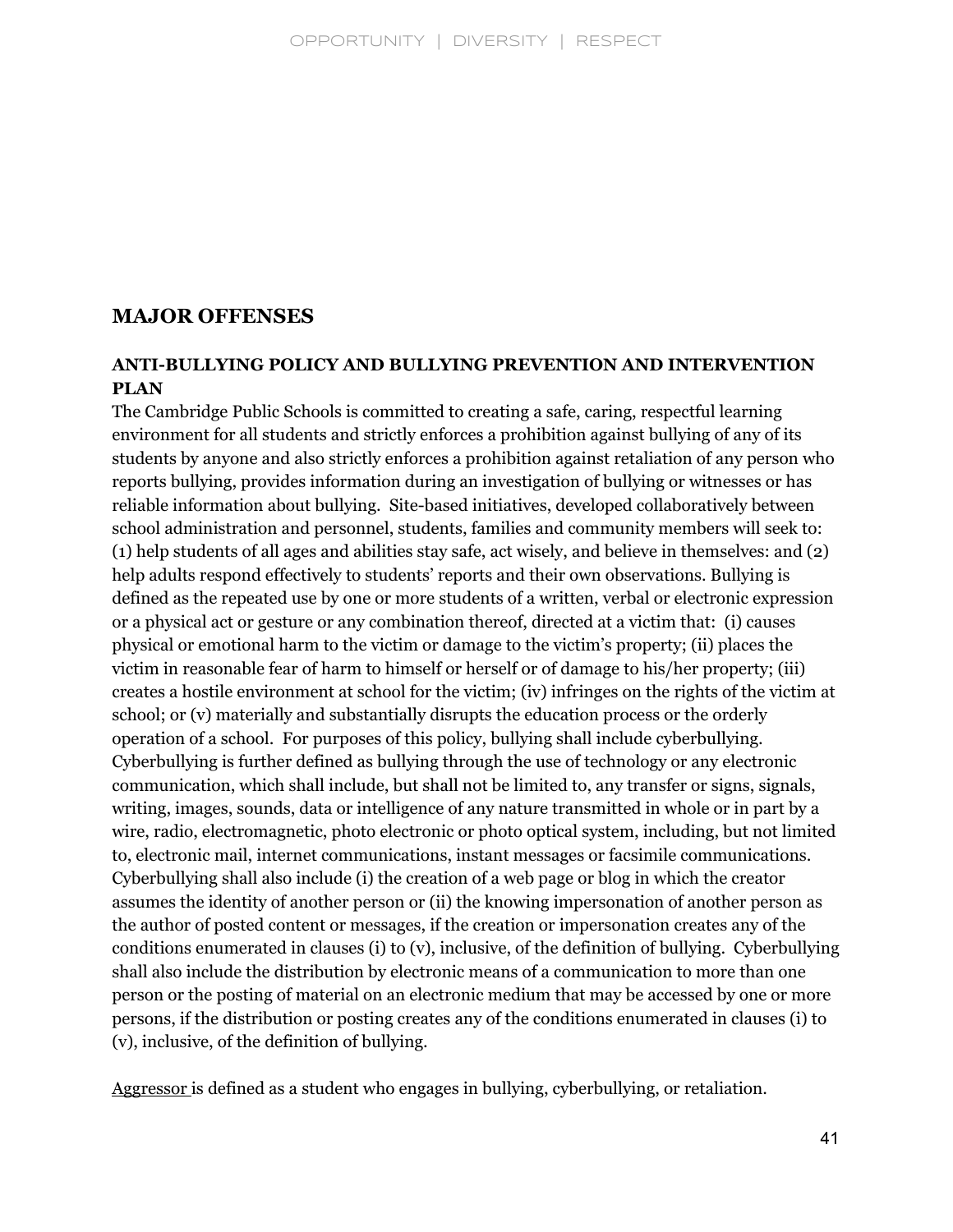Hostile environment, as defined in M.G.L.c. 71, §37O, is a situation in which bullying causes the school environment to be permeated with intimidation, ridicule, or insult that is sufficiently severe or pervasive to alter the conditions of a student's education.

Retaliation is defined as any form of intimidation, reprisal, or harassment directed against a student who reports bullying, provides information during an investigation of bullying, or witnesses or has reliable information about bullying.

Staff is defined to include, but is not limited to, educators, administrators, counselors, school nurses, cafeteria workers, custodians, bus drivers, athletic coaches, advisors to extracurricular activities, support staff, or paraprofessionals.

Target or Victim is defined as a student against whom bullying, cyberbullying, or retaliation has been perpetrated.

Bullying can take many forms and can occur in any setting. Bullying can include, but is not limited to, intimidation such as name calling or threatening; social alienation such as shunning or spreading rumors; or physical aggression such as assaults on a student or attacks on a student's property. Bullying can create an atmosphere of fear for all members of the school community. It also can create unnecessary and unwarranted anxiety that affects the ability of a student to attend school, learn in school, walk in school corridors, eat in the school cafeteria, play in the school yard or recreation areas, participate in or attend special or extracurricular activities or travel to and from school. More specifically, a "hostile environment" is defined as a situation in which bullying causes the school environment to be permeated with intimidation, ridicule or insult that is sufficiently severe or pervasive to alter the conditions of the student's education. Bullying behaviors that are not addressed can lead to devastating consequences for young people, including depression, drops in school performance and attendance. The failure to address bullying behaviors also gives other students the message that it is permissible to engage in negative behaviors.

Bullying of students occurring in the schools is prohibited by law and will not be tolerated by the Cambridge Public Schools. For purposes of this policy, "school" includes schools, school grounds, travel to and from school and/or school-sponsored events and functions, property immediately adjacent to school grounds, school-sponsored or school-related activities, functions, programs whether on or off school grounds (such as social events, trips, sports events, or similar school-sponsored events and functions), at a school bus stop, on a school bus or other vehicle owned, leased or used by the school district or a school, on the way to or from school, or through the use of technology or an electronic device owned, leased or used by the school district or a school and at a location, activity, function or program that is not school-related or through the use of technology or an electronic device that is not owned, leased or used by the school district or school, if the bullying creates a hostile environment at school for the victim or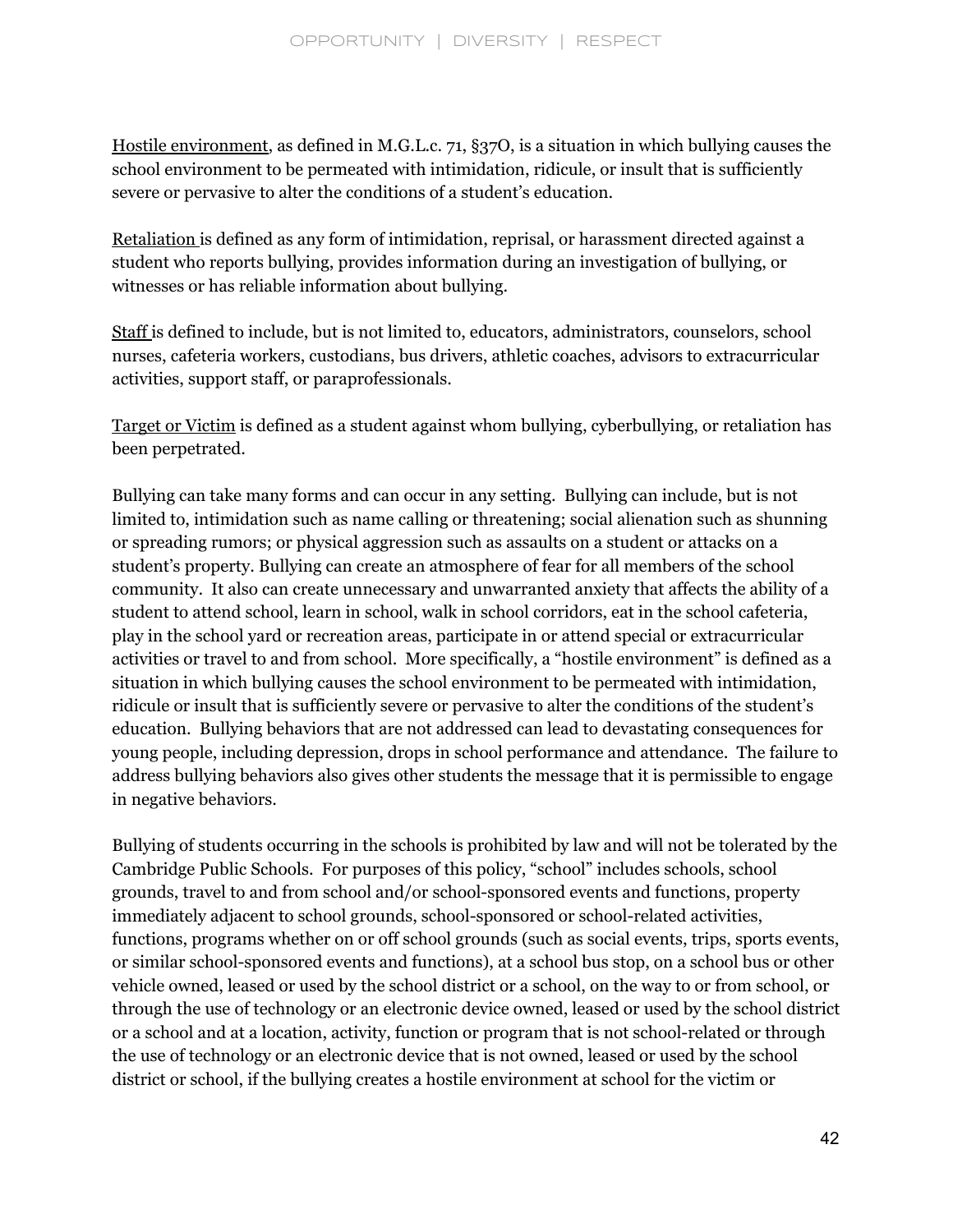witnesses, infringes on the rights of the victim or witnesses at school or materially and substantially disrupts the education process or the orderly operation of a school.

The Cambridge Public Schools takes allegations of bullying seriously and will respond promptly to complaints and allegations of bullying. Additionally, retaliation against a person who reports bullying, provides information during an investigation of bullying or witnesses or has reliable information about bullying shall be prohibited.

If any student, parent/guardian of a student, staff member or other community member believes that the student has been subjected to bullying, or to retaliation for reporting bullying, providing information during an investigation of bullying or witnessing or having reliable information about bullying, he or she should bring the matter to the attention of the principal of the school where the child attends. This may be done verbally or in writing. Reports of bullying and/or reports of retaliation for reporting bullying, providing information during an investigation of bullying or witnessing or having reliable information about bullying may also be made anonymously to the principal of the school where the student attends. Please note; however, that no disciplinary action shall be taken against a student solely on the basis of an anonymous report having been received.

*All* school staff (including, but not limited to, educators, administrators, school nurses, cafeteria workers, custodians, bus drivers, athletic coaches, advisors to extracurricular activities or paraprofessionals) are trained on an annual basis regarding the Cambridge Public Schools Anti-Bullying Policy and the Bullying Prevention and Intervention Plan. The duties and responsibilities of staff are further set forth in the Cambridge Public Schools Bullying Prevention and Intervention Plan.

## **Collaboration with Families**

The Welcoming Schools/School Climate Coordinator and Family Liaisons, in conjunction with the central office and principals, will provide opportunities for parents/guardians to learn how to recognize bullying and understand its effects on targets, bystanders and on individuals who bully. Parents/guardians will also be informed about the bullying curriculum of their child's school; the dynamics of bullying and online safety and cyberbullying; the impact of the law on bullying and the potential consequences that can occur if a student engages in bullying and the process for reporting complaints of bullying and the confidentiality requirements of the Massachusetts student record regulations, 603 C.M.R. 23.00, and the Federal Family Educational Rights and Privacy Act regulations, 34 C.F.R. Part 99, as set forth in 603 C.M.R. 49.07 with respect to a principal's notification to a parent/guardian about an incident or report of bullying or retaliation.

## **Intervention and Reporting Requirements**

**It, however, is important to note that** *all school staf are required to immediately report any instance of bullying or retaliation they witness or become aware of to*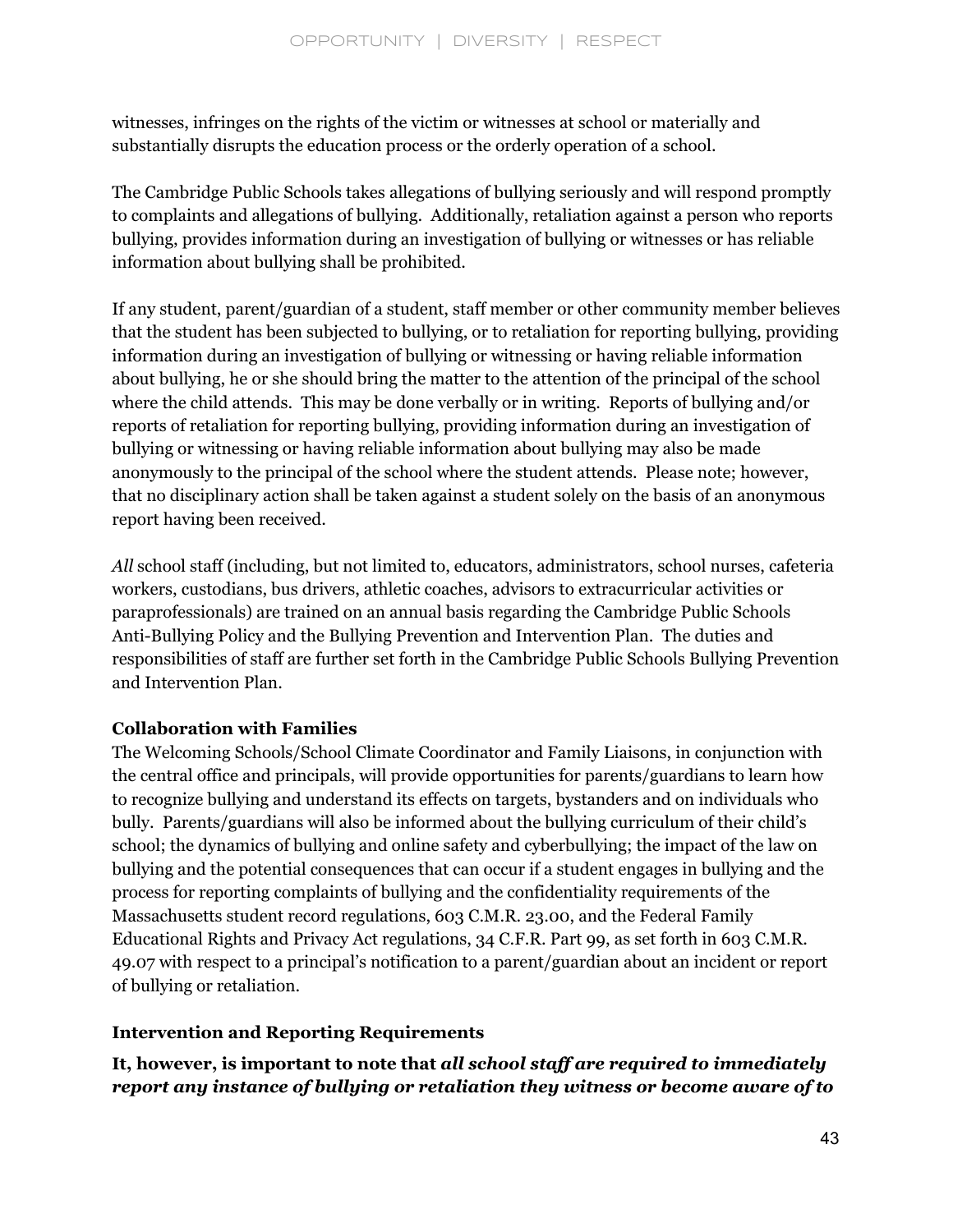## *the principal or designee of the school.* **The requirement to report to the principal or designee does not limit the authority of the staff member to respond to behavioral or disciplinary incidents consistent with school district policies and procedures for behavior management and discipline.**

When the complaint is received, the principal will immediately notify:

- Parents/guardians of the alleged target
- Parents/guardians of the alleged aggressor
- Office of Safety and Security
- The principal may consult with the School Resource Officer but shall not share identifying information of the alleged target or aggressor.

In notifying the parents/guardians of the target and aggressor, the principal must comply with the confidentiality requirements of the Massachusetts Student Record regulations, 603 C.M.R. 23.00, and the Federal Family Educational Rights and Privacy Act regulations, 34 C.F.R. Part 99, as set forth in 603 C.M.R. 49.07. More specifically, a principal may not disclose information from a student record of a target or aggressor to a parent/guardian unless the information is about the parent/guardian's own child. A principal may disclose a determination of bullying or retaliation to a local law enforcement agency under 603 C.M.R. 49.06 without consent of a student or his/her parent/guardian but the principal shall communicate with law enforcement officials in a manner that protects the privacy of targets, student witnesses, and aggressors to the extent practicable under the circumstances. Additionally, if the principal has determined that there is an immediate and significant threat to the health or safety of the student or other individuals, a principal may disclose student record information about a target or aggressor to appropriate parties in addition to law enforcement in connection with a health or safety emergency if knowledge of the information is necessary to protect the health or safety of the student or other individuals as provided in 603 C.M.R. 23.07(4)(e) and 34 C.F.R. 99.13(a)(10) and 99.36. In this latter situation, the disclosure is limited to the period of the emergency and the principal must document the disclosure and the reasons that the principal determined that a health or safety emergency exists.

The principal will provide a copy of the *Cambridge Public Schools Non-Discrimination Policy and Prohibition Against Sexual Harassment* and the *Cambridge Public Schools Anti-Bullying Policy* to all parties including the person making the complaint, the alleged student target, the parents/guardians of the alleged student target, the alleged aggressor and the parents/guardians of the alleged aggressor.

Reports of bullying and/or retaliation for reporting bullying may also be made anonymously to the principal of the school where the student attends. Please note, however, that no disciplinary action can be taken against a student solely on the basis of an anonymous report having been received.

## **Complaint Investigation**

When the Cambridge Public Schools receives a complaint of bullying or retaliation for reporting bullying, providing information during an investigation of bullying or witnessing or having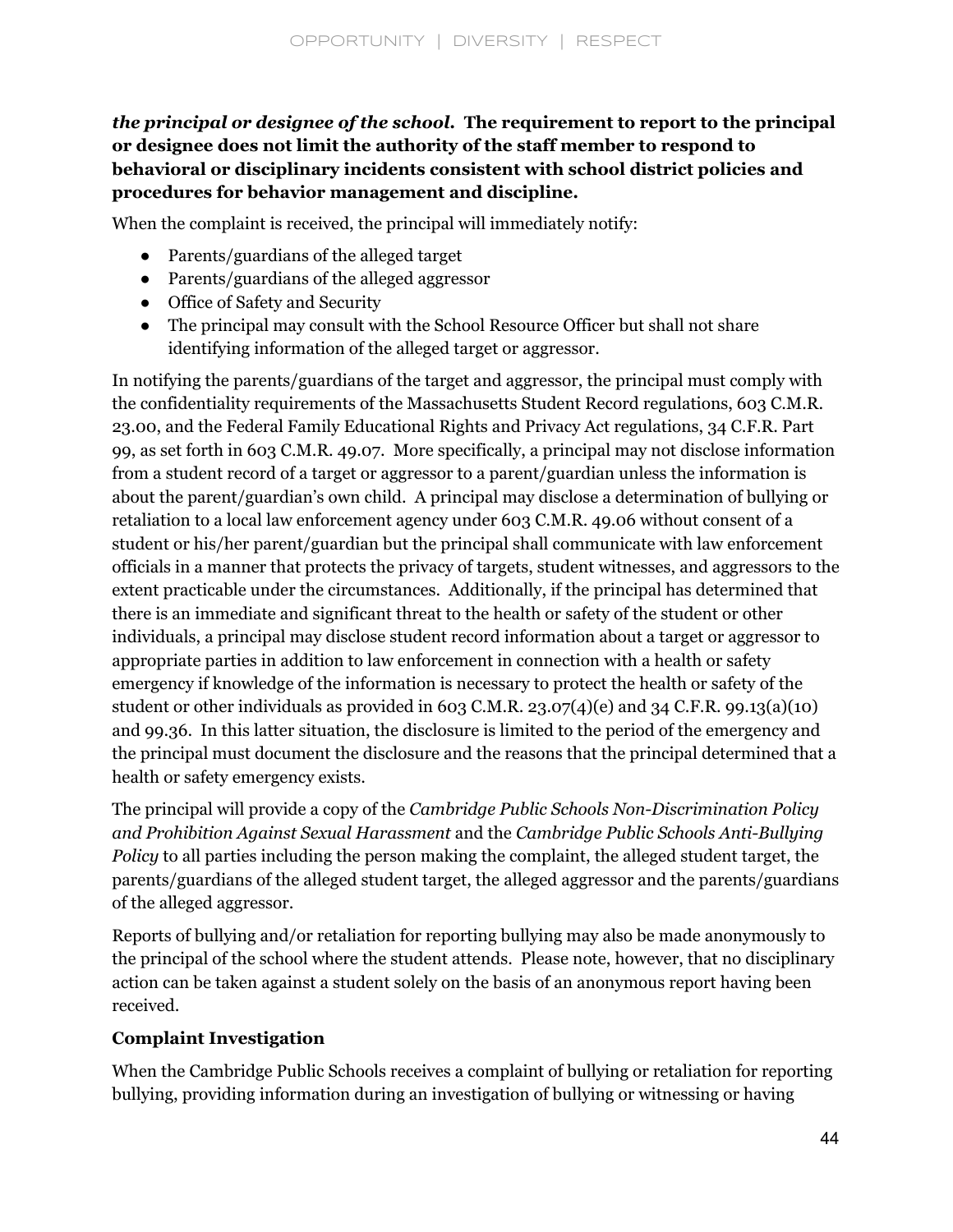reliable information about bullying, the Cambridge Public Schools will promptly investigate the allegation in a fair and expeditious manner. The investigation will be conducted in such a way as to maintain confidentiality to the extent practicable under the circumstances and to protect from bullying or retaliation a person who reports bullying, provides information during an investigation of bullying or witnesses or has reliable information about an act of bullying.

The investigation may include an interview with the student, parent/guardian, staff member or community member filing the complaint, the student alleged to be a victim of bullying or retaliation, the student(s) alleged to have committed the bullying or retaliation, witnesses to any alleged incidents or other individuals as determined by the school department. Upon determining that bullying or retaliation has occurred, the principal or designee will promptly notify the parents/guardians of the target and the aggressor of this and of the procedures for responding to it. There may be circumstances in which the principal or designee contacts parents/guardians prior to any investigation. Notice will be consistent with state regulations at 603 C.M.R. 49.00. In notifying the parents/guardians of the target and aggressor, the principal must comply with the confidentiality requirements of the Massachusetts Student Record regulations, 603 C.M.R. 23.00, and the Federal Family Educational Rights and Privacy Act regulations, 34 C.F.R. Part 99, as set forth in 603 C.M.R. 49.07 More specifically, a principal may not disclose information from a student record of a target or aggressor to a parent/guardian unless the information is about parent/guardian's own child. A principal may disclose a determination of a bullying or retaliation to a local law enforcement agency under 603 C.M.R. 49.06 without consent of a student or his/her parent/guardian but the principal shall communicate with law enforcement officials in a manner that protects the privacy of targets, student witnesses, and aggressors to the extent practicable under the circumstances. Additionally, if the principal has determined that there is an immediate and significant threat to the health or safety of the student or other individuals, a principal may disclose student record information about a target or aggressor to appropriate parties in addition to law enforcement in connection with a health or safety emergency if knowledge of the information is necessary to protect the health or safety of the student or other individuals as provided in 603 C.M.R.  $23.07(4)(e)$  and  $34$  C.F.R. 99.13(a)(10) and 99.36. In this latter situation, the disclosure is limited to the period of the emergency and the principal must document the disclosure and the reasons that the principal determined that a health or safety emergency exists. Additionally, consistent with state law, the parents/guardians of the target(s) shall be notified of the results of the investigation and any actions that will be taken to prevent any further acts of bullying or retaliation if it is determined that such conduct has occurred.

Additionally, consistent with state law and the terms of the Memorandum of Understanding between the Cambridge Public Schools and Cambridge Police Department, if it is determined that bullying or retaliation has occurred, the principal, in conjunction with the Director of Safety and Security, shall:

● Notify School Resource Officer if the principal has a reasonable basis to believe that criminal charges may be pursued against the aggressor or has determined that there is an immediate and significant threat to the health or safety of the student or other individuals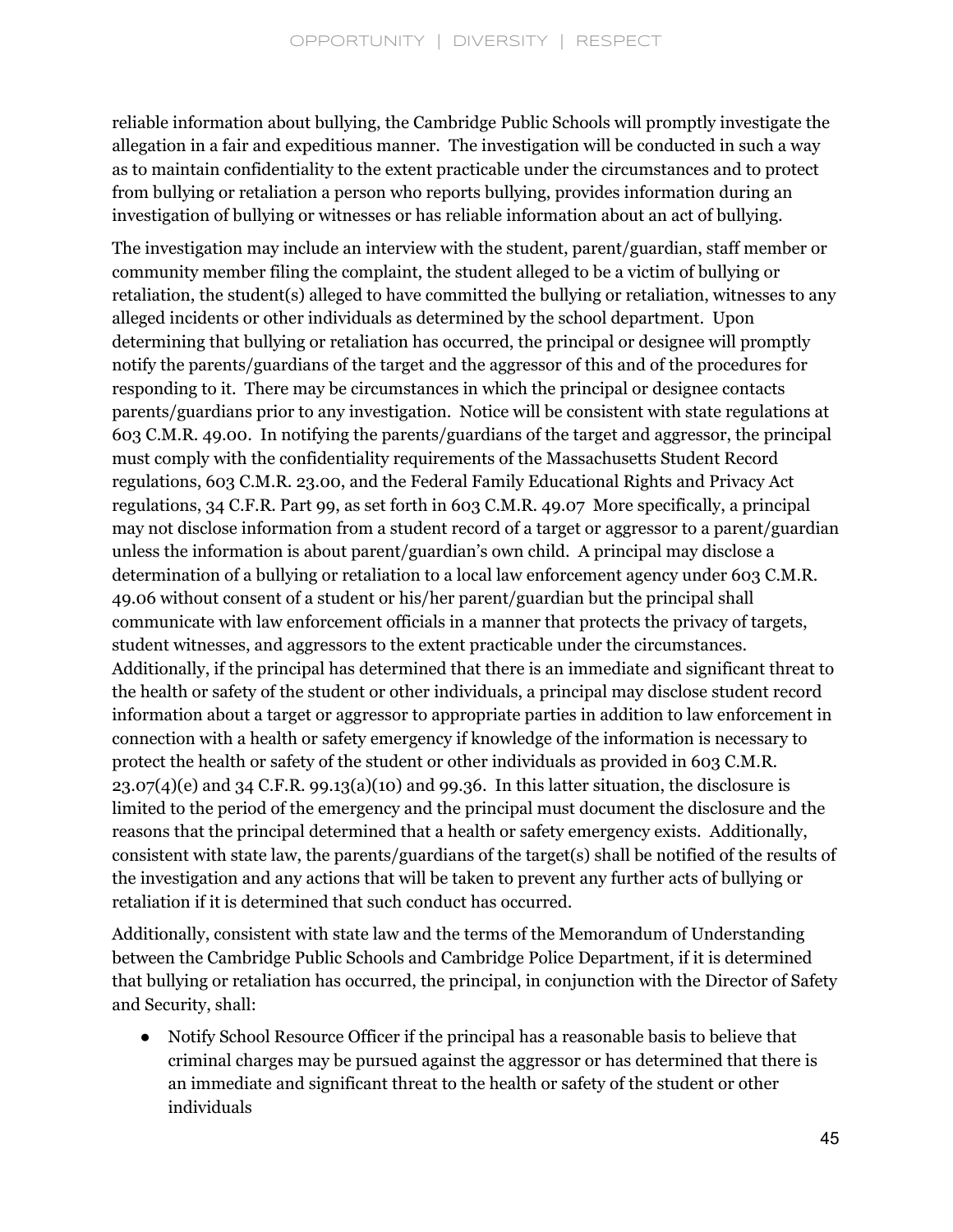- Take appropriate disciplinary action consistent with the *Cambridge Public Schools Rights and Responsibilities Handbook*
- Notify the parents/guardians of the aggressor(s)
- Notify the parents/guardians of the target(s), and to the extent consistent with state and federal law and regulations, notify them of the action taken to prevent any further acts of bullying or retaliation

Moreover, if an incident of bullying or retaliation involves students from more than one school district, charter school, nonpublic school, approved private day or residential school or collaborative school, the school district or school first informed of the bullying or retaliation shall, consistent with state and federal law, promptly notify the appropriate administrator of the other school district or school so that both may take appropriate action.

At any point after receiving a report of bullying or retaliation, including after an investigation, if the principal or designee has a reasonable basis to believe that criminal charges may be pursued against the aggressor, the principal, in conjunction with the Director of Safety and Security, will notify local law enforcement. Notice will be consistent with the requirements of 603 C.M.R. 49.00 and the terms of the Memorandum of Understanding between the Cambridge Public Schools and Cambridge Police Department. Additionally, if an incident of bullying or retaliation occurs on school grounds and involves a former student under the age of 21 who is no longer enrolled in a local school district, charter school, nonpublic school, approved private day or residential school or collaborative school, the school district or school informed of the bullying or retaliation shall contact law enforcement in a manner consistent with state and federal law and regulations. In making this determination the principal will, consistent with the Plan, applicable school district policies and procedures and the terms of the Memorandum of Understanding between the Cambridge Public Schools and Cambridge Police Department, consult with the school resource officer and other individuals the principal or designee deems appropriate.

## **Disciplinary Action/Responses to Bullying**

If it is determined that bullying or other inappropriate conduct has been committed, the Cambridge Public Schools will take action that is appropriate under the circumstances. The disciplinary action taken will balance the need for accountability with the need to teach appropriate behavior. The principal or designee will implement appropriate strategies for protecting from bullying or retaliation a student who has reported bullying or retaliation, a student who has witnessed bullying or retaliation, a student who provides information during an investigation, or a student who has reliable information about a reported act of bullying or retaliation.

Before fully investigating the allegations of bullying or retaliation, the principal or designee will take steps to assess the need to restore a sense of safety to the alleged target and/or to protect the alleged target from possible further incidents. Responses to promote safety may include, but not be limited to, creating a personal safety plan; pre-determining seating arrangements for the target and/or the aggressor in the classroom, at lunch, or on the bus; identifying a staff member who will act as a "safe person" for the target; and altering the aggressor's schedule and access to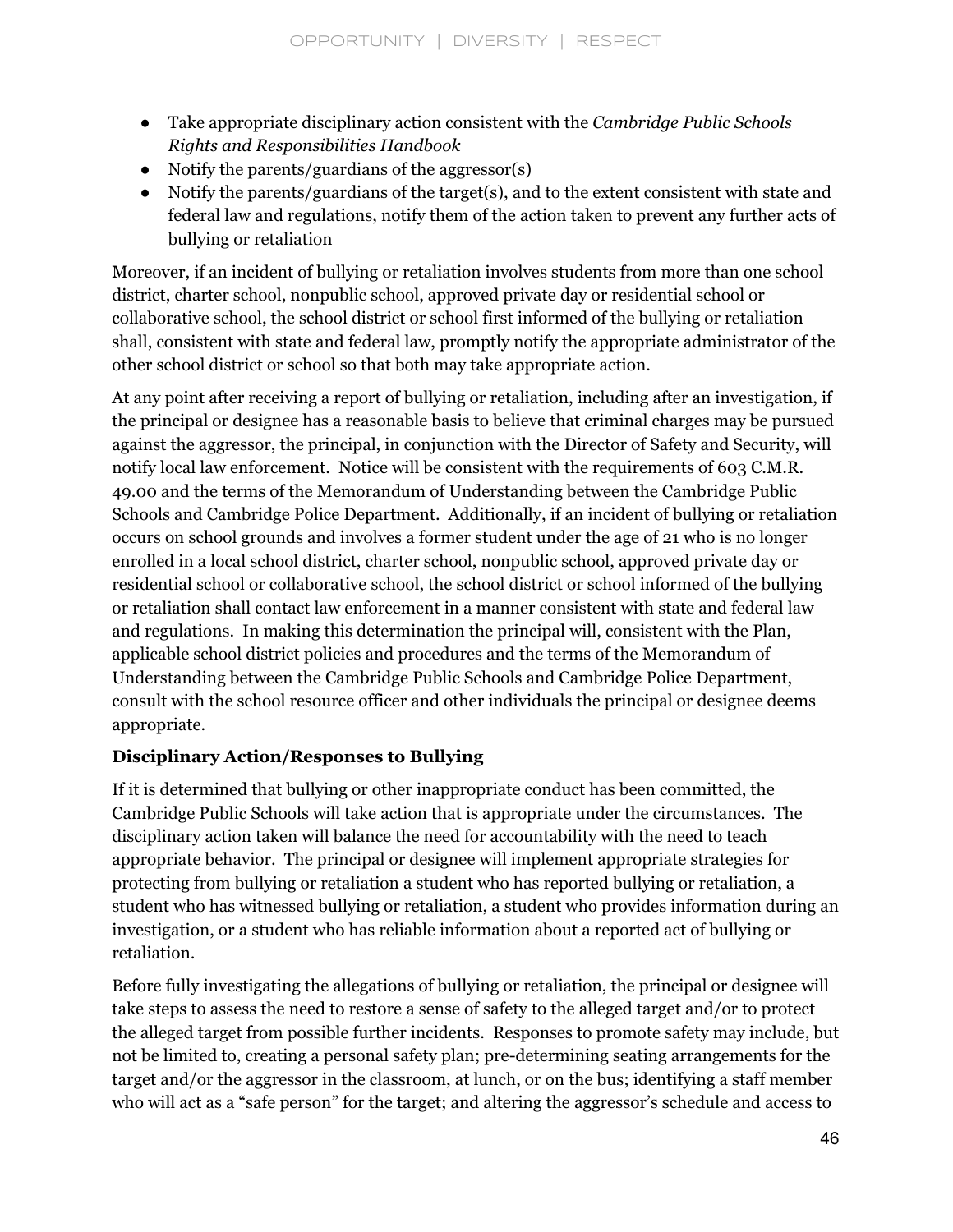the target. The principal or designee will take additional steps to promote safety during the course of and after the investigation, as necessary.

There are a range of options for teaching appropriate behavior including: offering individualized skill-building sessions; modeling and using restorative practices; providing relevant educational activities for individual students or groups of students, in consultation with school counselors and other appropriate school personnel; implementing a range of academic and non-academic positive behavioral supports to help students understand pro-social ways to achieve their goals; meeting with parents/guardians to engage parental support and to reinforce bullying prevention and social skills building activities at home; adopting behavioral plans to include a focus on developing specific social skills.

Action for students who are found to have engaged in bullying may further include requiring the aggressor to work with school personnel to improve behavior; a recommendation of counseling, support services or other therapeutic interventions for the student and appropriate family members of the student; disciplinary consequences for the student up to and including court involvement; or school-related discipline consistent with the *Cambridge Public Schools Rights and Responsibilities Handbook* up to and including suspension, expulsion and/or court involvement.

All students who are found to have engaged in bullying will be informed about the prohibition against retaliation and that any acts of retaliation will result in disciplinary action. Where it is determined that inappropriate conduct has occurred, the Cambridge Public Schools will act promptly to eliminate the conduct and will impose corrective action as necessary, which may range from requiring the offender to work with school personnel on better behavior, the recommendation for the provision of counseling or other therapeutic services and/or disciplinary action where appropriate, up to and including suspension, expulsion and/or court involvement. Additionally, consistent with state law, if it is determined that bullying or retaliation has occurred, the principal, in conjunction with the Director of Safety and Security, shall (i) notify local law enforcement if the principal believes that criminal charges may be pursued against the perpetrator; (ii) take appropriate disciplinary action; (iii) notify the parents/guardians of the perpetrator; and (iv) notify the parents/guardians of the victim, and to the extent consistent with state and federal law, notify them of the action taken to prevent any further acts of bullying or retaliation. Furthermore, if it is determined that a student has knowingly made a false accusation of bullying or retaliation, he/she shall be subject to discipline consistent with the provisions of the Cambridge Public Schools Rights and Responsibilities Handbook which may include suspension, expulsion and/or court involvement.

## **Promoting Safety for the Target and Others**

In order to restore a sense of safety for the student target of bullying and assess the target's needs for protection, a meeting shall be held with the student, his/her parents/guardians, and appropriate school personnel (i.e. school principal, assistant principal, dean of students, safety specialist and/or school resource officer). The purpose of this meeting will be to discuss the development and implementation of a safety plan for the student, including staff to whom the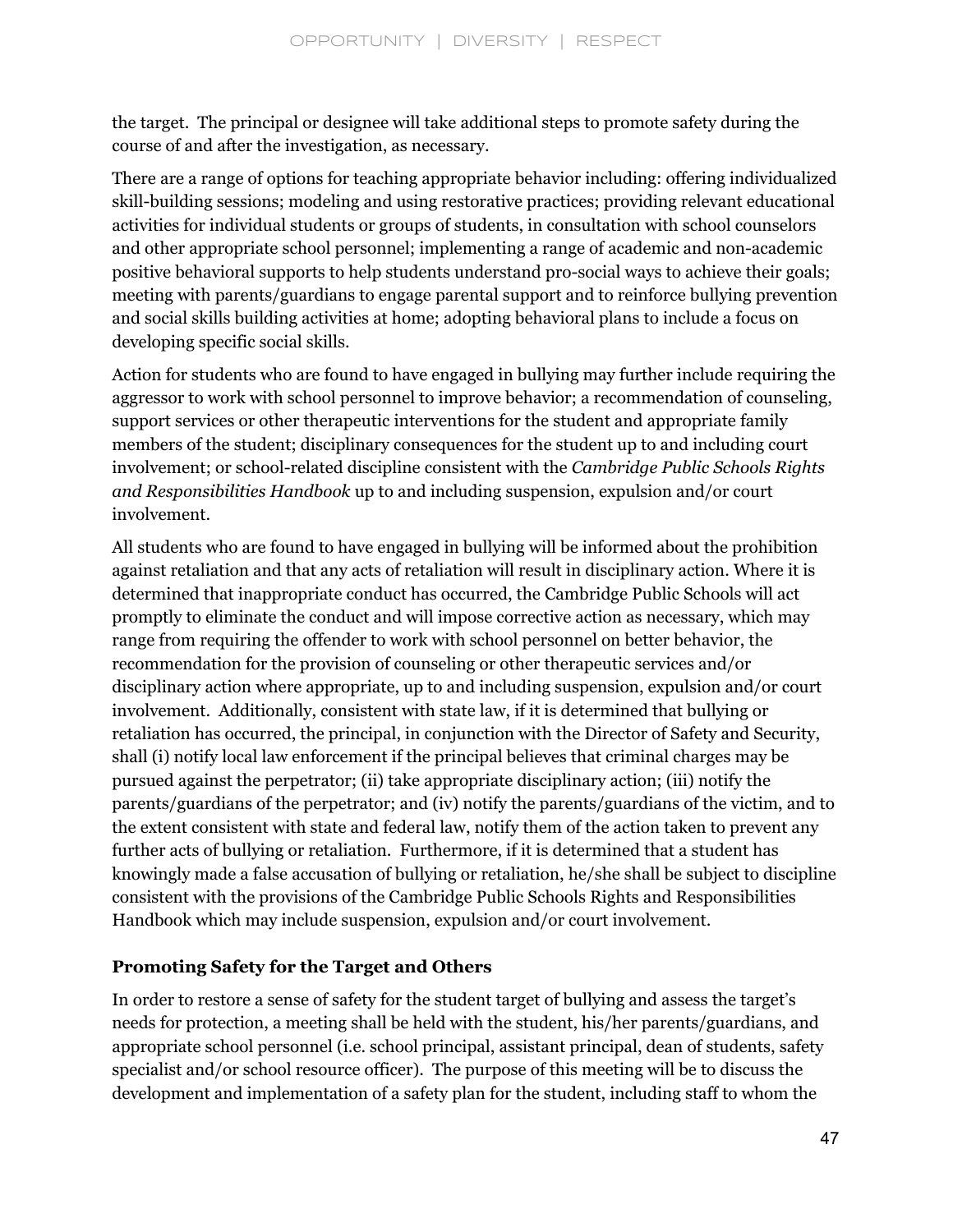student may report if any concerns arise. The Cambridge Public Schools also may, as appropriate, recommend counseling, support services or other therapeutic interventions for the student and appropriate family members of the student.

Within a reasonable period of time following the determination and the ordering of remedial and/or disciplinary action, the principal or designee will contact the target to determine whether there has been a recurrence of the prohibited conduct and whether additional supportive measures are needed. If so, the principal or designee will work with appropriate school staff to implement them immediately.

If a restraining order is in place, one purpose of the meeting will be to review the implications of the restraining order and procedures for reporting if any violation of the restraining order occurs. If the restraining order is against another student or an employee, a separate meeting should be held with that individual to review the restraining order and its implications, expectations and the consequences for violation of the order.

## **False Accusations/Retaliation**

If it is determined that a student has knowingly made a false accusation of bullying or retaliation, he/she shall be subject to discipline consistent with the provisions of the *Cambridge Public Schools Rights & Responsibilities Handbook.*

All students shall be afforded the same protection regardless of their status under the law.

## **Other Complaint Processes Also Available**

It should be noted that the provisions of these procedures detailed above in this section and in the *Cambridge Public Schools Rights and Responsibilities Handbook*, Anti-Bullying Policy and Bullying Prevention and Intervention Plan do not preclude a student from using the complaint process set forth in the Cambridge Public Schools Non-Discrimination Policy and Prohibition Against Sexual Harassment Policy to seek resolution of any complaints of discrimination or harassment that is based on a characteristic protected by law such as sex, race, color, ancestry, national origin, ethnicity, religion, age, disability, marital status, genetic information or sexual orientation. It also should be noted that the provisions of this section do not preclude a student from using the complaint process set forth in Section 23.0 of the *Cambridge Public Schools Rights and Responsibilities Handbook* to seek resolution of any complaints regarding a student's deprivation of rights set forth in the *Cambridge Public Schools Rights and Responsibilities Handbook.*

## **Relationship to Other Laws**

Consistent with federal and state laws and regulations and the policies of the school district, no person shall be discriminated against in admission to a public school of any city or town or in obtaining the advantages, privilege and courses or study of such public school on account of race, color, sex, religion, national origin, genetic information, disability, gender identity or sexual orientation. Nothing in this section or in the *Cambridge Public School Rights and Responsibilities Handbook,* Anti-Bullying Policy and Bullying Prevention and Intervention Plan prevents a school or the school district from taking action to remediate discrimination or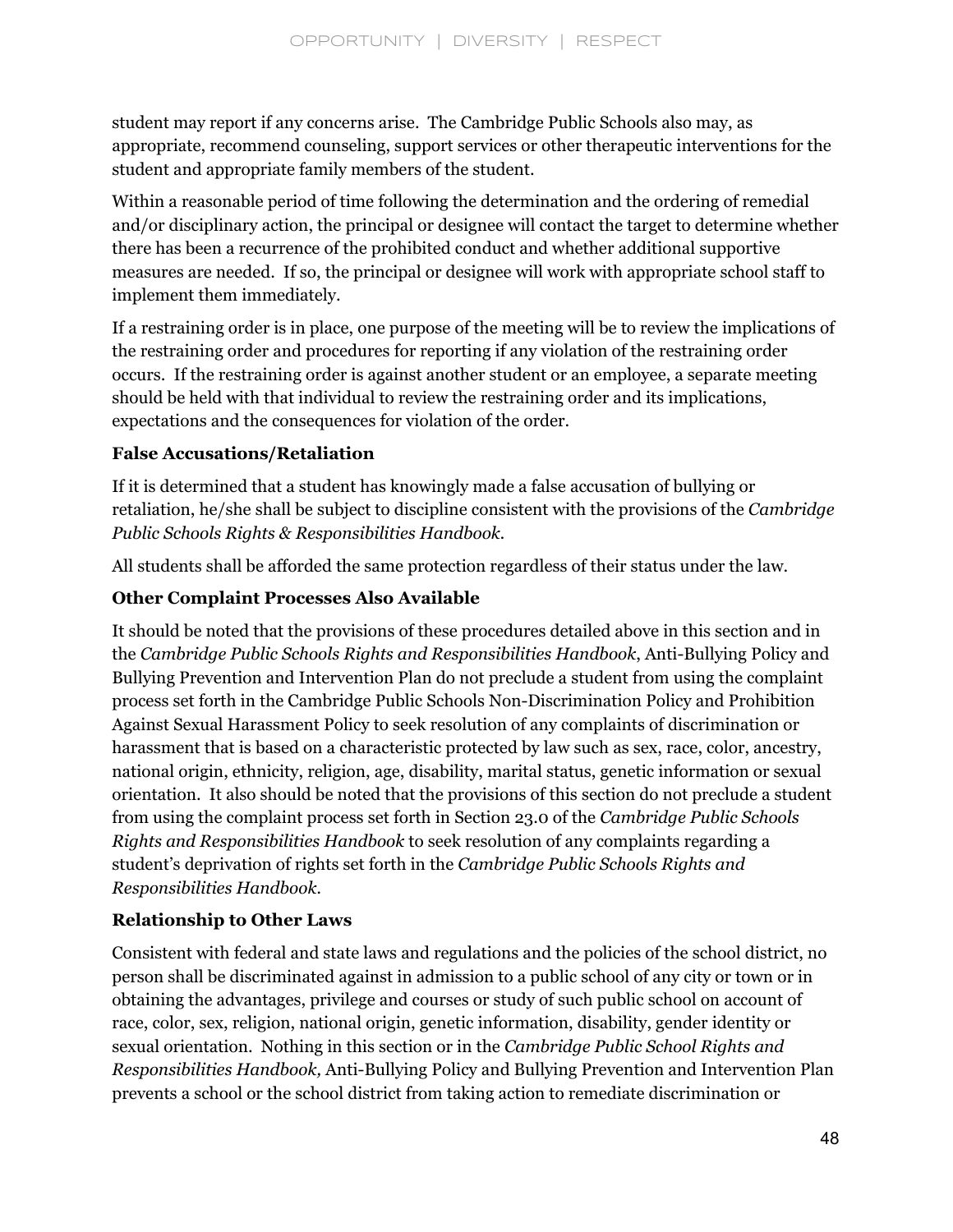harassment based on a person's membership in a legally protected category under local, state or federal law or school district policies. In addition, nothing in this section or in the *Cambridge Public Schools Rights and Responsibilities Handbook,* Anti-Bullying Policy and Bullying Prevention and Intervention Plan is designed or intended to limit the authority of a school or the school district to take disciplinary action under M.G.L.c. 71, sections 37H and 37H ½, other applicable laws, or local school or school district policies in response to violent, harmful or disruptive behavior, regardless of whether this section of the *Cambridge Public Schools Rights and Responsibilities Handbook,* Anti-Bullying Policy and/or Bullying Prevention and Intervention Plan covers the behavior.

## **ASSAULTS ON SCHOOL STAFF**

## 19.5 Assaults/Threats on School Staff

Students are prohibited from assaulting, battering or harassing any school staff. These behaviors may be defined as: (1) intentionally, knowingly or recklessly causing bodily injury to another; (2) intentionally or knowingly threatening another with imminent bodily injury; or (3) intentionally or knowingly causing physical contact with another when the student knows or should reasonably believe that the other will regard the contact as offensive, provocative, or create a reasonable fear of imminent danger.

The consequences for assault may include a: (1) Five-day to ten-day suspension and an expulsion hearing; (2) criminal complaint may be filed; and (3) police notified.

Any student who assaults a Principal/Head of Upper School, Assistant Principal, Dean, teacher, teacher's aide or other staff on school premises or at school-sponsored or school-related events, including athletic games, may be subject to expulsion from the school or school district by the Principal/Head of Upper School.

## FIGHTING/PHYSICAL ASSAULT

Severe, immediate disciplinary action will be taken against individuals who participate in a fight or encourage it in any way. Absolutely no disruptive behavior of this kind will be tolerated. The penalty for this behavior is a **one-to-ten day suspension** depending on the degree of involvement category, number of offenses and/or severity of incident. Police are notified of all physical assaults and parents/guardians are notified about their right to file a criminal complaint with the Middlesex County Court. Depending on the circumstances, the Cambridge Public Schools may file criminal complaints on assaults and assault and battery. Students know when they are in dispute and are expected to seek assistance, if necessary, to resolve it peacefully. A student has a responsibility to avoid fighting by bringing the situation to the attention of any school official. CRLS has outstanding, highly proficient adult mediators available at all times through the Safety and Security Office, dedicated to help resolve disputes. Ask your Dean of Students, counselor, safety specialists or student mediator about the program. All referrals are kept confidential.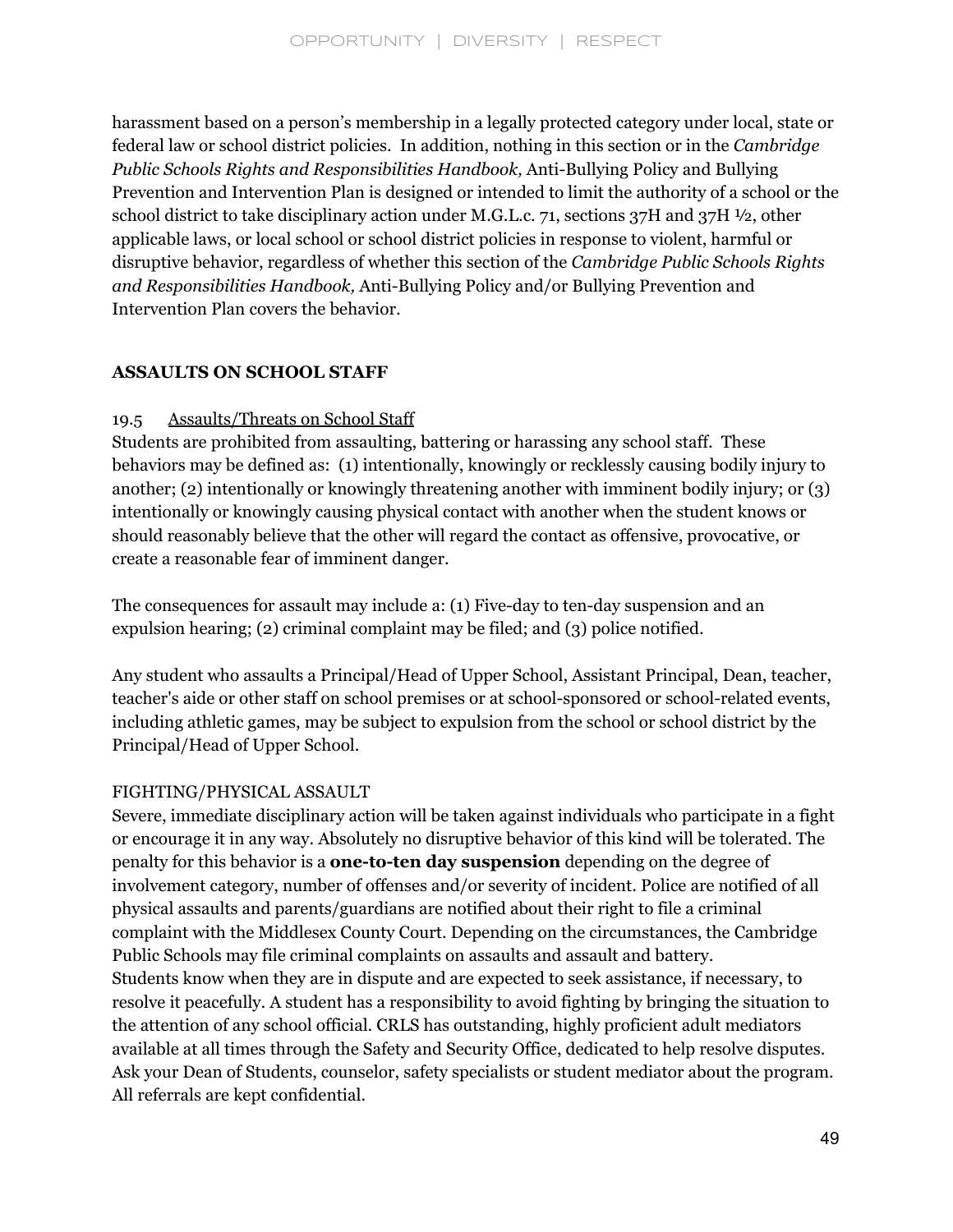The following guidelines may be used in disciplining students who engage in altercations (physical assault or verbal nature).

## CATEGORY ONE:

## Inciter/ Promoter/ Instigator:

A student who has been asked to leave the vicinity of a disruptive altercation or a fight and who refuses to do so, falls under this category.

### CATEGORY TWO:

## Assault and Battery Upon a Person:

An assault on a person and an assault and battery on a person is a crime. The Cambridge Public Schools has an obligation to report all crimes that occur on school property, school buses, or at school-related and/or school-sponsored events and police will be notified. Victims will be advised of their right to file a criminal complaint and the Cambridge Public Schools may file a criminal complaint against the perpetrator.

## CATEGORY THREE:

## Fight/ Mutual Assault and Battery:

An assault on a person and an assault and battery on a person is a crime. The Cambridge Public Schools has an obligation to report all crimes that occur on school property, school buses, or at school-related and/or school-sponsored events and police will be notified. Victims will be advised of their right to file a criminal complaint and the Cambridge Public Schools may file a criminal complaint against the perpetrator.

#### CATEGORY FOUR:

Fight/ Mutual assault and battery in classrooms, cafeterias, assemblies, in the corridor, during passing time, or at a school dance, etc. Altercations (physical or not) create a particularly volatile situation within our school climate when they erupt when large numbers of people are present. This extremely disruptive and pernicious behavior warrants strict disciplinary action. Examples: at lunchtime in the cafeteria, during dismissal time or upon entering the building, at dances, sporting events or at any school assembly or related event.

## **FIRE ALARMS**

By state law, schools must have periodic fire drills. Students are to follow the directives of their teachers during these drills.

- Exit procedures are posted in every classroom.
- Students are not to go to their lockers during a drill, and must leave the building as quickly as possible. Orders to return inside the building will be given by the Principal, Director of Security or their designee.
- Any students determined to have intentionally set a fire will be suspended for ten days and scheduled for an expulsion hearing. Police and Fire Departments will be notified and criminal complaints will be filed.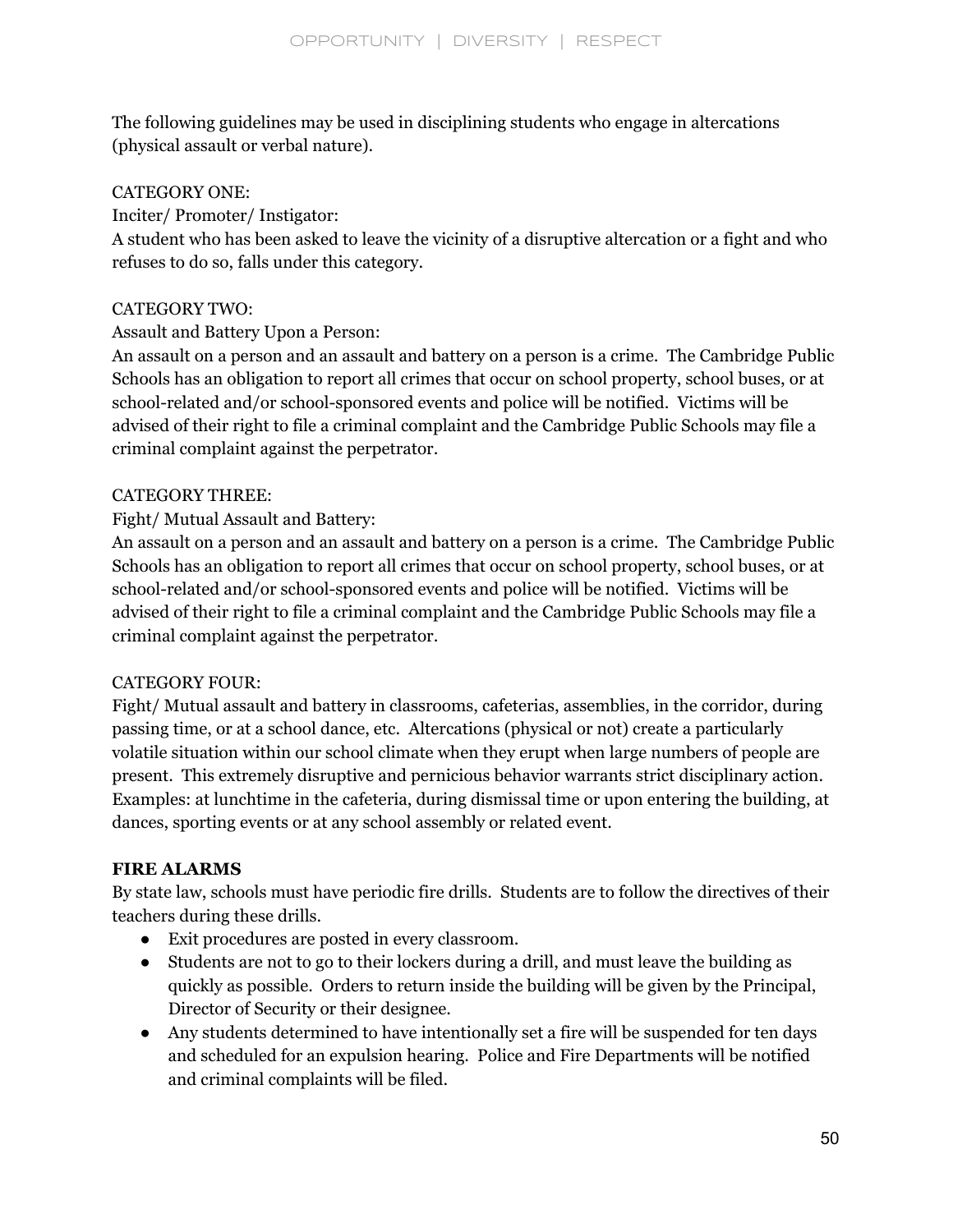Any student who pulls a false alarm will be suspended for 10 days and scheduled for an expulsion hearing. Police and Fire Departments will be notified and criminal complaints will be filed.

#### **HAZING**

Hazing means any conduct or method of initiation into a student class or group, whether on public or private property, which willfully or recklessly endangers the physical or mental health of any other student. All high school students will be required to sign a statement regarding hazing.

Hazing is a violation of school policy. Students involved in hazing may be suspended. A criminal complaint will be filed. Information regarding this subject is distributed to all students at the opening of school.

## Massachusetts General Laws Chapter 269, Section 17

## *Crime of Hazing; Definition; Penalty*

Whoever is a principal organizer or participant in the crime of hazing, as defined herein, shall be punished by a fine of not more than three thousand dollars or by imprisonment in a house of correction for not more than one year, or both such fine and imprisonment.

The term hazing as used in this section and in sections eighteen and nineteen, shall mean any conduct or method of initiation into any student organization, whether on public or private property, which willfully or recklessly endangers the physical or mental health of any student or other person. Such conduct shall include whipping, beating, branding, forced calisthenics, exposure to the weather, forced consumption of any food, liquor, beverage, drug or other substance, or any other brutal treatment or forced physical activity which is likely to adversely affect the physical health or safety of any such student or person, which subjects such student or other person to extreme mental stress, including extended deprivation of sleep or rest or extended isolation.

Notwithstanding any other provisions of this section to the contrary, consent shall not be available as a defense to any prosecution under this action. Added by St. 1985, c. 536; amended by St. 1987, c. 665.

## Massachusetts General Laws Chapter 269, Section 18

## *Duty to Report Hazing*

Whoever knows that another person is the victim of hazing as defined in section seventeen and is at the scene of such crime, shall, to the extent that such person can do so without danger or peril to himself or others, report such crime to an appropriate law enforcement official as soon as reasonably practicable. Whoever fails to report such crime shall be punished by a fine of not more than one thousand dollars.

Added by St. 1985, c. 536; amended by St. 1987, c. 665. Massachusetts General Laws Chapter 269, Section 19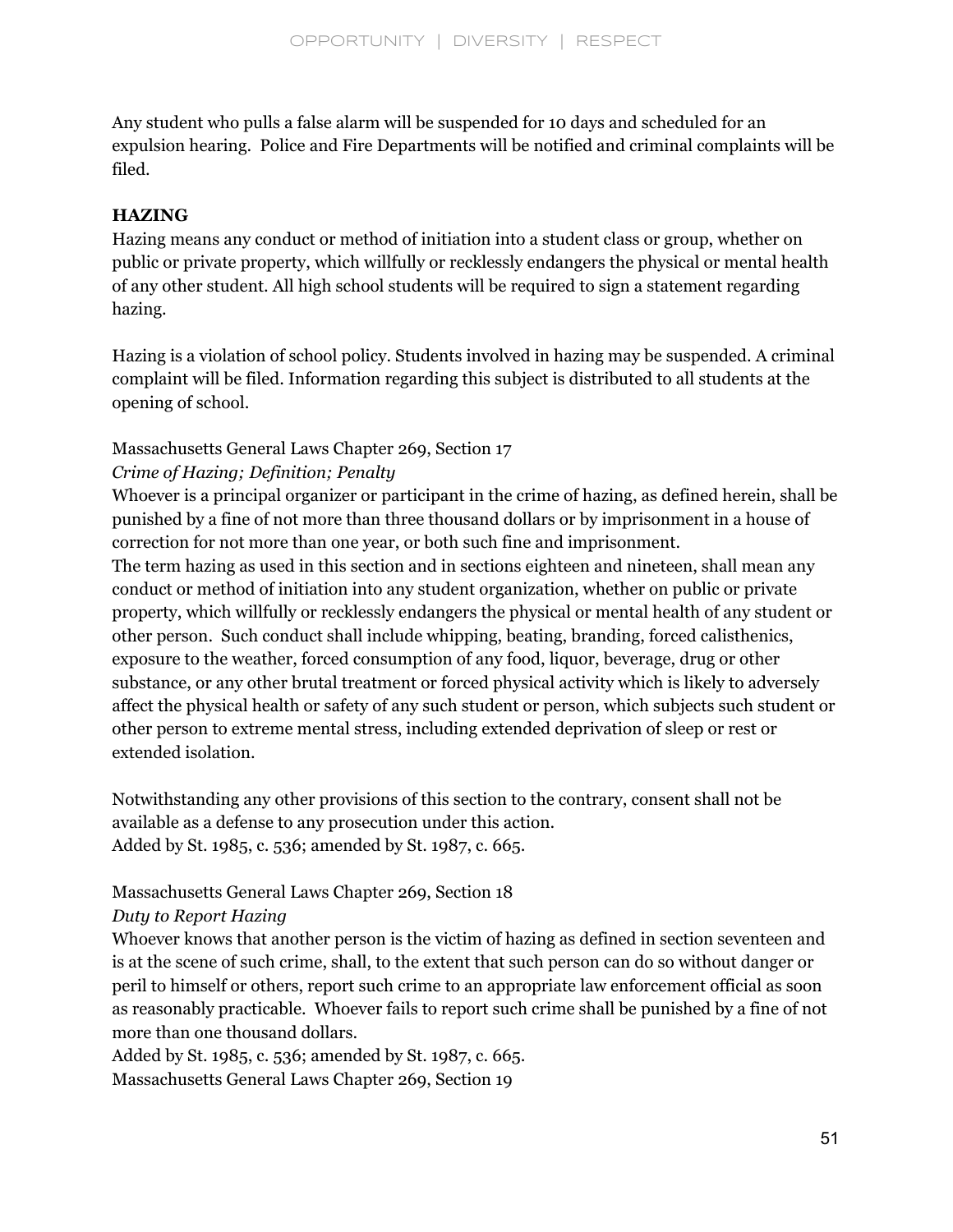Statutes to be Provided to Student Groups; Compliance Statement and Discipline Policy Required

Each institution of secondary education and each public and private institution of postsecondary education shall issue to every student group, student team or student organization which is part of such institution or is recognized by the institution or permitted by the institution to use its name or facilities or is known by the institution to exist as an unaffiliated student group, student team or student organization, a copy of this section and sections seventeen and eighteen; provided, however, than an institution's compliance with this section's requirements than an institution issue copies of this section and section seventeen and eighteen to unaffiliated student groups, teams or organizations shall not constitute evidence of the institution's recognition or endorsement of said unaffiliated student groups, teams or organizations.

Each such group, team or organization shall distribute a copy of this section and sections seventeen and eighteen to each of its members, plebes, pledges or applicants for membership. It shall be the duty of each such group, team or organization, acting through its designated officer, to deliver annually, to the institution an attested acknowledgement stating that such group, team or organization has received a copy of this section and sections seventeen and eighteen, that each of its members, plebes, pledges, or applicants has received a copy of sections seventeen and eighteen, and that such group, team or organization understands and agrees to comply with the provisions of this section and sections seventeen and eighteen.

Each institution of secondary education and each public or private institution of postsecondary education shall, at least annually, before or at the start of enrollment, deliver to each person who enrolls as a full-time student in such institution a copy of this section and sections seventeen and eighteen.

Each institution of secondary education and each public or private institution of postsecondary education shall file, at least annually, a report with the board of higher education and in the case of secondary institutions, the board of education certifying that such institution has complied with its responsibility to inform student groups, teams, or organizations and to notify each full-time student enrolled by it of the provisions of this section and sections seventeen and eighteen and also certifying that said institution has adopted a disciplinary policy with regard to the organizers and participants of hazing, and that such policy has been set forth with appropriate emphasis in the student handbook or similar means of communicating the institution's policies to its students. The board of higher education and, in the case of secondary institutions, the board of education shall promulgate regulations governing the content and frequency of such reports, and shall forthwith report to the attorney general and such institution which fails to make such reports.

Added by St. 1985, c. 536; amended by St. 1987, c. 665; St. 1998, c. 161, ss. 557, 558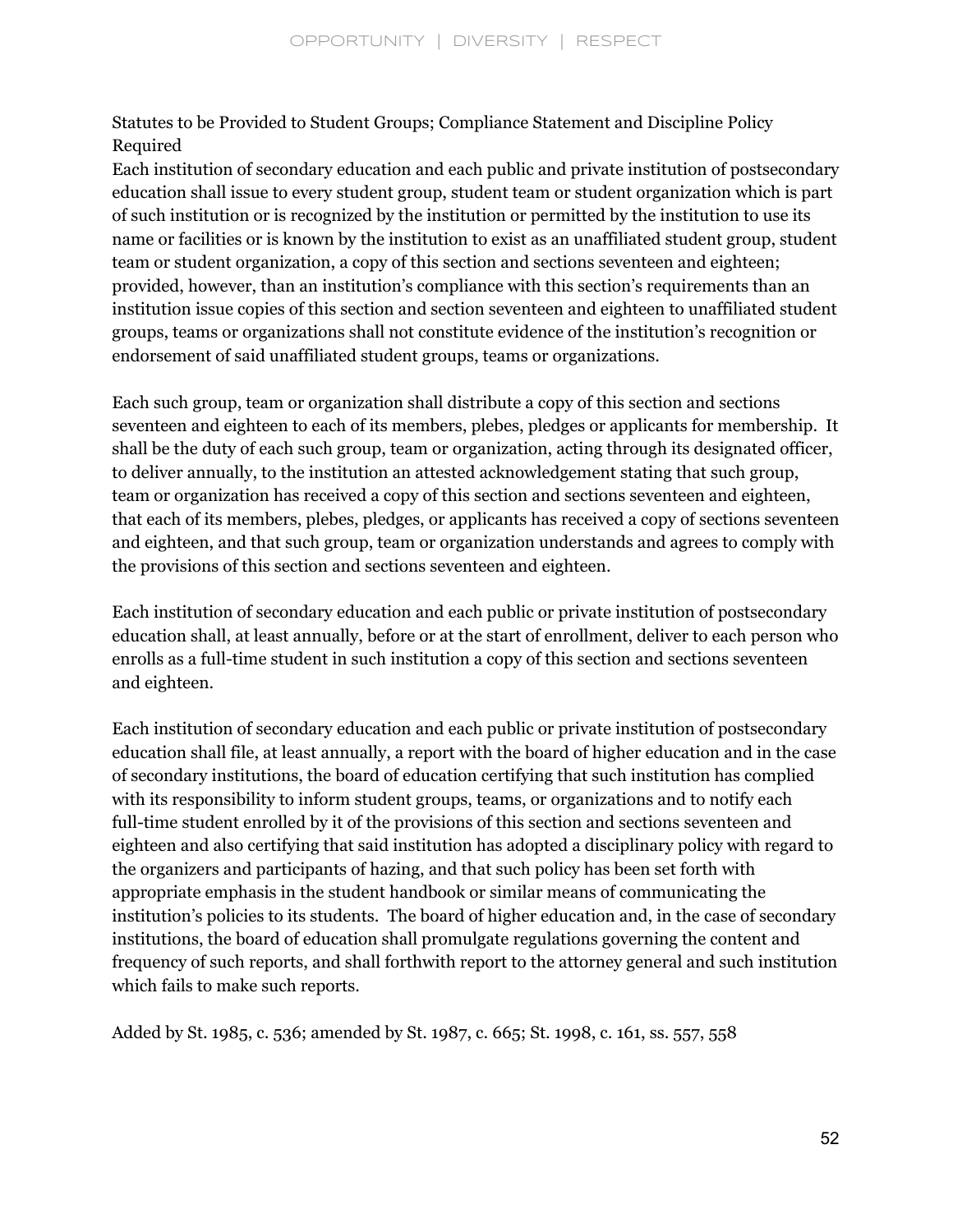## **POLICY AGAINST TEEN DATING VIOLENCE**

The Cambridge Public Schools is committed to providing a learning environment in which dating violence is not tolerated. Consistent with this philosophy, the Cambridge Public Schools is committed to promoting an environment free from dating violence. Accordingly, the Cambridge Public Schools seeks to increase awareness of teen dating violence and help in responding to the needs of victims and children who are witnesses to such violence.

Teen dating violence occurring in any setting is unlawful and teen dating violence occurring in any school setting will not be tolerated. Further, retaliation against an individual who has complained about teen dating violence or cooperated in an investigation of teen dating violence will not be tolerated. The Cambridge Public Schools will respond promptly to complaints and reports of teen dating violence or retaliation and corrective action will be taken where necessary, including disciplinary action where appropriate.

The definitions used in this policy are as follows:

*Domestic Violence/Interpersonal Violence***:** Domestic Violence is a pattern of coercive behavior in which one partner attempts to control another through threats or actual use of tactics, which may include any or all of the following: physical, sexual, verbal, financial, psychological abuse and/or through the use of technology (i.e. cyberbullying).

Domestic Violence affects every community across the country, regardless of ethnic group, culture, or background. People of all ages, income levels, faiths, sexual orientation, gender, and education levels experience domestic violence.

*Teen Dating Violence:* Dating violence (or relationship abuse) is a pattern of over-controlling behavior that someone uses against their girlfriend or boyfriend. Dating violence can take many forms, including mental/emotional abuse, physical abuse, sexual abuse and/or through the use of technology (i.e. cyberbullying). Someone may experience dating violence even if there is no physical abuse. It can occur in both casual dating situations and serious, long-term relationships.

*Child Witness/Exposure to Domestic Violence:* Witnessing violence can affect every aspect of a child's life, growth, and development. Exposure can include seeing or hearing the abuse, discovering the effects of abuse (their parent/guardian's injuries or broken furniture, etc.) and/or being injured/hurt defending a parent/guardian against the abusive behavior.

*Family Violence:* Family Violence is a broader definition, including child abuse, elder abuse, and other violent acts between family members.

*Victim/Survivor/Battered:* Interchangeable terms to refer to the person who has been hurt, abused or threatened with harm, whether or not there has been actual physical abuse.

*Abuser/Perpetrator/Batterer:* Interchangeable terms to refer to the person inflicting the abuse and causing harm, whether or not there has been actual physical abuse.

Additionally, such conduct may also constitute harassment, a form of discrimination, that is prohibited by federal and state law; and/or such conduct may constitute bullying, including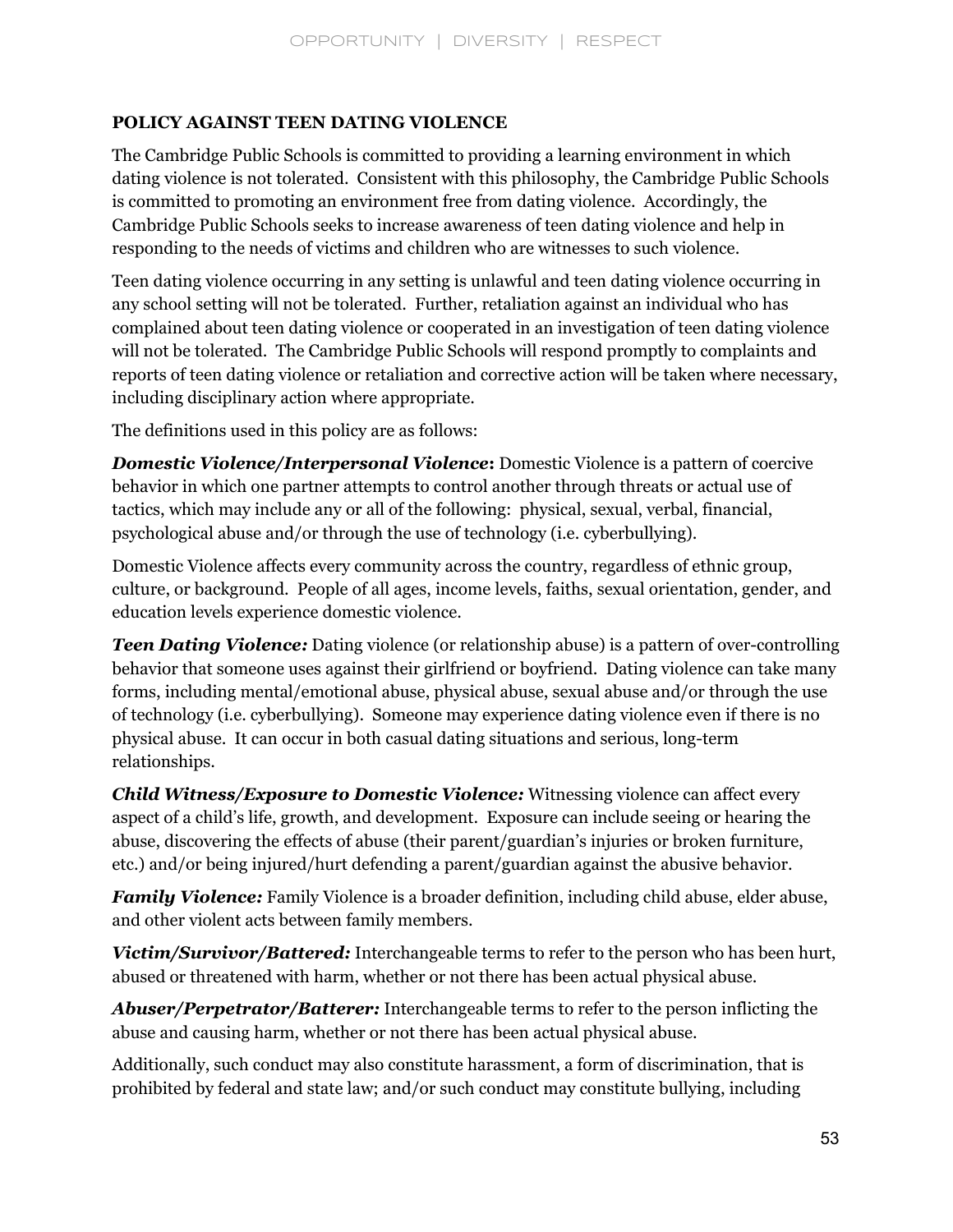without limitation, cyberbullying, which is prohibited by state law. Such conduct also is prohibited by the Cambridge Public Schools Non-Discrimination Policy and Prohibition Against Sexual Harassment, the Cambridge Public Schools Anti-Violence Policy and the Cambridge Public Schools Anti-Bullying Policy.

## Recognizing Warning Signs

Signs of abusive behavior include: acting really jealous if his/her girlfriend/boyfriend talks to others, trying to decide what the other should do, blowing disagreements out of proportion, constantly threatening to break up, losing his/her temper verbally, blaming the other for their own problems, physically and emotionally hurting their partner, or acts of cyberbullying.

Signs of victimization include: constantly cancelling plans for reasons that do not sound right, always worrying about making their boyfriend/girlfriend angry, giving up things that are important to them, showing signs of physical abuse, such as bruises or cuts, getting pressured into having sex or feeling like a sex object, having a boyfriend/girlfriend that wants them to be available all the time, and becoming isolated from family or friends, or been cyberbullied.

## Procedure for Reporting Teen Dating Violence

A student who believes that he/she has been a victim of teen dating violence, believes that he/she is in danger of teen dating violence, or has a restraining order against an individual, may report the matter to any of the following individuals: (1) principal, (2) assistant principal, (3) dean, (4) teacher, or (5) school nurse.

The person who receives the report must immediately notify the principal.

Additionally, any employee who observes an incident of teen dating violence on school property or at a school related event, must immediately notify the principal.

The principal must immediately do the following: (1) notify the parents/guardians of the victim, and (2) notify the Office of Safety and Security.

The principal must also refer the student and/or the student's parents/guardians to the Cambridge Public Schools Non-Discrimination Policy and Prohibition Against Sexual

Harassment which addresses procedures for informal resolution and filing of formal complaints and the Cambridge Public Schools Anti-Bullying Policy and provide copies of the same upon request.

When a report of teen dating violence is received, whether it occurred off school property or has occurred on school property, on the way to or from school or at a school related event, or a violation of a restraining order on school property, on the way to or from school or at a school related event is received, the Cambridge Public Schools will act promptly to notify the appropriate authorities of the alleged incident. Reporting of any such incident will be conducted in such a way as to maintain confidentiality *to the extent practicable* under the circumstances.

It is important to take third party information seriously where teen dating violence is concerned. It is recommended that an appropriately trained member to the school staff approach the student to discuss what has been heard and potential concerns. If abuse is acknowledged, a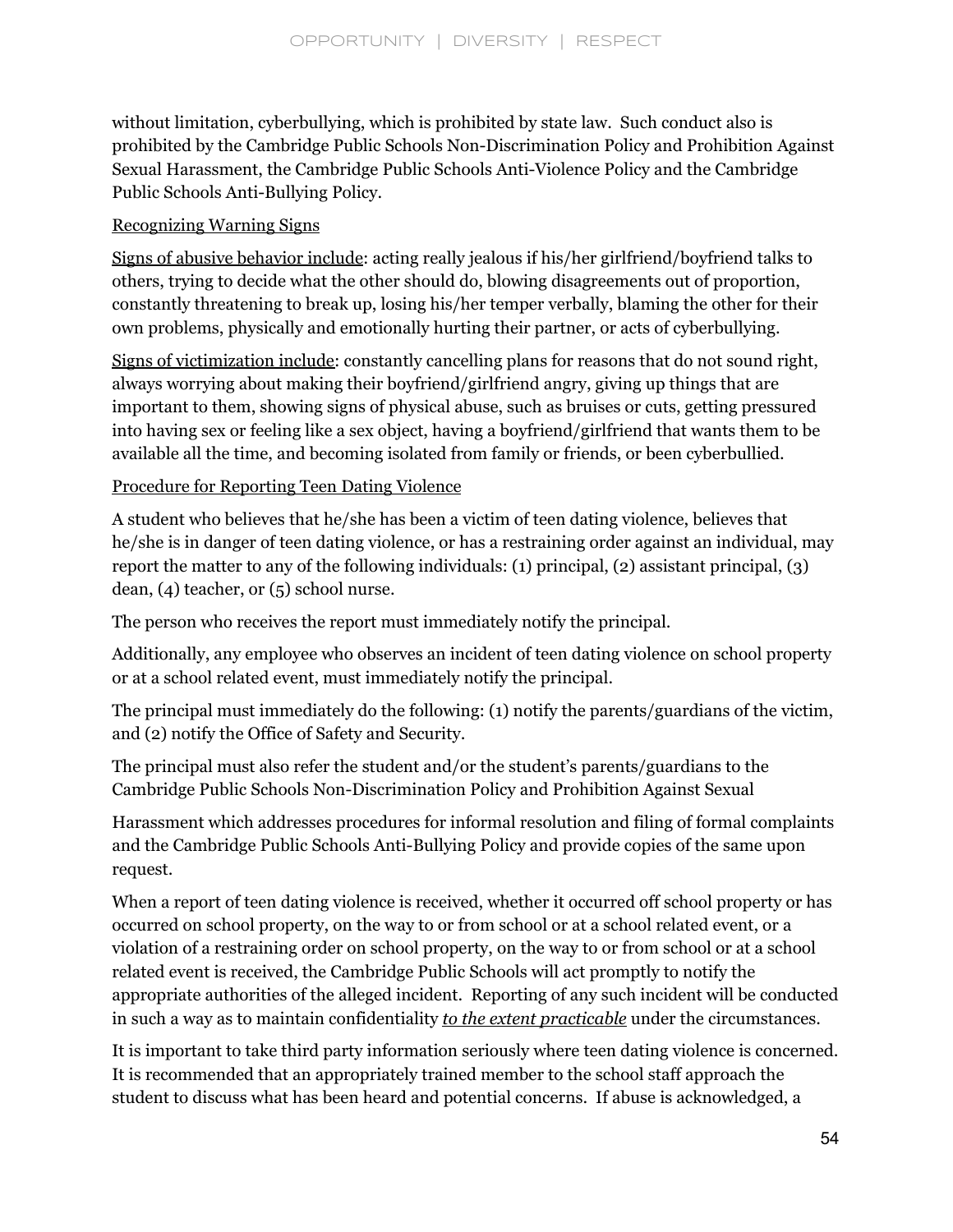"safety plan" should be worked on, in addition to recommending and sharing referrals for counseling, support groups, and police/court assistance.

Additionally, school staff must remember to comply with all statutory reporting obligations for suspected abuse and neglect (51A reporting). Filing of 51 A complaints should be done by following the Cambridge Public Schools Child Abuse and Neglect Reporting Guidelines, including notifying the principal of the suspected abuse and neglect. Furthermore, school staff also must remember to report all crimes to the police. Staff should notify the principal, who will notify the Director of Safety and Security, and who will coordinate notification to the police. Reporting of any such incident will be conducted in such a way as to maintain confidentiality to the extent practicable under the circumstances.

## Procedures When the School Is Provided With a Copy of a Restraining Order

When a student has a restraining order against an individual and provides a copy of the order to the school, the principal should hold a meeting with the employee or with the student and his/her parents/guardians to review the restraining order and its implications. A "safety plan" should be worked out to address the victim's needs and concerns, including staff to whom the student may report if any concerns arise or any violation of the restraining order occurs while the student or employee is on school property or at a school related event. If the restraining order is against another member of the school community, a separate meeting should be held with that individual to review the restraining order and its implications, expectations and the consequences for violation of the order. The development of the "safety plan" will be conducted in such a way as to maintain confidentiality to the extent practicable under the circumstances,

## Disciplinary Action

If it is determined that inappropriate conduct has been committed, the Cambridge Public Schools will take such action as it deems appropriate under the circumstances. Such action may range from counseling and/or discipline up to and including suspension or expulsion from school.

## Other Remedies

In addition to reporting a teen dating violence incident that occurs on school property, on the way to or from school, or at a school related event in accordance with the procedures above, a student who believes that he/she has been the victim of teen dating violence on school property, on the way to or from school, or at a school related event may also file a complaint of harassment and/or bullying in accordance with the procedures set forth in either the Cambridge Public Schools Non-Discrimination Policy and Prohibition Against Sexual Harassment and/or the Cambridge Public Schools Anti-Bullying Policy. Furthermore, a student who believes that he/she has been the victim of teen dating violence that has occurred off school grounds and/or during non-school hours may report the alleged incident to the police.

Students who believe that they are in danger may also seek a restraining order to protect a person from physical pain or injury or the threat of pain or injury by filing an application for a restraining order at the local courthouse.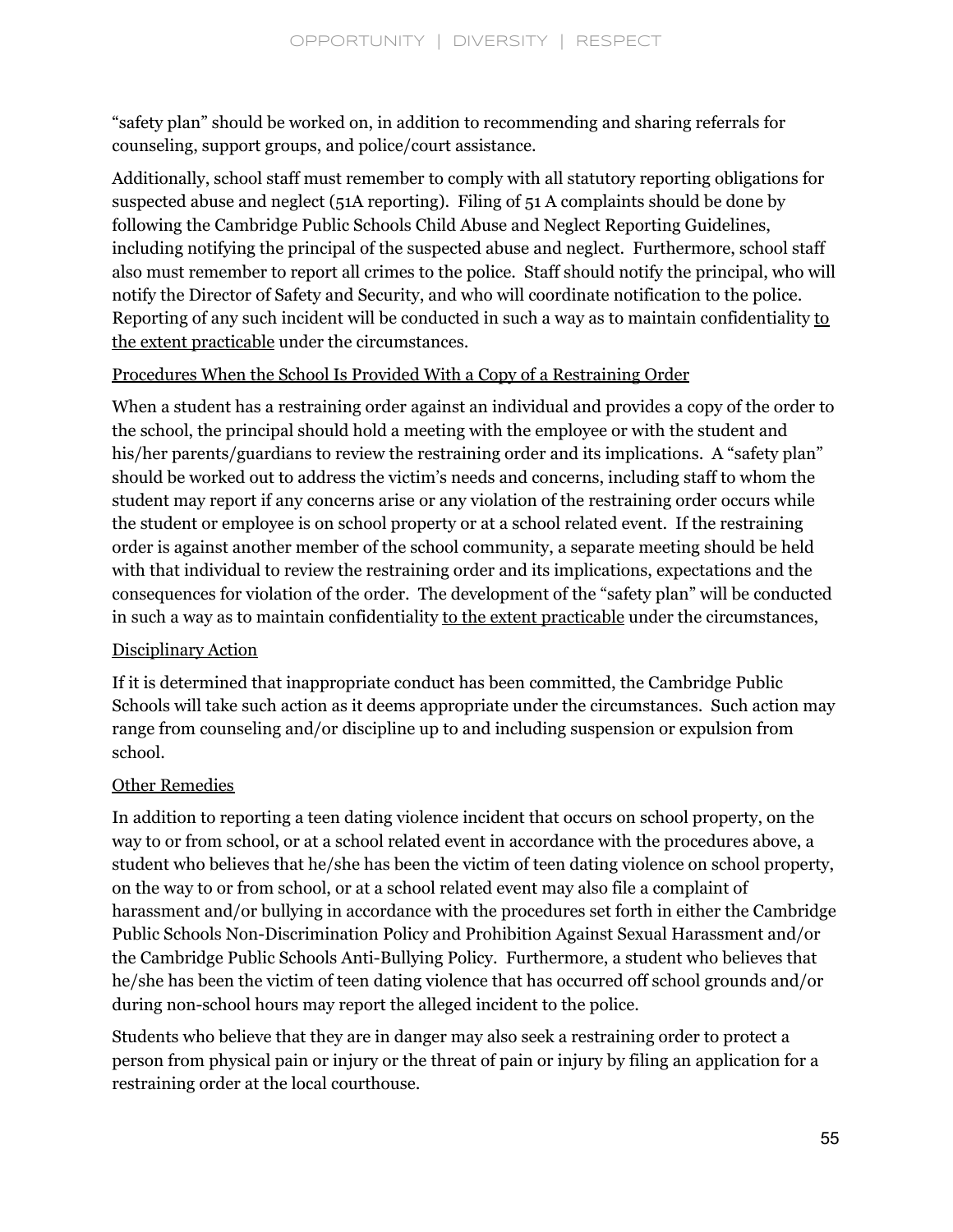## **STINK BOMBS**

Massachusetts State Law states that the sale of stink bombs is punishable by a fine.

- A student found in possession of a stink bomb will be suspended for one day.
- A student found selling a stink bomb will be suspended for two days and a court complaint will be filed in accordance with Chapter 269.
- A student found igniting a stink bomb will be suspended for three days and a court complaint will be filed for disruption of public building

## **STUDENTS CHARGED WITH OR CONVICTED OF A FELONY**

If a student is charged with a felony and his or her continued presence in school would have a substantial detrimental effect on the general welfare of the school, the student may be suspended until the matter is adjudicated by the court. If convicted, the student may be expelled by the principal, if his/her continued presence in school would have a substantial detrimental effect on the general welfare of the school. In either situation the student and parent(s)/guardian(s) will be notified in writing of an opportunity to have a hearing. Further, the student will have the right to representation at the hearing and with the opportunity to present evidence and witnesses.

## **SUBSTANCE ABUSE/DRUG POLICY**

Any student who is found on school premises or at school-sponsored or school-related events, including athletic games, in possession of a controlled substance as defined in Chapter 94C including, but not limited to, alcohol, marijuana, cocaine or heroin, may be subject to expulsion from the school or school district by the Principal. Additionally, other legal proceedings may result from investigations by the Cambridge Police Department or other law enforcement agencies as a result of a student having engaged in this type of conduct. Students with drug and alcohol problems are encouraged to seek the assistance of school personnel in solving such problems, and will be referred to the appropriate city/health agencies for substance abuse treatment and support. With the discretion of the Administrator, such a student may be given the opportunity and encouraged to attend a facility specializing in the treatment of persons with such problems.

## **SUBSTANCE ABUSE: ALCOHOL AND DRUGS WILL NOT BE TOLERATED!**

The presence of controlled and/or dangerous substance implies that a student has been found to be in the immediate area where it was used, detected, or confiscated; and makes no reasonable attempt to leave the area. All communications regarding such problems are to be kept in strictest confidence.

Procedure for Students in the Presence:

If the administrator determines there is enough circumstantial evidence to confirm that the student was present to participate in substance abuse, the student will receive the same consequences as the user.

Students in the presence of controlled and/or dangerous substances are subjected to disciplinary consequences which range up to 3 days out of school suspension, as well as a referral to a substance abuse counselor.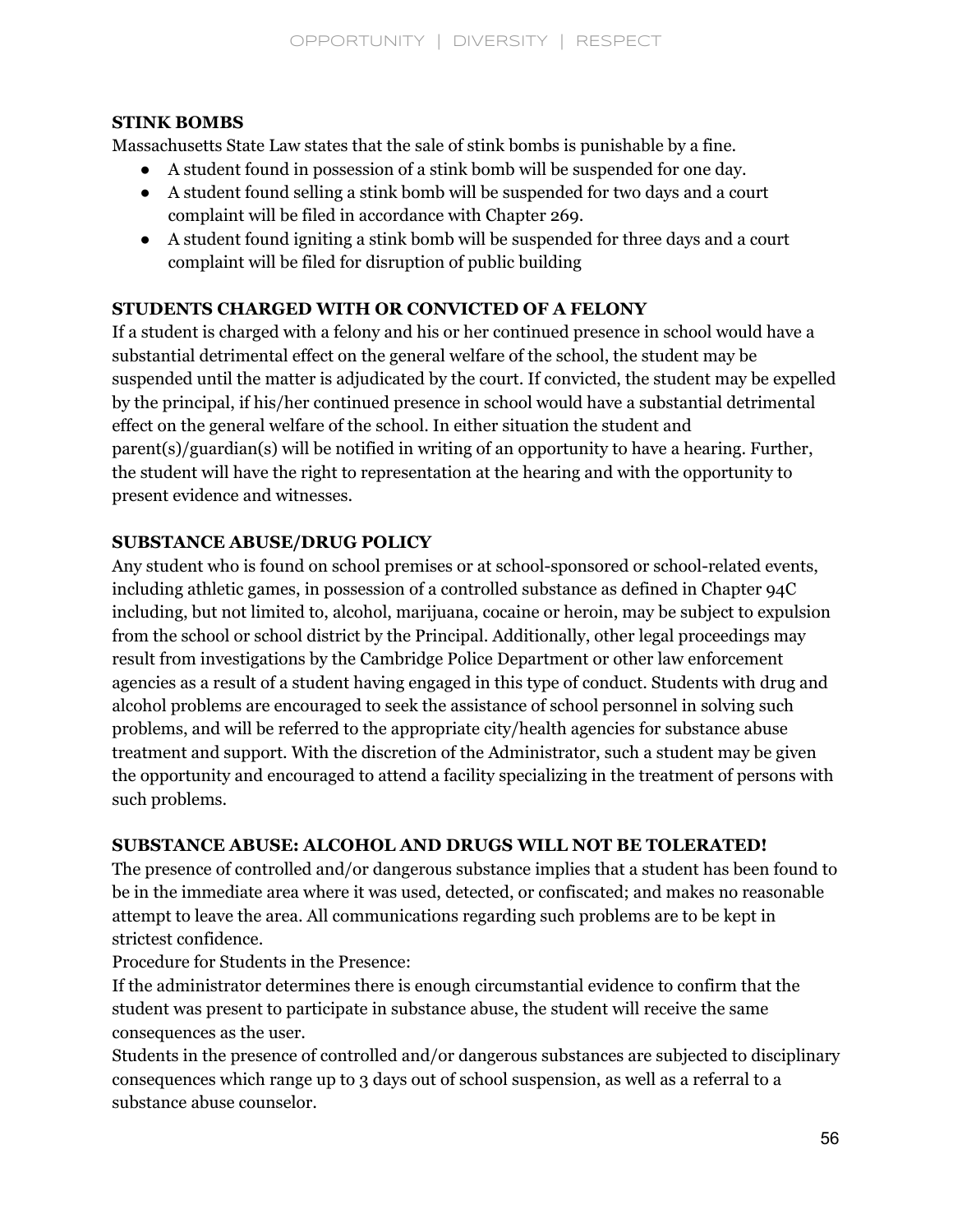**USE** of a controlled and/or dangerous substance implies that a student is reasonably known to have made use of same (e.g. drinking alcohol, using cocaine, smoking or ingesting marijuana, taking a pill, etc.) or is reasonably found to be under the influence of same while under the jurisdiction of school authorities. Use shall also include unauthorized use or abuse of a prescription drug.

Students under the influence of any controlled and/or dangerous substance are subjected to disciplinary consequences which range from 5-10 days out of school suspension, exclusion hearing, police notification, criminal charges may be filed, as well as a referral to a substance abuse counselor.

In appropriate cases where a student is under the influence of alcoholic beverages or drugs while in school, the Principal or his/her designee may send the student to the nurse or doctor, notify the student's parent/ guardian, and refer the matter to appropriate medical and/or legal authorities.

**POSSESSION** of such a substance implies that a student has on his/her personal property, or under his/her control (locker) while under the jurisdiction of school authorities. A student that is in possession of any controlled and/or dangerous substance are subjected to disciplinary consequences which range from 5-10 days out of school suspension, exclusion hearing, police notification, criminal charges may be filed, as well as a referral to a substance abuse counselor.

**DISTRIBUTION** of such a substance implies the transfer of such substance to another person, with or without the exchange of money or other valuables. The Expulsion Policy governs possession, use and distribution of a controlled substance.

## **WEAPON'S POLICY**

Any student who possesses a legally dangerous weapon or any other weapon at school or at school-sponsored and/or school-related events will be immediately suspended and may be recommended for expulsion.

All students attending CRLS and parents/guardians of CRLS students receive a copy of the Weapons Policy each year. Both parents/guardians and students must sign and return to the student's Learning Community office a statement acknowledging that they have read the Weapons Policy, understand the consequences of entering school grounds with any weapon, and that there are no exceptions with regard to disciplinary procedures. Disciplinary Action for Incidents Involving Weapons Bringing a weapon to school, using a weapon on school grounds or at a school activity or on the bus, or having a weapon in school on school grounds or at a school activity or on the bus is against the law.

## **There are three kinds of weapons:**

A. Those that are "legally dangerous" include weapons that are against the law to possess. Anything that is carried and used in a manner to intimidate or with the intent to cause harm to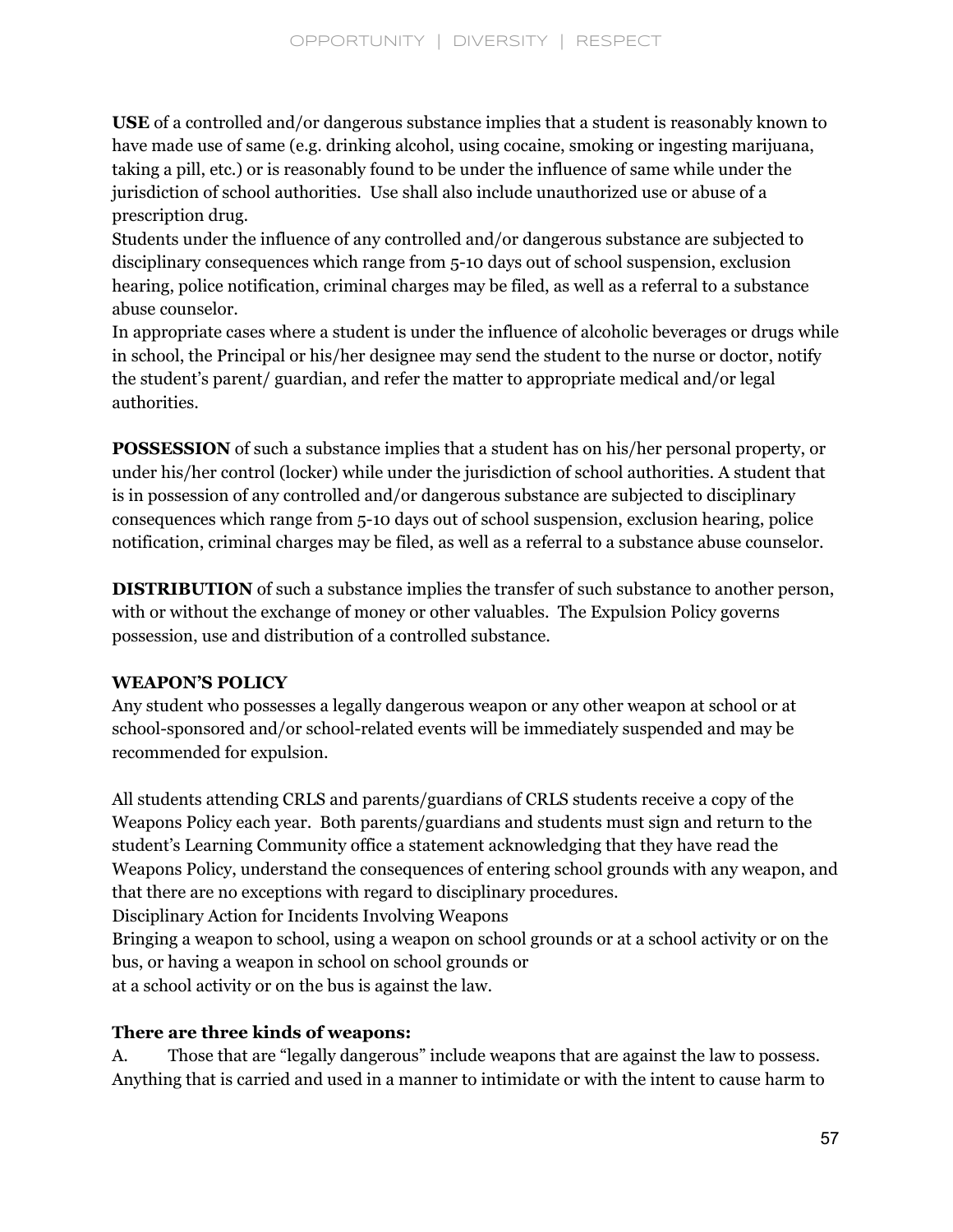another person is considered a dangerous weapon. "Legally dangerous" weapons include, but are not limited to, the following:

B. Prohibited items are those items that are not defined as weapons under the Massachusetts General Laws, Chapter 269, Section 10, but are of no reasonable use to a student in a school and are not permitted on school premises, at school-sponsored events and/or at school related events, including athletic games. Possession or use of said items will result in suspension and may result in expulsion from school.

C. Ordinary items that are used in a dangerous or threatening manner. Use of these items in a dangerous or threatening manner will result in suspension or expulsion from school. These items include, but are not limited to: pencils, scissors, pins, nails, carpentry tools, laser pointers, walking aides and athletic equipment.

**NOTE:** No toy or replica weapons of any kind, including guns and knives, are permitted on school premises, at school-sponsored events and/or at school-related events, including athletic games. Items such as these will be confiscated and may result in **suspension** or **expulsion** if the Principal of CRLS determines them to be in violation of the Expulsion Policy. PROCEDURE

## **All disciplinary actions will be made in accordance with the provisions of Sections 15 through 18 of the** *Rights and Responsibilities Handbook* **and all applicable laws and regulations.** A brief summary of the process follows.

If a student is found with either a dangerous weapon or any other weapon, using an item in a threatening way, or is found with or having used a controlled substance, or assaults a member of the school staff, the following procedures will apply:

The staff member involved will contact the Dean of Students.

· The Dean of Students will notify: (a) The Director of Safety and Security, (b) the Principal of CRLS, (c) the parent(s)/guardian(s) by telephone, with a follow-up letter, and, if necessary, by certified mail.

The Director of Safety and Security will notify the Principal and the Deputy

Superintendent; a copy of the incident report will be forwarded to the Principal and to the Deputy Superintendent by the end of the school day.

The student will be removed from school grounds after the parent(s)/ guardian(s) has been contacted.

In the case of a "legally dangerous" weapon, the Director of Safety and Security will notify the Cambridge Police Department and file a complaint with the Middlesex County Court, and, if necessary, take other appropriate action.

· The Dean of Students will conduct an informal suspension hearing at the school to determine if the weapons policy has been violated. The hearing may be delayed on (1) day at the parent's/guardian's request to allow him or her to be present. The hearing will include the student, the parents/ guardians, the Principal or designee, and the staff member who reported the incident. At the hearing, the student will be told the reason for the suspension and will be given a chance to explain to the Dean of Students if he or she believes that the suspension is not deserved.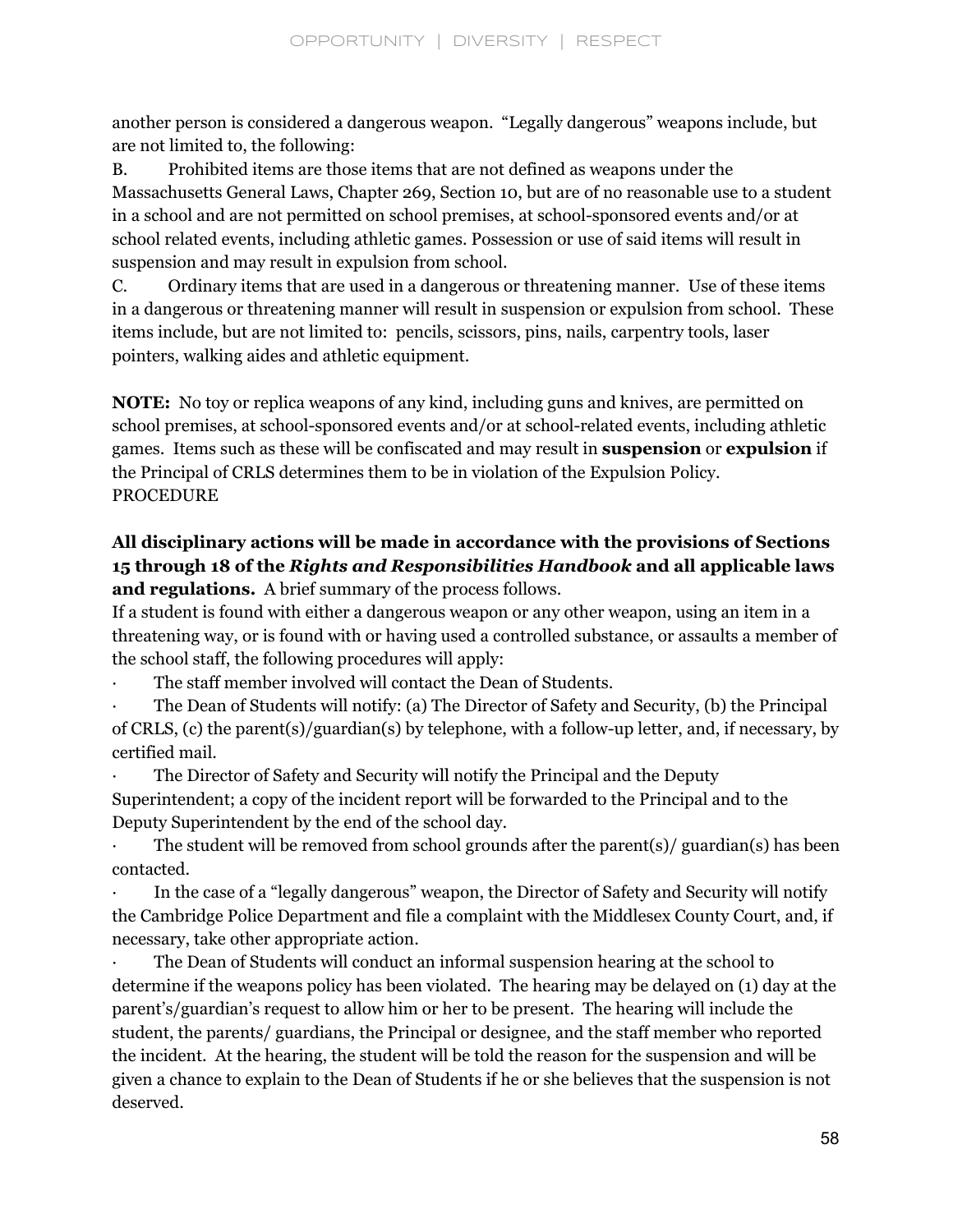If the Dean of Students finds the student to be in violation of the weapons policy, the Dean of Students will IMMEDIATELY SUSPEND THE STUDENT FOR UP TO (10) DAYS and further disciplinary action may be taken, as stipulated below. Copies of the suspension letter will be sent to the Deputy Superintendent, Principal, Director of Safety and Security, and counselor.

During the ten-day (10) suspension period, the student and parent(s)/ guardian(s) will be notified in writing of an opportunity to have a hearing with the Principal of Cambridge Rindge and Latin School to discuss whether or not the student's actions warrant expulsion according to Chapter 71, Section 37H, of the Massachusetts General Laws. Further, the student shall have the right to representation at the hearing, along with the opportunity to present evidence and witnesses. If, after the hearing, the Principal decides to expel the student based on the evidence presented, the expelled student will be informed that he/she shall have the right to appeal the decision to the Superintendent of Schools. The expelled student shall have ten days from the date of the expulsion to notify the Superintendent of Schools of his/her appeal. The student has the right to counsel at a hearing before the Superintendent or her designee. The subject matter of the appeal shall not be limited solely to a factual determination of whether the student has violated any provision of this policy.

When a student is expelled under the provisions of this policy and applies for admission to another school for acceptance, the Superintendent of the sending school shall notify the Superintendent of the receiving school of the reasons for the pupil's expulsion.

## **VANDALISM / DESTRUCTION OF SCHOOL PROPERTY**

No one is to injure, destroy, deface or trespass on school property. All students and staff are urged to treat the building with care and respect. Parent(s)/Guardian(s) are responsible for paying for any damage done to the building by their child. The Cambridge Public Schools will take the parents/guardians to court.

People with any information about damage done to the building or its contents shall report it to the Office of Safety and Security. Writing or spraying inappropriately on or around campus (graffiti), carving on a desk, mishandling a book, malicious use of glass bottles, breaking a window, destroying equipment or damaging materials are all infringements on the right of the CRLS community to have a clean environment. Students and the parent(s)/guardian(s) of students who have perpetrated such vandalism will be held responsible.

Depending on the severity of the damages, a one to ten day out of school suspension and possible expulsion hearing will occur. Damages will be assessed and restitution will be made, a criminal complaint may be filed, and police may be notified.

## **RIGHTS AND PRIVILEGES**

Chapter 76, section 5 of the Massachusetts General Laws provides, in pertinent part, that: "[n]o person shall be excluded from or discriminated against in admission to a public school of any town, or in obtaining the advantages, privileges and courses of study of such public school on account of race, color, sex, gender identity, religion, national origin or sexual orientation." Cambridge Public Schools and CRLS are committed to providing an atmosphere in which all students can learn and participate in all activities pertaining to their education. Corporal punishment in any form is expressly forbidden. Moreover, any behaviors that insult the dignity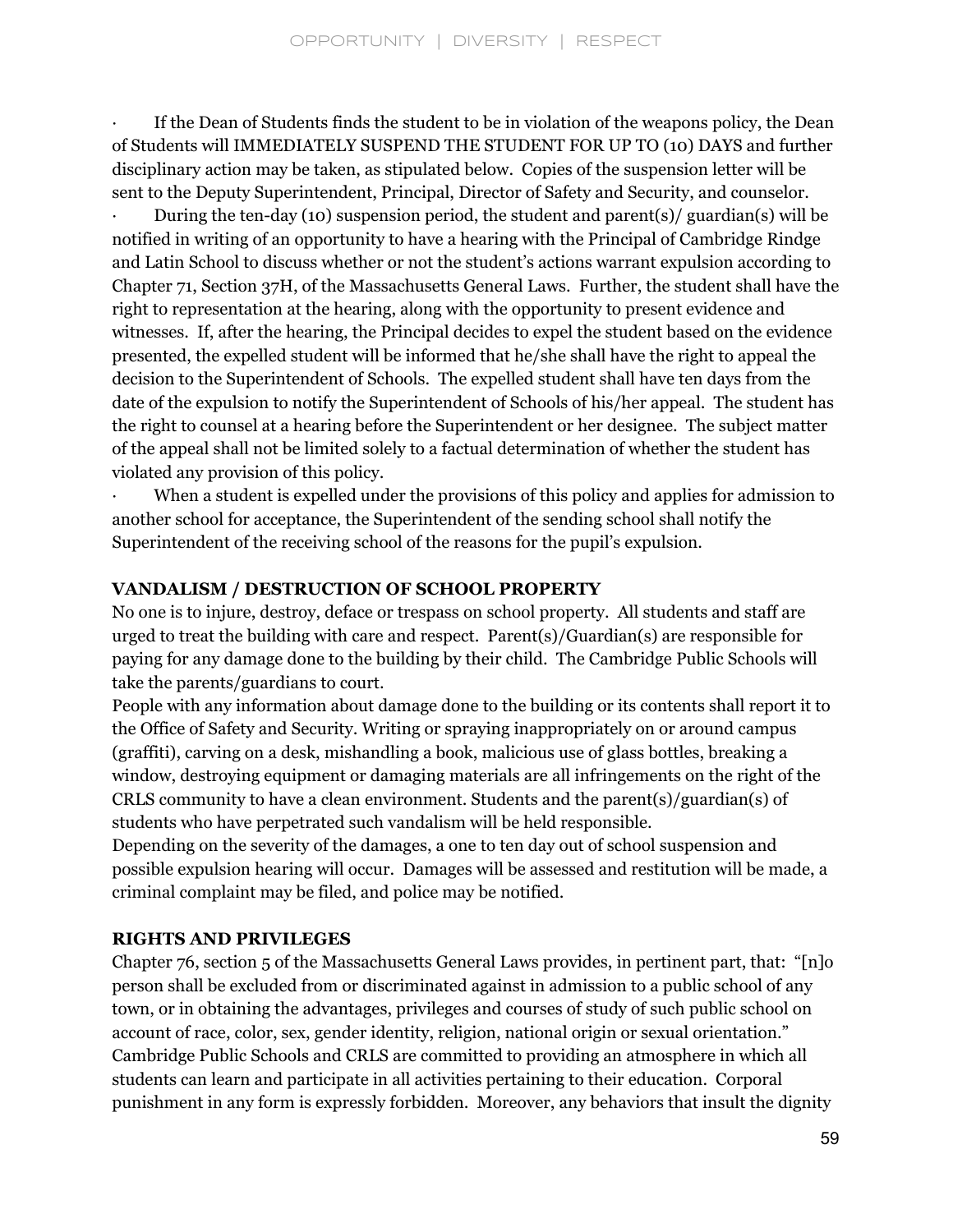of others, interfere with their freedom to learn is unacceptable, or creates a hostile academic environment in unacceptable and shall result in disciplinary action being taken. Additionally, any intimidation, threats, harassment, degradation, humiliation or other retaliatory conduct of students will not be tolerated and shall result in disciplinary action being taken. School staff will not attempt to impede or discourage students or their parents/guardians from reporting such conduct to school officials. Any such interference should be reported immediately to the principal. Additionally, reports can be made to the Superintendent of Schools, Deputy Superintendent of Teaching and Learning or Program Manager for Diversity Development. Further details on the reporting process are set forth below.

## **NON-DISCRIMINATION POLICY AND PROHIBITION AGAINST SEXUAL HARASSMENT**

The Cambridge Public Schools, including Cambridge Rindge and Latin School, are committed to maintaining an educational environment and workplace where bigotry and intolerance, including discrimination on the basis of race, color, national origin, sex, sexual orientation, gender identity, religious beliefs, disability, genetic information or age are not tolerated and where any form of intimidation, threat, coercion and/or harassment that insults the dignity of others and interferes with their freedom to learn or work is unacceptable.

The Cambridge Public Schools strictly enforces a prohibition against harassment and discrimination, sexual or otherwise, of any of its students or employees by anyone, including any fellow student, teacher, supervisor, co-worker, vendor, or other third party, as such conduct is contrary to the mission of the Cambridge Public Schools and its commitment to equal opportunity in education and employment.

Discrimination and harassment consists of unwelcome conduct, whether verbal or physical, that is based on a characteristic protected by law, such as sex, race, color, ancestry, national origin, religion, age, disability, veteran status, marital status, genetic information, gender identity or sexual orientation. The Cambridge Public Schools will not tolerate harassing or discriminatory conduct that affects employment or educational conditions, that interferes unreasonably with an individual's school or work performance, or that creates an intimidating, hostile, or offensive work or school environment. Discrimination and/or harassment of employees or students occurring in the schools or workplace is prohibited by law and will not be tolerated by the Cambridge Public Schools. For purposes of this policy, "workplace" or "school" includes school-sponsored social events, trips, sports events, work-related travel or similar events connected with school or employment, including without limitation, extracurricular and athletic activities and programs, traveling to and from school or on a school-sponsored field trip. Further, any retaliation against an individual who has complained about discrimination, harassment or retaliation; or any retaliation against any individual who has cooperated with an investigation of a discrimination, harassment or retaliation complaint is similarly unlawful and will not be tolerated.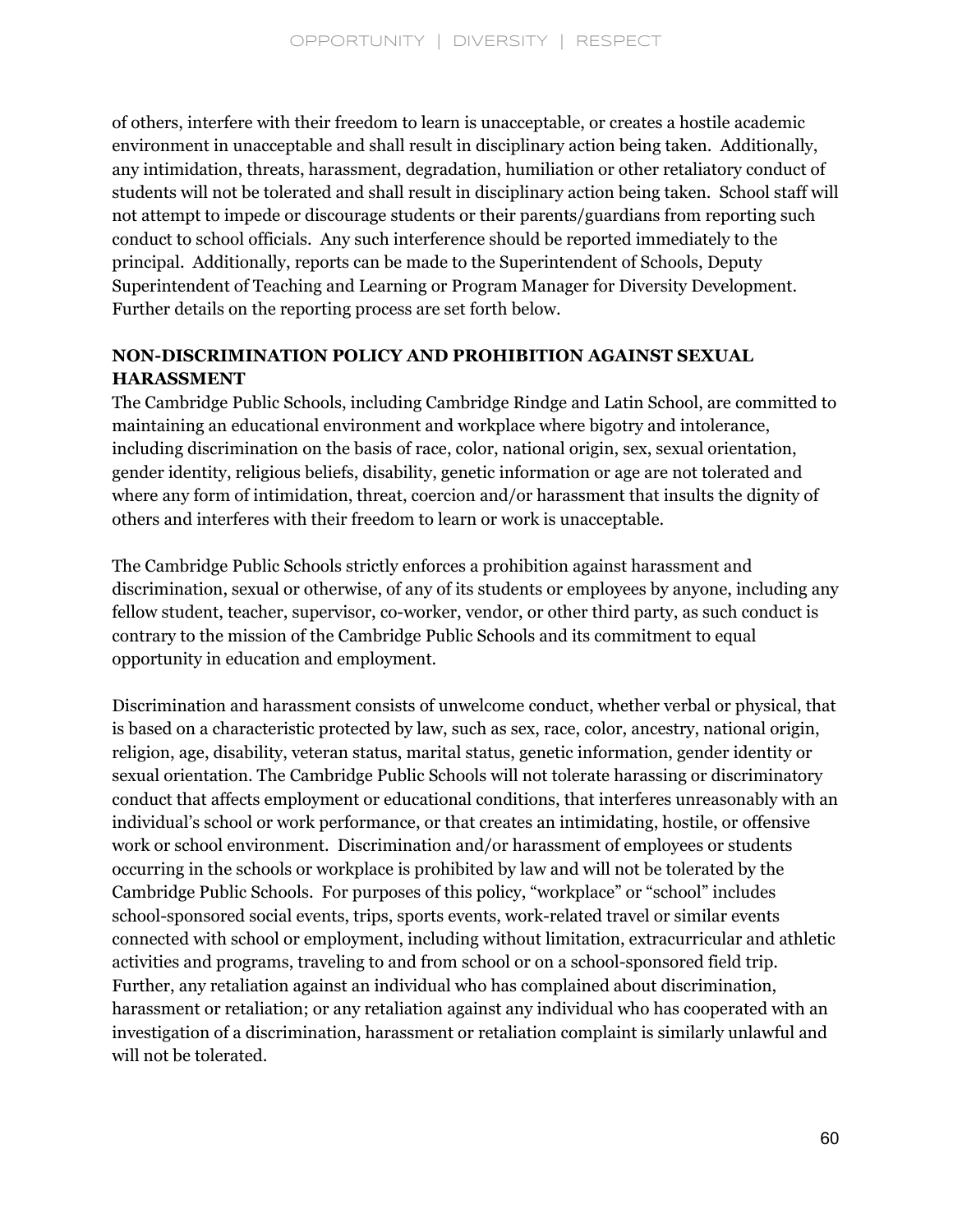The Cambridge Public Schools takes allegations of discrimination and harassment seriously and will respond promptly to complaints. Where it is determined that inappropriate conduct has occurred, the Cambridge Public Schools will act promptly to eliminate the conduct and will impose corrective action as necessary, including disciplinary action where appropriate, which may include termination of employment or school-related discipline.

## **II. Definition of Discrimination and Harassment**

"Discrimination" and "Harassment" is defined as unwelcome conduct, whether verbal or physical, that is based on race, color, national origin, ethnicity, sex, sexual orientation, religious beliefs, disability, veteran status, marital status, genetic information, gender identity or age. Discrimination and/or harassment includes, but is not limited to:

• Display or circulation of written materials or pictures that are degrading to a person or group described above.

• Verbal abuse or insults about, directed at, or made in the presence of an individual or group described above.

• Any action or speech that contributes to, promotes or results in a hostile or discriminatory environment to an individual or group described above.

• Any action or speech that is sufficiently severe, pervasive or persistent that it either (i) interferes with or limits the ability of an individual or group (as described above) to participate in or benefit from employment or a program or activity of the Cambridge Public Schools; or (ii) creates an intimidating, threatening or abusive educational or working environment.

Many forms of harassment and discrimination have been recognized as violations of the civil rights laws (including Section 504 of the Rehabilitation Act of 1973, Title VI and Title IX) by federal courts, state courts, the U.S. Equal Employment Opportunity Commission, the U.S. Department of Education, Office for Civil Rights and the Massachusetts Commission Against Discrimination.

"Sexual harassment" is defined as unwelcome conduct of a sexual nature. It includes sexual advances, requests for sexual favors, and verbal, non-verbal or physical conduct of a sexual nature when:

• Submission to or rejection of such advances, requests, or conduct is made either explicitly or implicitly as a term or condition of employment, academic standing, school-related opportunities or as a basis for employment decisions.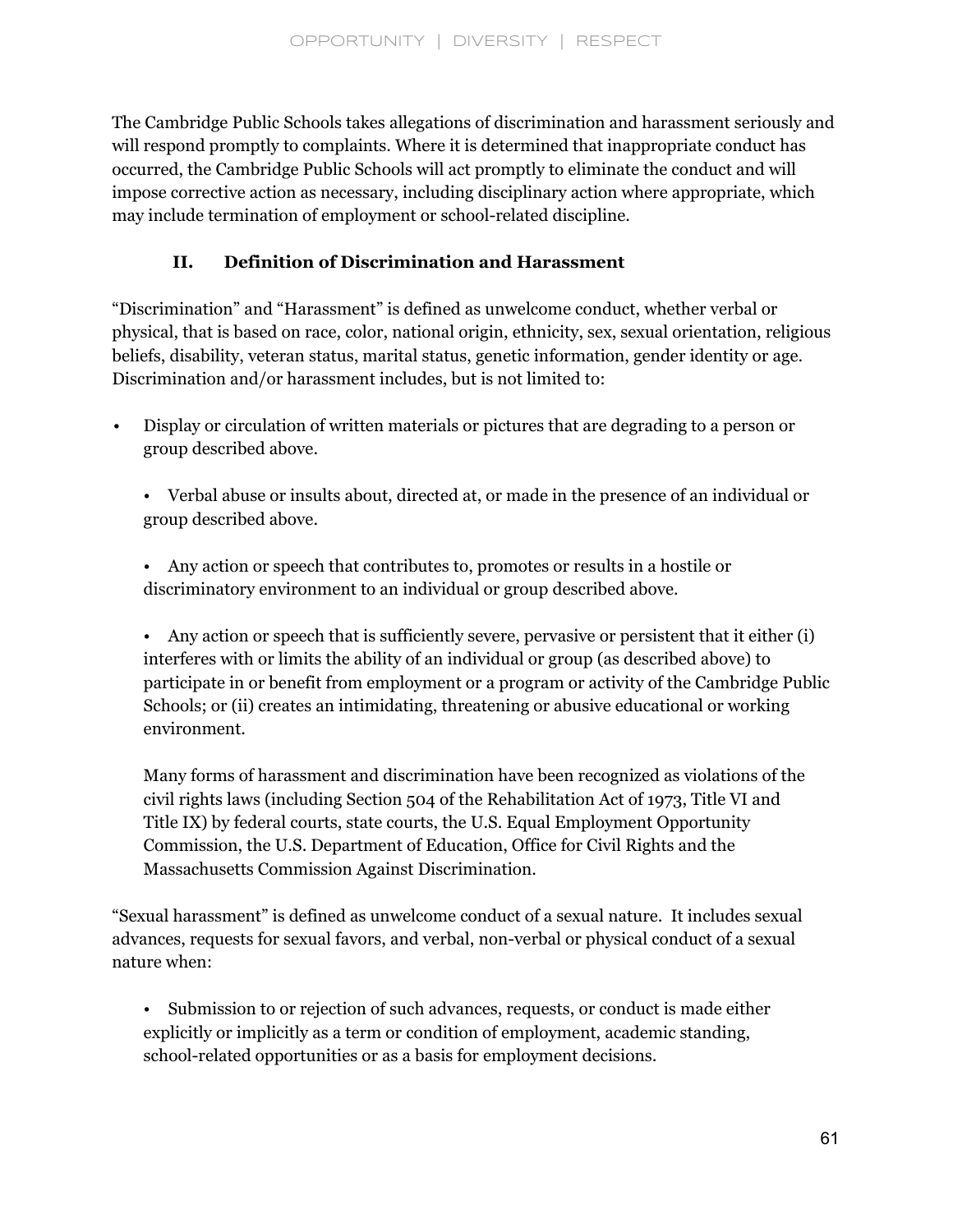• Such advances, requests, or conduct have the purpose or effect of unreasonably interfering with an individual's academic or work performance by creating an intimidating, hostile, humiliating, or sexually offensive work or educational environment.

Sexual harassment includes acts of sexual violence, including without limitation, physical sexual acts perpetrated against a person's will or where a person is incapable of giving consent due to the victim's use of drugs or alcohol, or is unable to give consent due to an intellectual impairment or other disability. A number of different acts fall into the category of sexual violence, including, but not limited to, rape, sexual assault, sexual battery and sexual coercion. All such acts of sexual violence are forms of sexual harassment covered under Title IX, a federal non-discrimination statute.

Under the definition stated above, direct or implied requests by a teacher, supervisor or any individual in a position of work or school authority for sexual favors in exchange for actual or promised job or school benefits such as favorable reviews, salary increases, promotions, increased benefits, continued employment, better grades, recommendations or other advantages constitutes sexual harassment. Employees of the Cambridge Public Schools are expressly prohibited from engaging in any sexual relationship with a student. Such conduct is not allowed under any circumstances regardless of the student's age as such relationships are considered sexual violence whether the adult's behavior is unwanted or not.

While it is not possible to list all circumstances that may be considered sexual harassment, the following are examples of conduct that are inappropriate and that, if unwelcome, may constitute sexual harassment. In each case, such a determination will depend upon the totality of the circumstances, including the severity of the conduct and its pervasiveness. Sexual harassment includes, but is not limited to:

- Unwelcome sexual advances, whether they involve physical touching or not.
- Unwelcome leering, whistling, brushing against the body, sexual gestures, suggestive or insulting comments.
- Sexual epithets, jokes, written or verbal references to sexual conduct, comments about an individual's body, comments about an individual's sexual activity, deficiencies, or prowess.
- Discussions of one's own sexual activities or inquiries into others' sexual experiences.
- Displaying sexually suggestive objects, pictures, cartoons.

The definitions of discrimination, harassment and sexual harassment are broad. In addition to the above examples, other unwelcome conduct, whether intended or not, that has the effect of creating a school or work environment that is hostile, offensive, intimidating, or humiliating to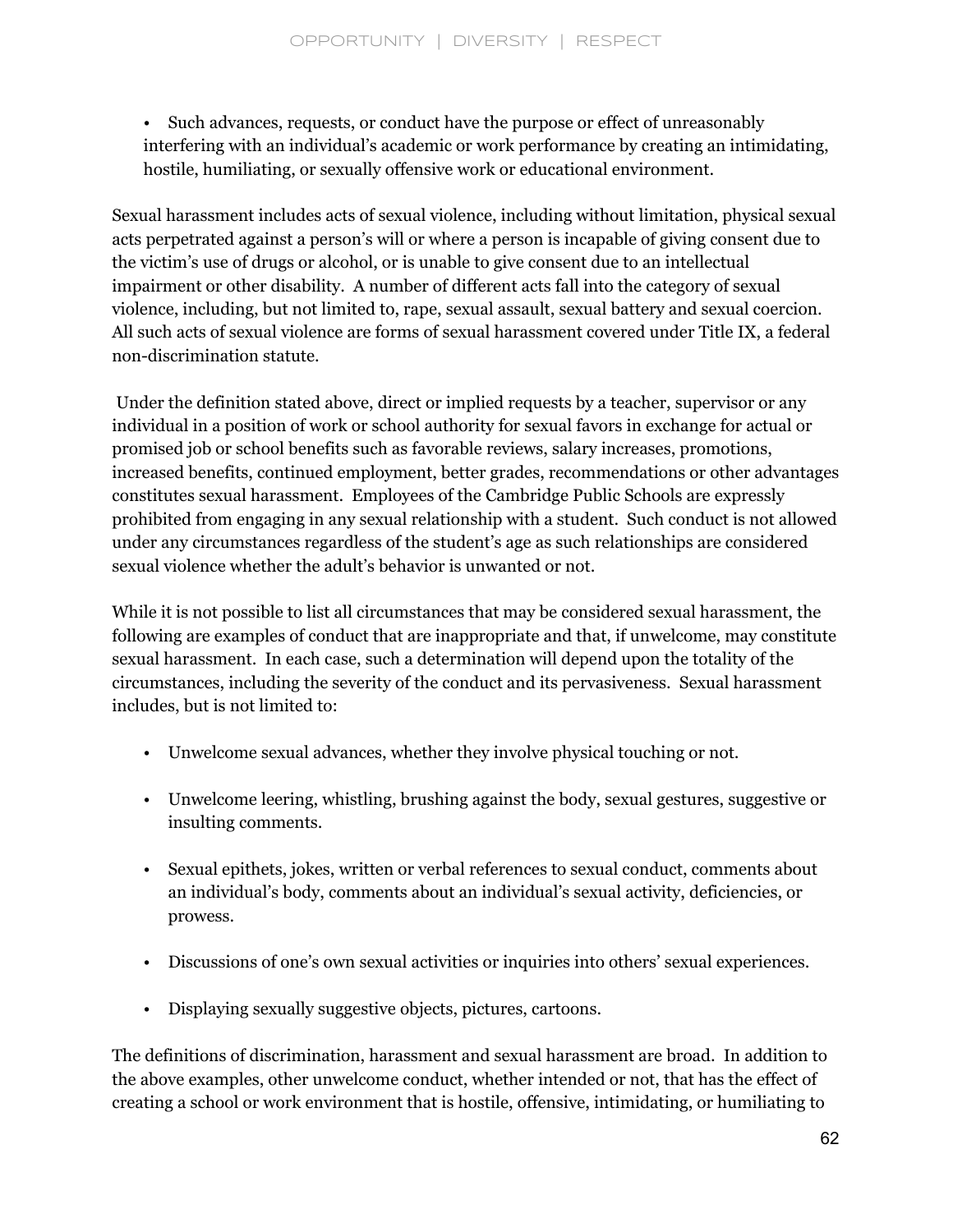either male or female students or workers also may constitute discrimination, harassment and/or sexual harassment.

## **III. Reporting Complaints of Discrimination and Harassment**

A student can raise complaints regarding alleged discriminatory practices may be raised informally with a student's teacher, principal or dean, Program Manager for Diversity Development or Deputy Superintendent. An employee can raise complaints with his/her supervisor, the Program Manager for Diversity Development or the Executive Director of Human Resources. The offices of the Program Manager for Diversity Development and Deputy Superintendent both are located at 159 Thorndike Street, Cambridge, Massachusetts. The telephone number for the Program Manager for Diversity Development is 617-349-6456, the telephone number for the Deputy Superintendent is 617-349-6418, and the telephone number for the Executive Director of Human Resources is 617-349-6438.

Teachers or other staff members who observe incidents of harassment involving students shall report such incidents immediately to the student's Principal, Head of Upper School, Assistant Principal or Dean. Administrators aware of harassment involving any employee shall report such incidents to the Program Manager for Diversity Development or the Executive Director of Human Resources.

The Program Manager for Diversity Development also handles formal complaints regarding alleged discriminatory practices. In some cases, the conduct complained of may constitute sexual harassment under Title IX and criminal activity. If you believe that the conduct also constitutes a crime you have a right to file a criminal complaint at any time, including during or after the school's investigation into your complaint. A complete copy of the school district's nondiscrimination policy and prohibition against sexual harassment can be obtained on-line at www.cpsd.us or ask the principal or dean for a copy of the document.

The Cambridge Public Schools takes allegations of discrimination and harassment seriously and will respond promptly to complaints. Where it is determined that inappropriate conduct has occurred, the Cambridge Public Schools will act promptly to eliminate the conduct and will impose corrective action as necessary, including disciplinary action where appropriate, which may include termination of employment or school-related discipline, up to and including suspension and/or expulsion/exclusion of a student from school.

## **Reporting Sexual Harassment and Sexual Assault**

We understand that reporting incidences of sexual assault or harassment can be uncomfortable, intimidating, and emotional for students. As a school, we would like to support you through difficult situations but are also mandated reporters, and there are certain actions that we as Cambridge Public School employees must take (notifying parents and police when it is assault).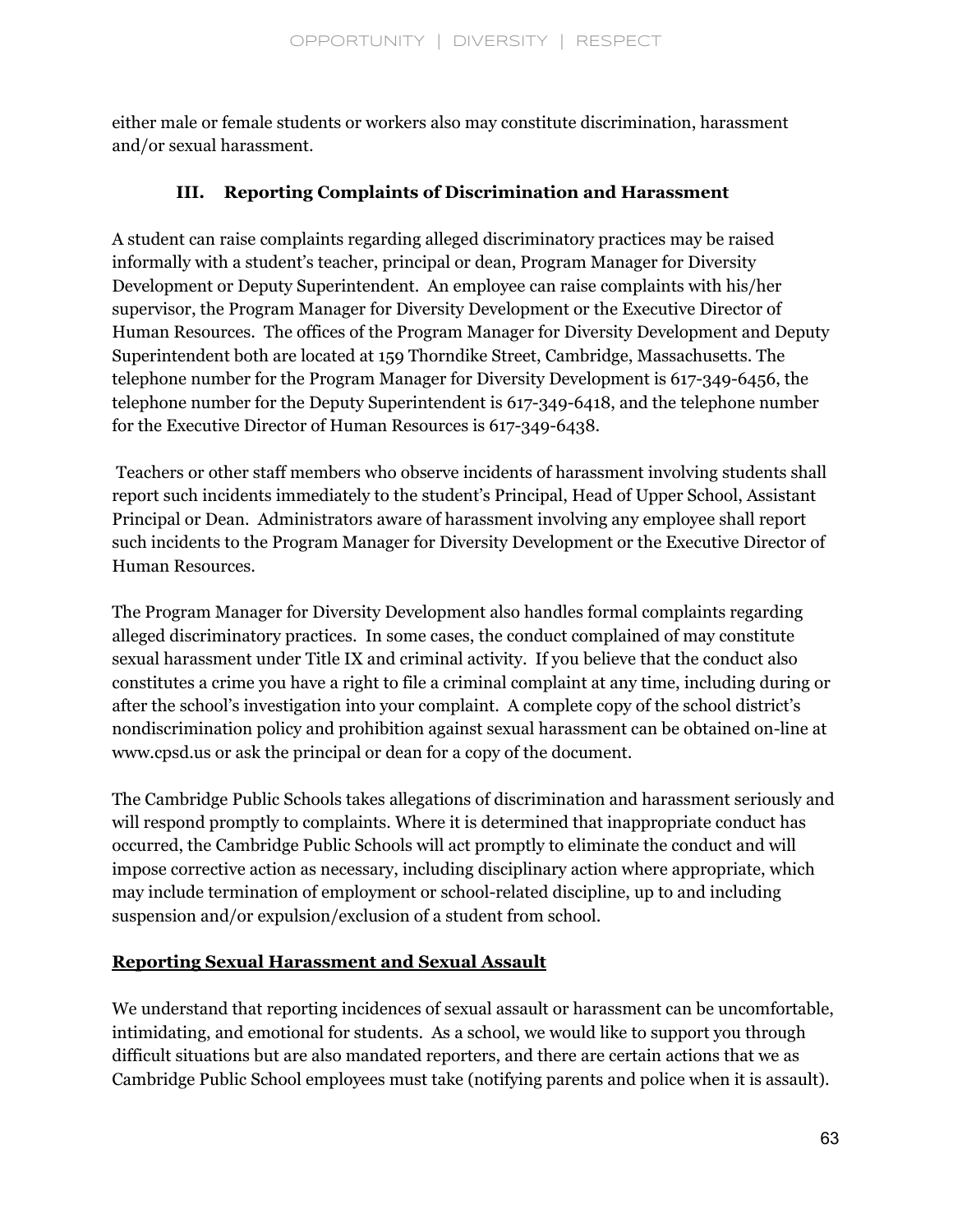If you report yourself to be unsafe, or in harm's way, or report someone else to be unsafe or in harm's way, we must report this to your parent/guardian, and possibly even to the police.

In an effort to be transparent prior to a student coming forward with a concern, we outline the following steps.

If a student reports any incident of sexual assault or uncomfortable, non-consensual physical contact or language by another student/teacher, it must be reported to the Dean of Students immediately. It does not matter which Dean it is reported to, as we want students to feel most supported and comfortable in reporting difficult information. If a student wants a friend present for support, it is his/her prerogative. The adult to whom it was reported is a mandated reporter (must be reported within 48 hours), and should accompany the student to the dean to speak of the incident (If the student feels comfortable doing it on their own, tell him/her that you will notify the DOS immediately).

When the student is with the DOS, a secondary adult and/or support staff may be invited (i.e. guidance counselor, social worker, DOC, etc). Officer Pacheco (School resource officer) will also be called as any incidents of sexual assaults are criminal matters.

A parent/guardian must also be notified. The student (and a friend if desired) and dean can make the phone call together (the student can talk first if desired) and a meeting with parent/guardian can be established to speak of next steps. A student and family have the choice to press charges but do not have to.

Depending on where the assault occurred, school grounds or weekend, a 51 A will be filed against the guardian. The dean will alert the parent to the legality around filing: child was under the guardian's care when the assault occurred.

If the alleged perpetrator is another student in the school, the dean of that student must also be in communication with that student and parent/guardian. A disciplinary consequence may be warranted. Sexual Harassment training is a service provided by one of our safety specialists. The high school also has a contract with a domestic violence agency which can provide services to both the victim and the perpetrator.

Per Title IX, a restraining order must be filed and a safety plan created.

When there is an allegation about a **staff member** conducting him/herself inappropriately, the dean will immediately report it to the Principal and Assistant Principal. Similar to reporting any concerning behavior, a student should meet with a dean to share the concern. The student will be asked to write an incident report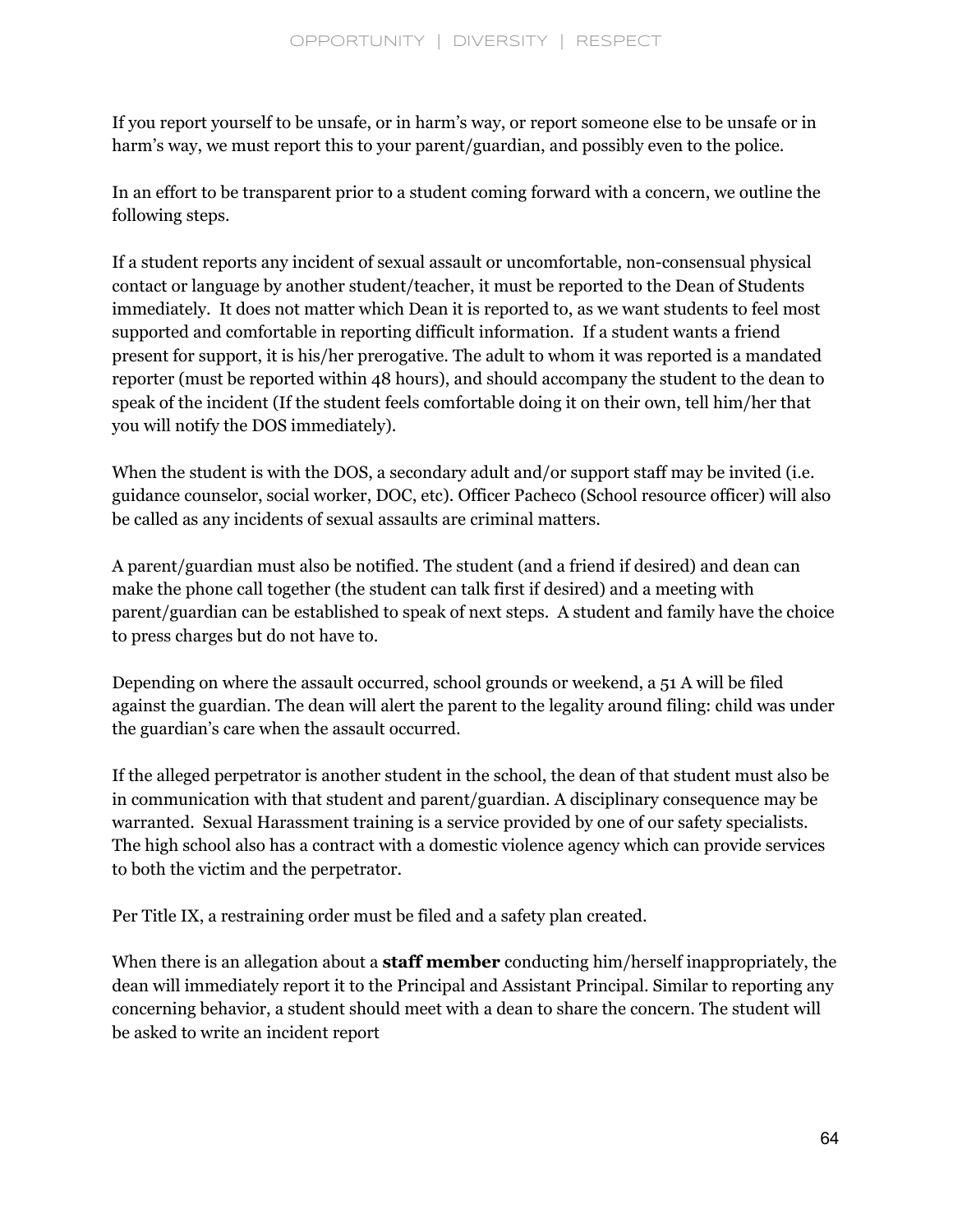OPPORTUNITY | DIVERSITY | RESPECT

\_\_\_\_\_\_\_\_\_\_\_\_\_\_\_\_\_\_\_\_\_\_\_\_\_\_\_\_\_\_\_\_\_\_\_\_\_\_\_\_\_\_\_\_\_\_\_\_\_\_\_\_

*The Cambridge Public Schools is an equal opportunity employer and is committed to the provision of quality educational programs for all students. CPS does not discriminate on the basis of race, color, national origin, religion, sex, gender, gender identity, sexual orientation, disability, genetic information, age, veteran or marital status in its programs and activities and provides equal access to the Boy Scouts and other designated youth groups.*

#### **CAMBRIDGE SCHOOL COMMITTEE**

Mayor E. Denise Simmons, Chair Manikka L. Bowman Emily R. Dexter Alfred B. Fantini Richard Harding Kathleen Kelly Patricia M. Nolan

## **SUPERINTENDENT OF SCHOOLS**

Kenneth Salim, Ed.D.

**Deputy Superintendent for Teaching and Learning** Carolyn L. Turk, Ed.D.

**Assistant Superintendent for Elementary Education** Maryann MacDonald

**Assistant Superintendent for Curriculum and Instruction** Anda Adams, Ed.L.D.

**Acting Assistant Superintendent for Student Services** Jean Spera

> **Chief Operating Officer** James Maloney

**Chief Financial Officer** Claire Spinner

**Legal Counsel** Maureen A. MacFarlane

**Executive Director Human Resources** Barbara Allen